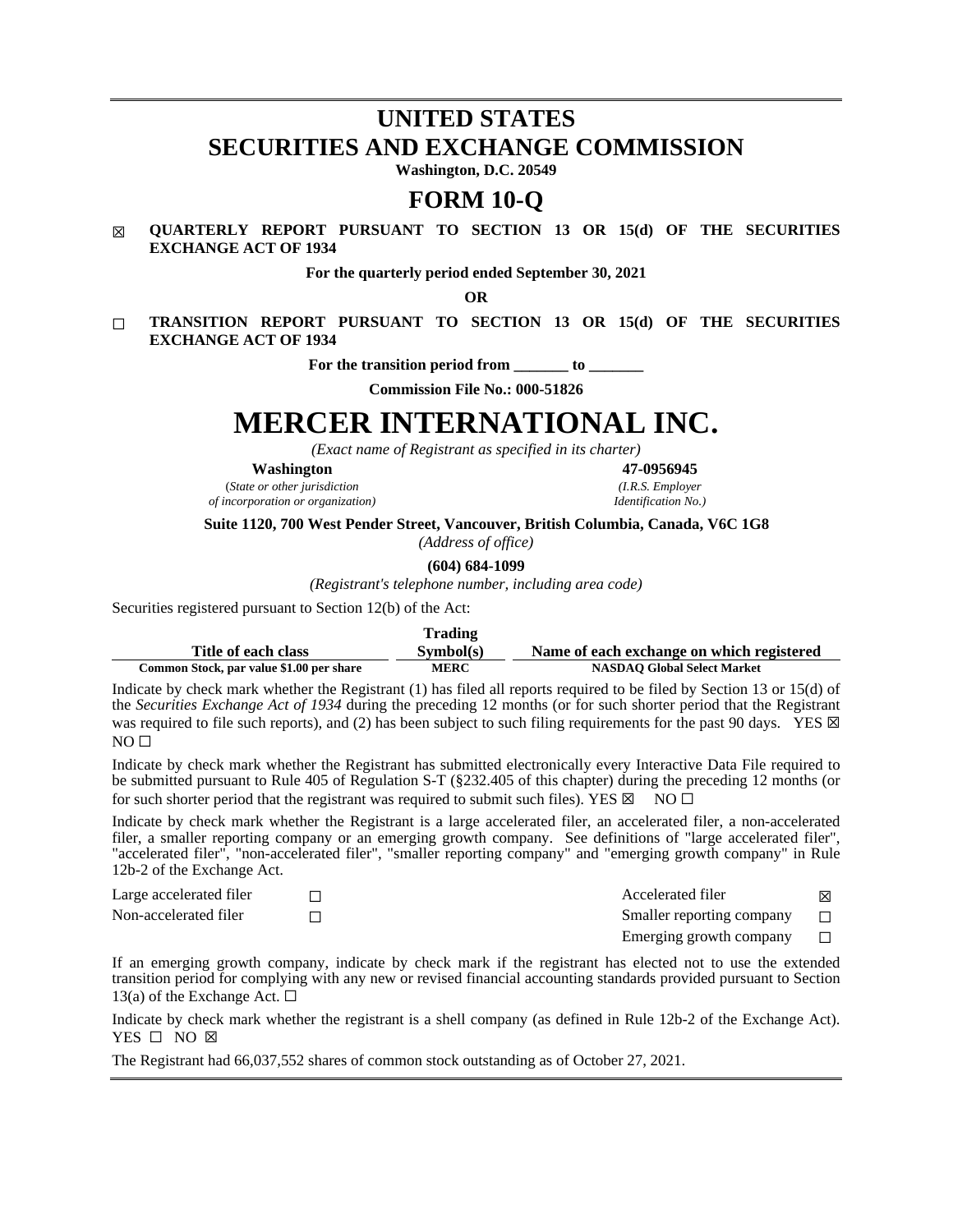**PART I. FINANCIAL INFORMATION ITEM 1. FINANCIAL STATEMENTS MERCER INTERNATIONAL INC. INTERIM CONSOLIDATED FINANCIAL STATEMENTS FOR THE NINE MONTHS ENDED SEPTEMBER 30, 2021**

**(Unaudited)**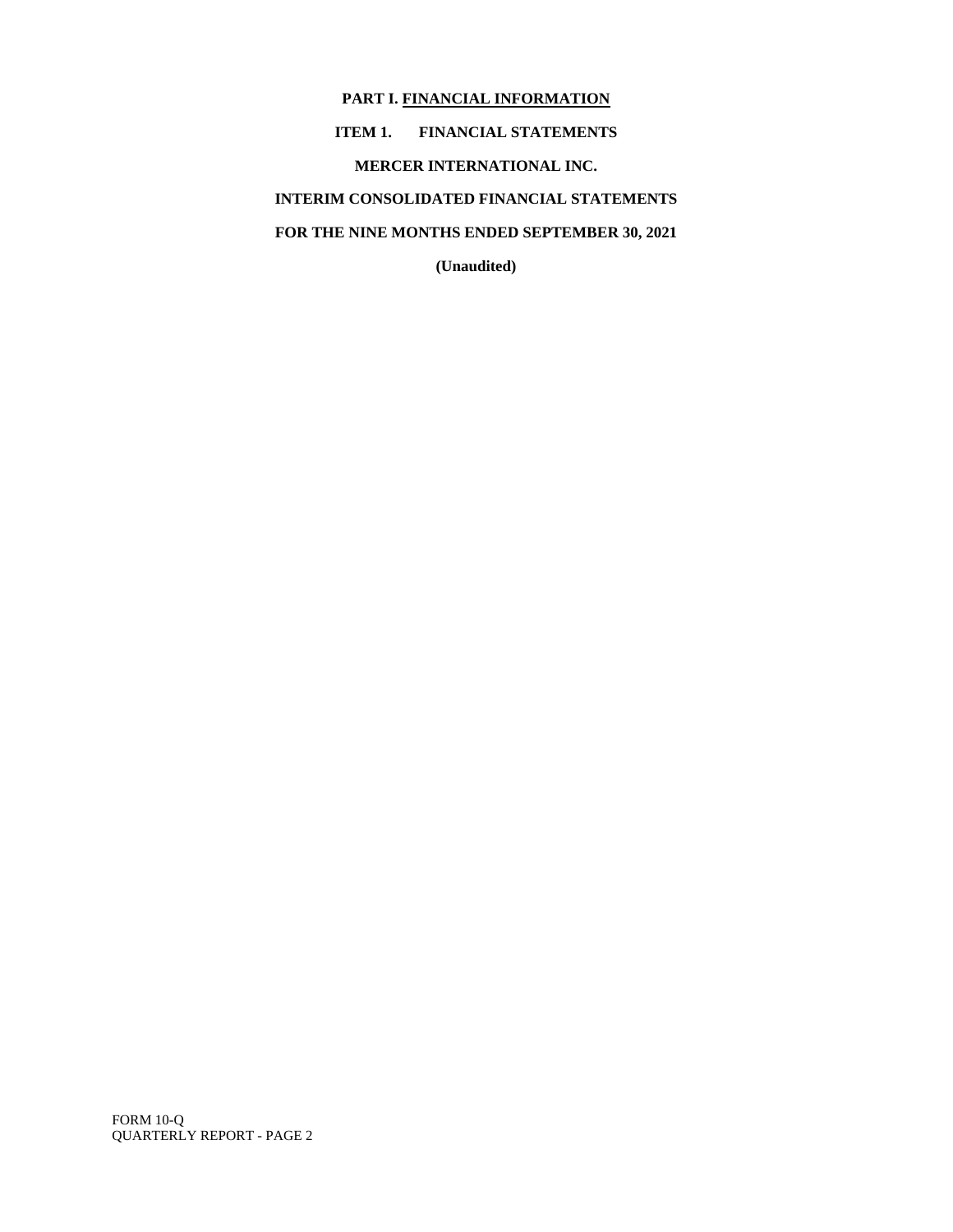#### **MERCER INTERNATIONAL INC. INTERIM CONSOLIDATED STATEMENTS OF OPERATIONS (Unaudited)**

#### **(In thousands of U.S. dollars, except per share data)**

|                                                        | <b>Three Months Ended</b><br>September 30, |               |           |    | <b>Nine Months Ended</b><br>September 30, |    |           |  |
|--------------------------------------------------------|--------------------------------------------|---------------|-----------|----|-------------------------------------------|----|-----------|--|
|                                                        | 2021                                       |               | 2020      |    | 2021                                      |    | 2020      |  |
| Revenues                                               | \$<br>469,746                              | $\mathcal{S}$ | 333,151   | \$ | 1,284,298                                 | \$ | 1,024,945 |  |
| Costs and expenses                                     |                                            |               |           |    |                                           |    |           |  |
| Cost of sales, excluding depreciation and amortization | 302,221                                    |               | 272,165   |    | 910,244                                   |    | 832,554   |  |
| Cost of sales depreciation and amortization            | 34,294                                     |               | 31,862    |    | 97,175                                    |    | 94,952    |  |
| Selling, general and administrative expenses           | 19,476                                     |               | 15,388    |    | 60,259                                    |    | 49,326    |  |
| Operating income                                       | 113,755                                    |               | 13,736    |    | 216,620                                   |    | 48,113    |  |
| Other income (expenses)                                |                                            |               |           |    |                                           |    |           |  |
| Interest expense                                       | (16,882)                                   |               | (19, 864) |    | (53,031)                                  |    | (60,056)  |  |
| Loss on early extinguishment of debt                   |                                            |               |           |    | (30, 368)                                 |    |           |  |
| Other income                                           | 4,735                                      |               | 11,898    |    | 9,118                                     |    | 12,136    |  |
| Total other expenses, net                              | (12, 147)                                  |               | (7,966)   |    | (74, 281)                                 |    | (47, 920) |  |
| Income before income taxes                             | 101,608                                    |               | 5,770     |    | 142,339                                   |    | 193       |  |
| Income tax recovery (provision)                        | (32, 490)                                  |               | 1,775     |    | (45, 873)                                 |    | (4, 451)  |  |
| Net income (loss)                                      | \$<br>69,118                               | \$.           | 7,545     |    | 96,466                                    | S  | (4,258)   |  |
| Net income (loss) per common share                     |                                            |               |           |    |                                           |    |           |  |
| Basic                                                  | \$<br>1.05                                 | \$.           | 0.11      | \$ | 1.46                                      | \$ | (0.06)    |  |
| Diluted                                                | \$<br>1.04                                 | <sup>\$</sup> | 0.11      | \$ | 1.46                                      | \$ | (0.06)    |  |
| Dividends declared per common share                    | \$<br>0.0650                               | \$            | 0.0650    | \$ | 0.1950                                    | \$ | 0.2675    |  |

#### **INTERIM CONSOLIDATED STATEMENTS OF COMPREHENSIVE INCOME (Unaudited) (In thousands of U.S. dollars)**

|                                                               | <b>Three Months Ended</b><br>September 30, |           |          |        |   | <b>Nine Months Ended</b><br>September 30, |  |         |  |  |
|---------------------------------------------------------------|--------------------------------------------|-----------|----------|--------|---|-------------------------------------------|--|---------|--|--|
|                                                               |                                            | 2021      |          | 2020   |   | 2021                                      |  | 2020    |  |  |
| Net income (loss)                                             | \$.                                        | 69,118    | <b>S</b> | 7,545  | S | 96.466                                    |  | (4,258) |  |  |
| Other comprehensive income (loss)                             |                                            |           |          |        |   |                                           |  |         |  |  |
| Change in unrecognized losses and prior service costs related |                                            |           |          |        |   |                                           |  |         |  |  |
| to defined benefit pension plans                              |                                            | (19)      |          | 8      |   | 984                                       |  | 31      |  |  |
| Income tax provision                                          |                                            |           |          |        |   | (681)                                     |  |         |  |  |
| Change in unrecognized losses and prior service costs         |                                            |           |          |        |   |                                           |  |         |  |  |
| related to defined benefit pension plans, net of tax          |                                            | (19)      |          | 8      |   | 303                                       |  | 31      |  |  |
| Foreign currency translation adjustment                       |                                            | (42, 110) |          | 52,280 |   | (59,676)                                  |  | 21,488  |  |  |
| Other comprehensive income (loss), net of taxes               |                                            | (42, 129) |          | 52,288 |   | (59, 373)                                 |  | 21,519  |  |  |
| Total comprehensive income                                    |                                            | 26.989    |          | 59.833 |   | 37,093                                    |  | 17,261  |  |  |

*See accompanying Notes to the Interim Consolidated Financial Statements.*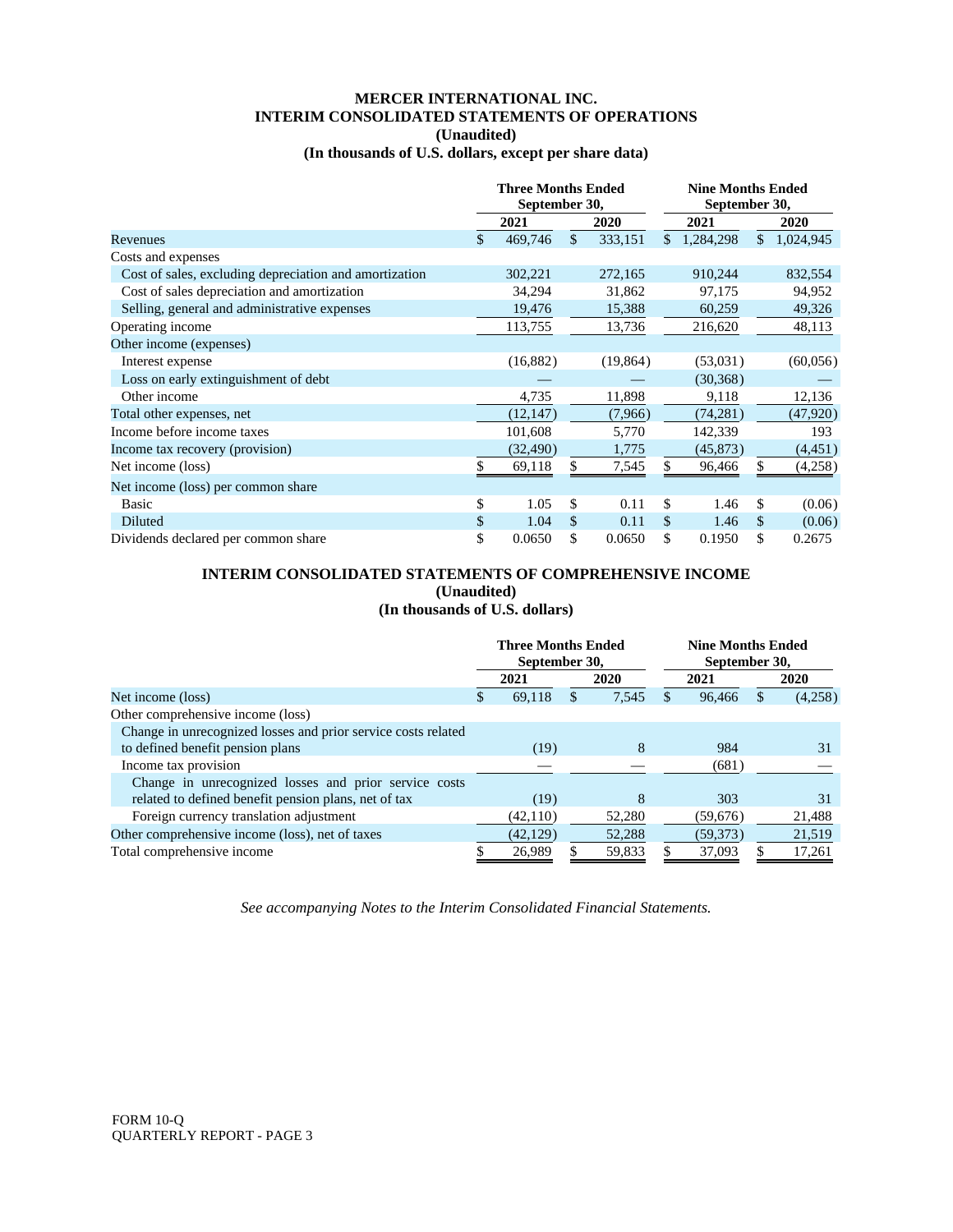### **MERCER INTERNATIONAL INC. INTERIM CONSOLIDATED BALANCE SHEETS (Unaudited)**

#### **(In thousands of U.S. dollars, except share and per share data)**

|                                                                            | September 30,<br>2021 |               | December 31,<br>2020 |
|----------------------------------------------------------------------------|-----------------------|---------------|----------------------|
| <b>ASSETS</b>                                                              |                       |               |                      |
| Current assets                                                             |                       |               |                      |
| Cash and cash equivalents                                                  | \$<br>338,730         | \$            | 361,098              |
| Accounts receivable, net                                                   | 253,731               |               | 227,055              |
| <b>Inventories</b>                                                         | 345,107               |               | 271,696              |
| Prepaid expenses and other                                                 | 14,708                |               | 15,003               |
| Total current assets                                                       | 952,276               |               | 874,852              |
| Property, plant and equipment, net                                         | 1,141,303             |               | 1,109,740            |
| Investment in joint ventures                                               | 43,341                |               | 46,429               |
| Amortizable intangible assets, net                                         | 48,955                |               | 51,571               |
| Operating lease right-of-use assets                                        | 10,474                |               | 13,251               |
| Other long-term assets                                                     | 34,243                |               | 31,928               |
| Deferred income tax                                                        | 1,161                 |               | 1,355                |
| <b>Total assets</b>                                                        | \$<br>2,231,753       | \$            | 2,129,126            |
| <b>LIABILITIES AND SHAREHOLDERS' EQUITY</b>                                |                       |               |                      |
| <b>Current liabilities</b>                                                 |                       |               |                      |
| Accounts payable and other                                                 | \$<br>255,571         | $\mathcal{S}$ | 210,994              |
| Pension and other post-retirement benefit obligations                      | 920                   |               | 802                  |
| Total current liabilities                                                  | 256,491               |               | 211,796              |
| Debt                                                                       | 1,162,377             |               | 1,145,294            |
| Pension and other post-retirement benefit obligations                      | 29,938                |               | 31,810               |
| Finance lease liabilities                                                  | 55,201                |               | 41,329               |
| Operating lease liabilities                                                | 7,257                 |               | 9,933                |
| Other long-term liabilities                                                | 11,192                |               | 10,909               |
| Deferred income tax                                                        | 81,461                |               | 77,028               |
| <b>Total liabilities</b>                                                   | 1,603,917             |               | 1,528,099            |
| Shareholders' equity                                                       |                       |               |                      |
| Common shares \$1 par value; 200,000,000 authorized; 66,037,000 issued and |                       |               |                      |
| outstanding (2020 - 65,868,000)                                            | 65,988                |               | 65,800               |
| Additional paid-in capital                                                 | 348,098               |               | 345,696              |
| Retained earnings                                                          | 300,698               |               | 217,106              |
| Accumulated other comprehensive loss                                       | (86,948)              |               | (27, 575)            |
| Total shareholders' equity                                                 | 627,836               |               | 601,027              |
| Total liabilities and shareholders' equity                                 | \$<br>2,231,753       | \$            | 2,129,126            |

Commitments and contingencies (Note 14)

Subsequent event (Note 8)

*See accompanying Notes to the Interim Consolidated Financial Statements.*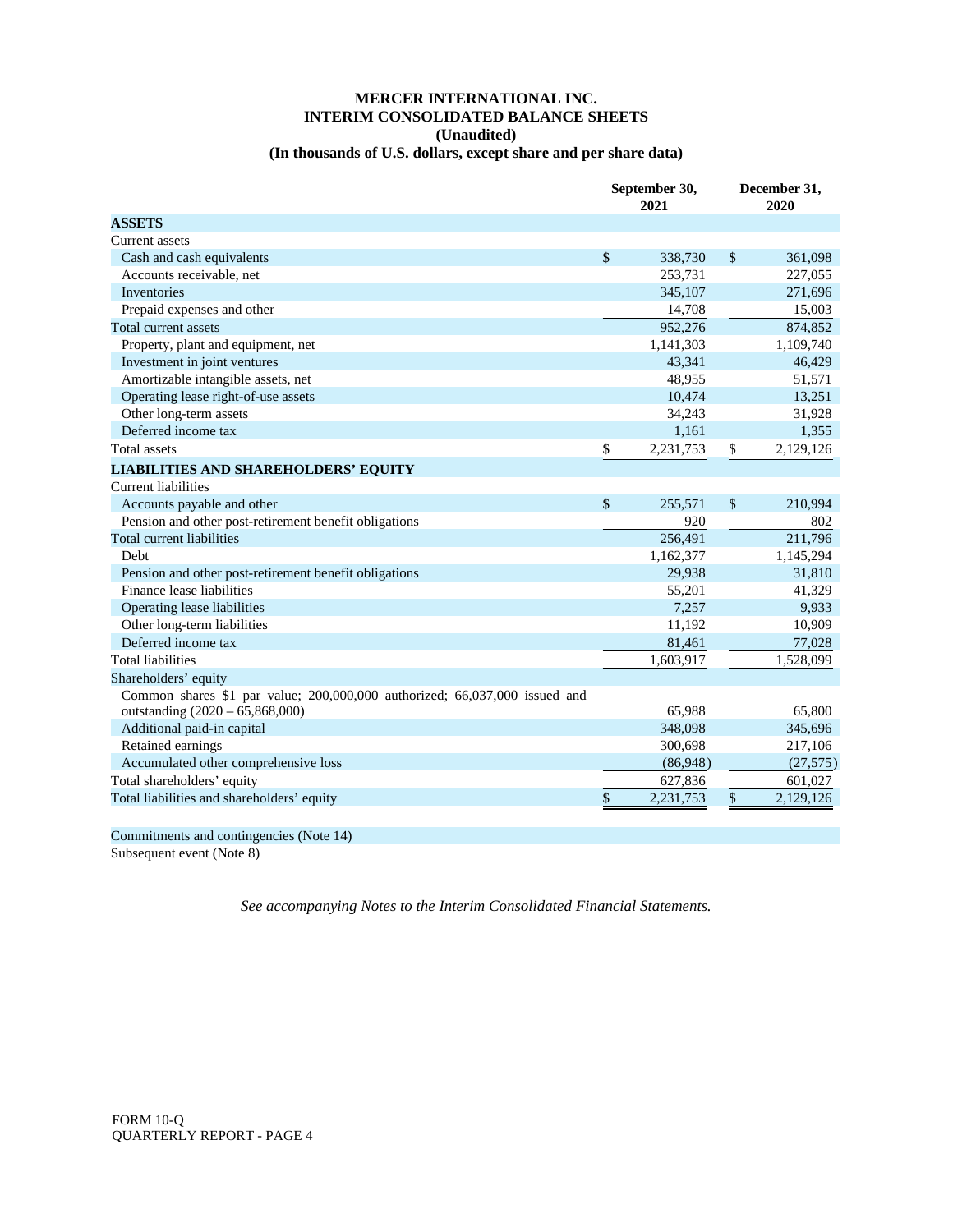#### **MERCER INTERNATIONAL INC. INTERIM CONSOLIDATED STATEMENTS OF CHANGES IN SHAREHOLDERS' EQUITY (Unaudited) (In thousands of U.S. dollars)**

|                                                                        | <b>Common shares</b>                      |               |                                   |               |                                         |         |       |                                    |               |               |                                                      |     |                                                |
|------------------------------------------------------------------------|-------------------------------------------|---------------|-----------------------------------|---------------|-----------------------------------------|---------|-------|------------------------------------|---------------|---------------|------------------------------------------------------|-----|------------------------------------------------|
|                                                                        | <b>Number</b><br>(thousands<br>of shares) |               | Amount,<br>at Par<br><b>Value</b> |               | <b>Additional</b><br>Paid-in<br>Capital |         |       | <b>Retained</b><br><b>Earnings</b> |               |               | <b>Accumulated</b><br>Other<br>Comprehensive<br>Loss |     | <b>Total</b><br>Shareholders'<br><b>Equity</b> |
| <b>Three Months Ended September 30:</b><br>Balance as of June 30, 2021 | 66,037                                    | <sup>\$</sup> | 65,988                            | <sup>\$</sup> | 347,093                                 |         | \$.   | 235,872                            | $\mathcal{S}$ |               | $(44,819)$ \$                                        |     | 604,134                                        |
| Stock compensation expense                                             |                                           |               |                                   |               |                                         | 1,005   |       |                                    |               |               |                                                      |     | 1,005                                          |
| Net income                                                             |                                           |               |                                   |               |                                         |         |       | 69.118                             |               |               |                                                      |     | 69,118                                         |
| Dividends declared                                                     |                                           |               |                                   |               |                                         |         |       |                                    |               |               |                                                      |     |                                                |
| Other comprehensive loss                                               |                                           |               |                                   |               |                                         |         |       | (4,292)                            |               |               | (42, 129)                                            |     | (4,292)<br>(42, 129)                           |
| Balance as of September 30, 2021                                       | 66,037                                    | \$            | 65,988                            | S             | 348,098                                 |         | \$    | 300,698                            | \$            |               | $(86,948)$ \$                                        |     | 627,836                                        |
|                                                                        |                                           |               |                                   |               |                                         |         |       |                                    |               |               |                                                      |     |                                                |
| Balance as of June 30, 2020                                            | 65,868                                    | \$            | 65,800                            | \$.           | 344,688                                 |         | \$    | 231,101                            | \$            |               | $(147,329)$ \$                                       |     | 494,260                                        |
| Stock compensation expense                                             |                                           |               |                                   |               |                                         | 895     |       |                                    |               |               |                                                      |     | 895                                            |
| Net income                                                             |                                           |               |                                   |               |                                         |         |       | 7,545                              |               |               |                                                      |     | 7,545                                          |
| Dividends declared                                                     |                                           |               |                                   |               |                                         |         |       | (4,281)                            |               |               |                                                      |     | (4,281)                                        |
| Other comprehensive income                                             |                                           |               |                                   |               |                                         |         |       |                                    |               |               | 52,288                                               |     | 52,288                                         |
| Balance as of September 30, 2020                                       | 65,868                                    | \$            | 65,800                            | \$            | 345,583                                 |         | \$    | 234,365                            | \$            |               | (95,041)                                             | \$  | 550,707                                        |
| <b>Nine Months Ended September 30:</b>                                 |                                           |               |                                   |               |                                         |         |       |                                    |               |               |                                                      |     |                                                |
| Balance as of December 31, 2020                                        | 65,868                                    |               | \$<br>65,800                      |               | \$                                      | 345,696 |       | 217,106<br>\$                      |               | $\mathbf{\$}$ | (27,575)                                             | \$. | 601,027                                        |
| Shares issued on grants of restricted shares                           | 49                                        |               |                                   | 68            |                                         |         | (68)  |                                    |               |               |                                                      |     |                                                |
| Shares issued on grants of performance share                           |                                           |               |                                   |               |                                         |         |       |                                    |               |               |                                                      |     |                                                |
| units                                                                  | 120                                       |               | 120                               |               |                                         |         | (120) |                                    |               |               |                                                      |     |                                                |
| Stock compensation expense                                             |                                           |               |                                   |               |                                         | 2,590   |       |                                    |               |               |                                                      |     | 2,590                                          |
| Net income                                                             |                                           |               |                                   |               |                                         |         |       |                                    | 96,466        |               |                                                      |     | 96,466                                         |
| Dividends declared                                                     |                                           |               |                                   |               |                                         |         |       |                                    | (12, 874)     |               | $\overline{\phantom{0}}$                             |     | (12, 874)                                      |
| Other comprehensive loss                                               |                                           |               |                                   |               |                                         |         |       |                                    |               |               | (59, 373)                                            |     | (59, 373)                                      |
| Balance as of September 30, 2021                                       | 66.037                                    | \$            | 65.988                            |               | \$                                      | 348,098 |       | 300.698<br>\$                      |               | \$            | (86,948)                                             | \$  | 627,836                                        |

| Balance as of December 31, 2019              | 65,629 | 65.598 | 344,994 | S. | 256,371  | S. | (116,560) | 550,403  |
|----------------------------------------------|--------|--------|---------|----|----------|----|-----------|----------|
| Shares issued on grants of restricted shares | 68     | 31     | (31)    |    |          |    |           |          |
| Shares issued on grants of performance share |        |        |         |    |          |    |           |          |
| units                                        | 195    | 195    | (195)   |    |          |    |           |          |
| Stock compensation expense                   |        |        | 815     |    |          |    |           | 815      |
| Net loss                                     |        |        |         |    | (4,258)  |    |           | (4,258)  |
| Dividends declared                           |        |        |         |    | (17,610) |    |           | (17,610) |
| Repurchase of common shares                  | (24)   | (24)   |         |    | (138)    |    |           | (162)    |
| Other comprehensive income                   |        |        |         |    |          |    | 21,519    | 21,519   |
| Balance as of September 30, 2020             | 65,868 | 65,800 | 345,583 |    | 234,365  |    | (95,041)  | 550,707  |
|                                              |        |        |         |    |          |    |           |          |

*See accompanying Notes to the Interim Consolidated Financial Statements.*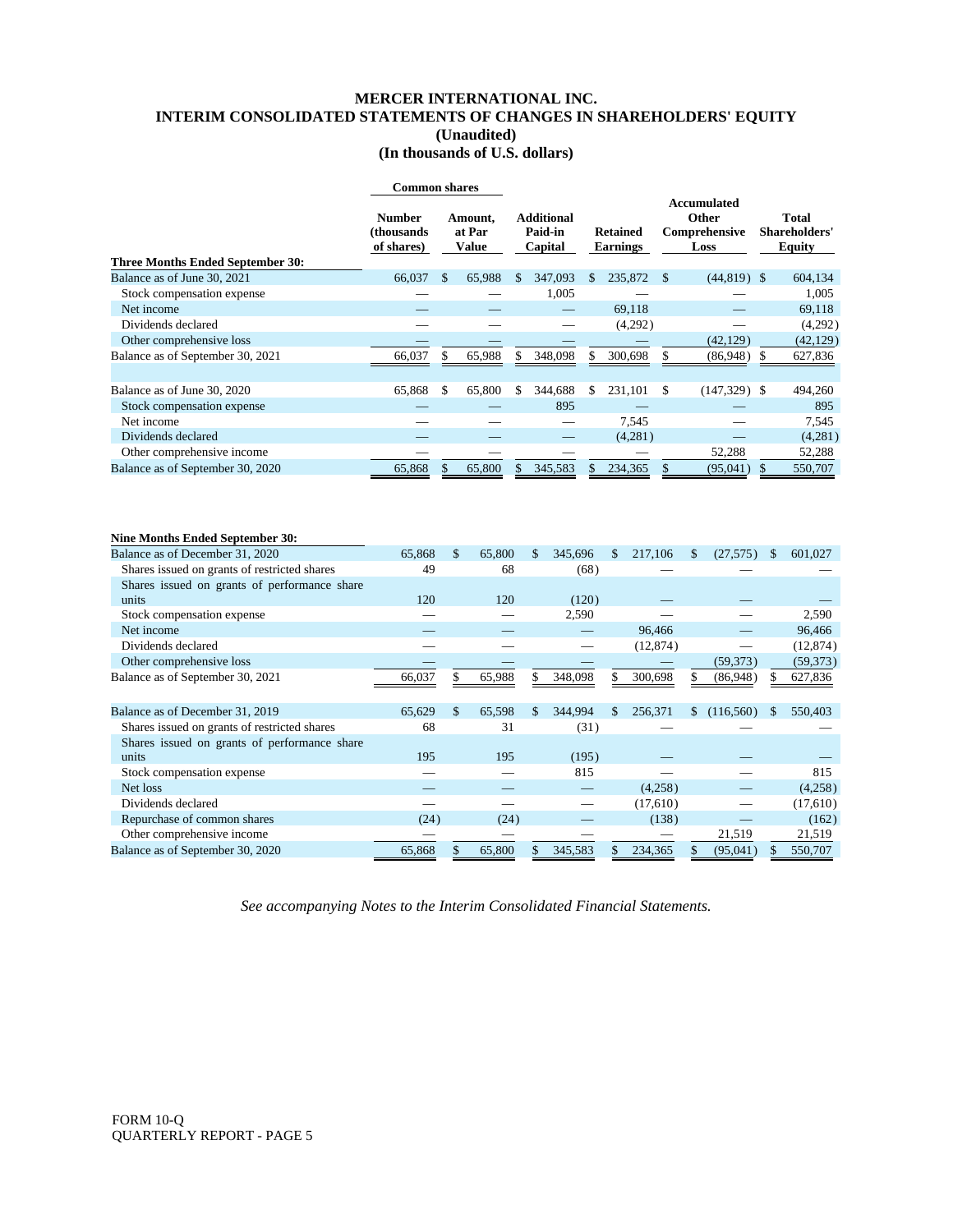#### **MERCER INTERNATIONAL INC. INTERIM CONSOLIDATED STATEMENTS OF CASH FLOWS (Unaudited) (In thousands of U.S. dollars)**

|                                                                       |        |                          | <b>Three Months Ended</b><br>September 30, |             |        | <b>Nine Months Ended</b><br>September 30, |        |           |  |
|-----------------------------------------------------------------------|--------|--------------------------|--------------------------------------------|-------------|--------|-------------------------------------------|--------|-----------|--|
|                                                                       |        | 2021                     |                                            | <b>2020</b> |        | 2021                                      |        | 2020      |  |
| Cash flows from (used in) operating activities                        |        |                          |                                            |             |        |                                           |        |           |  |
| Net income (loss)                                                     | \$     | 69,118                   | \$                                         | 7,545       | \$     | 96,466                                    | \$     | (4,258)   |  |
| Adjustments to reconcile net income (loss) to cash flows from         |        |                          |                                            |             |        |                                           |        |           |  |
| operating activities                                                  |        |                          |                                            |             |        |                                           |        |           |  |
| Depreciation and amortization                                         |        | 34,315                   |                                            | 31,884      |        | 97,237                                    |        | 95,031    |  |
| Deferred income tax provision (recovery)                              |        | 5,005                    |                                            | (4,255)     |        | 7,485                                     |        | (10, 330) |  |
| Inventory impairment                                                  |        |                          |                                            | 8,000       |        |                                           |        | 25,998    |  |
| Loss on early extinguishment of debt                                  |        |                          |                                            |             |        | 30,368                                    |        |           |  |
| Defined benefit pension plans and other post-retirement benefit       |        |                          |                                            |             |        |                                           |        |           |  |
| plan expense                                                          |        | 879                      |                                            | 769         |        | 2,654                                     |        | 2,270     |  |
| Stock compensation expense                                            |        | 1,005                    |                                            | 895         |        | 2,590                                     |        | 815       |  |
| Gain on sale of investments                                           |        | $\overline{\phantom{0}}$ |                                            | (15, 443)   |        |                                           |        | (15, 443) |  |
| Foreign exchange transaction losses (gains)                           |        | (5, 721)                 |                                            | 3,384       |        | (12, 361)                                 |        | 4,120     |  |
| Other                                                                 |        | (844)                    |                                            | (1,801)     |        | (1,104)                                   |        | (2,993)   |  |
| Defined benefit pension plans and other post-retirement benefit plan  |        |                          |                                            |             |        |                                           |        |           |  |
| contributions                                                         |        | (1,065)                  |                                            | (783)       |        | (3,190)                                   |        | (2, 495)  |  |
| Changes in working capital                                            |        |                          |                                            |             |        |                                           |        |           |  |
| Accounts receivable                                                   |        | (31, 441)                |                                            | 17.226      |        | (27,500)                                  |        | 11,238    |  |
| Inventories                                                           |        | (39, 512)                |                                            | (8,031)     |        | (82, 275)                                 |        | (20, 443) |  |
| Accounts payable and accrued expenses                                 |        | 12,180                   |                                            | (4,219)     |        | 46,783                                    |        | (54,000)  |  |
| Other                                                                 |        | (3,775)                  |                                            | (6,683)     |        | (5,569)                                   |        | (6,759)   |  |
| Net cash from (used in) operating activities                          |        | 40,144                   |                                            | 28,488      |        | 151,584                                   |        | 22,751    |  |
| Cash flows from (used in) investing activities                        |        |                          |                                            |             |        |                                           |        |           |  |
| Purchase of property, plant and equipment                             |        | (38, 306)                |                                            | (14, 639)   |        | (125, 692)                                |        | (59,201)  |  |
| Acquisition of Mercer Mass Timber (Note 2)                            |        | (51, 258)                |                                            |             |        | (51,258)                                  |        |           |  |
| Insurance proceeds                                                    |        | 1,530                    |                                            |             |        | 21,578                                    |        |           |  |
| Purchase of amortizable intangible assets                             |        | (460)                    |                                            | (30)        |        | (1,669)                                   |        | (557)     |  |
| Purchase of investments                                               |        |                          |                                            |             |        |                                           |        | (9,370)   |  |
| Proceeds from sale of investments                                     |        |                          |                                            | 21,540      |        |                                           |        | 21,540    |  |
| Other                                                                 |        | 2,873                    |                                            | 396         |        | 2,764                                     |        | 1,243     |  |
| Net cash from (used in) investing activities                          |        | (85, 621)                |                                            | 7,267       |        | (154, 277)                                |        | (46, 345) |  |
| Cash flows from (used in) financing activities                        |        |                          |                                            |             |        |                                           |        |           |  |
| Redemption of senior notes                                            |        |                          |                                            |             |        | (824, 557)                                |        |           |  |
| Proceeds from issuance of senior notes                                |        |                          |                                            |             |        | 875,000                                   |        |           |  |
| Proceeds from (repayment of) revolving credit facilities, net         |        | 3,967                    |                                            | 8,750       |        | (53, 145)                                 |        | 34,359    |  |
| Dividend payments                                                     |        | (4,293)                  |                                            | (4,282)     |        | (8,582)                                   |        | (13,329)  |  |
| Payment of note issuance costs                                        |        | (69)                     |                                            |             |        | (14, 483)                                 |        |           |  |
| Proceeds from government grants                                       |        | 361                      |                                            |             |        | 8,893                                     |        | 299       |  |
| Repurchase of common shares                                           |        |                          |                                            |             |        |                                           |        | (162)     |  |
| Other                                                                 |        | (2,254)                  |                                            | (302)       |        | (2,165)                                   |        | (2,729)   |  |
| Net cash from (used in) financing activities                          |        | (2, 288)                 |                                            | 4,166       |        | (19,039)                                  |        | 18,438    |  |
| Effect of exchange rate changes on cash and cash equivalents          |        | 1,961                    |                                            | 2,325       |        | (636)                                     |        | (349)     |  |
| Net increase (decrease) in cash and cash equivalents                  |        | (45, 804)                |                                            | 42,246      |        | (22, 368)                                 |        | (5,505)   |  |
| Cash and cash equivalents, beginning of period                        |        | 384,534                  |                                            | 303,334     |        | 361,098                                   |        | 351,085   |  |
| Cash and cash equivalents, end of period                              | \$     | 338,730                  | \$                                         | 345,580     | \$     | 338,730                                   | \$     | 345,580   |  |
| Supplemental cash flow disclosure:                                    |        |                          |                                            |             |        |                                           |        |           |  |
| Cash paid for interest                                                | \$     | 32,095                   | \$                                         | 38,029      | \$     | 72,205                                    | \$     | 76,257    |  |
| Cash paid for income taxes                                            | \$     | 9,039                    | \$                                         | 2,916       | \$     | 14,174                                    | \$     | 17,797    |  |
| Supplemental schedule of non-cash investing and financing activities: |        |                          |                                            |             |        |                                           |        |           |  |
| Leased production equipment                                           | $\$\,$ | 2,215                    | $\$\,$                                     | 510         | $\$\,$ | 25,394                                    | $\$\,$ | 11,206    |  |

*See accompanying Notes to the Interim Consolidated Financial Statements.*

FORM 10-Q QUARTERLY REPORT - PAGE 6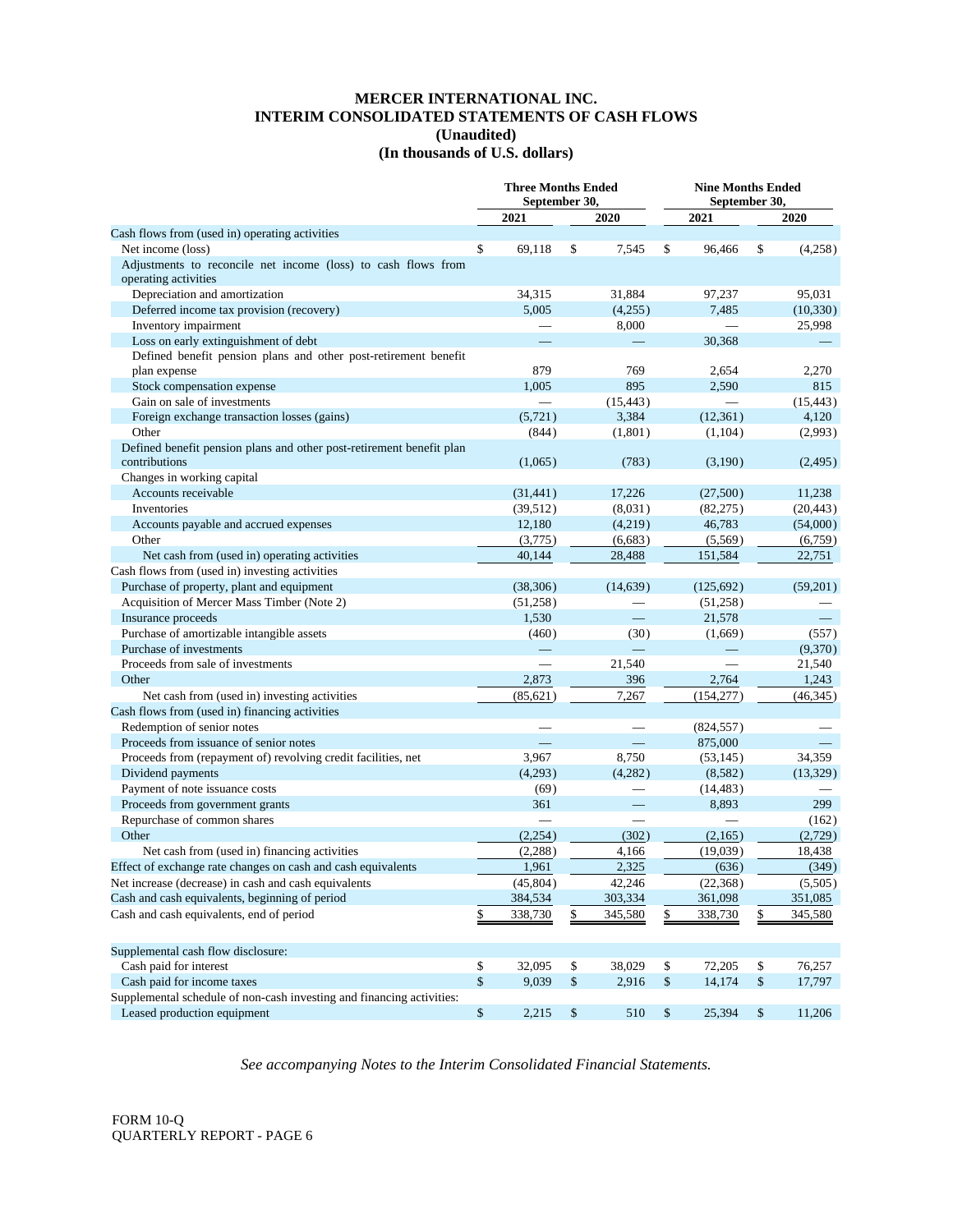#### **Note 1. The Company and Summary of Significant Accounting Policies**

#### **Nature of Operations and Basis of Presentation**

The Interim Consolidated Financial Statements contained herein include the accounts of Mercer International Inc. ("Mercer Inc.") and all of its subsidiaries (collectively the "Company"). Mercer Inc. owns 100% of its subsidiaries with the exception of the 50% joint venture interest in the Cariboo mill with West Fraser Mills Ltd., which is accounted for using the equity method. The Company's shares of common stock are quoted and listed for trading on the NASDAQ Global Select Market.

The Interim Consolidated Financial Statements have been prepared by the Company pursuant to the rules and regulations of the United States Securities and Exchange Commission (the "SEC"). The year-end Consolidated Balance Sheet data was derived from audited financial statements. The footnote disclosure included herein has been prepared in accordance with accounting principles generally accepted for interim financial statements in the United States ("GAAP"). The unaudited Interim Consolidated Financial Statements should be read together with the audited Consolidated Financial Statements and accompanying notes included in the Company's latest Annual Report on Form 10-K for the fiscal year ended December 31, 2020. In the opinion of the Company, the unaudited Interim Consolidated Financial Statements contained herein have been prepared on a consistent basis with the audited Consolidated Financial Statements and accompanying notes included in the Company's latest Annual Report on Form 10-K for the fiscal year ended December 31, 2020 and contain all adjustments necessary for a fair statement of the results of the interim periods included. The results for the periods included herein may not be indicative of the results for the entire year.

In these Interim Consolidated Financial Statements, unless otherwise indicated, all amounts are expressed in United States dollars ("U.S. dollars" or "\$"). The symbol "€" refers to euros and the symbol "C\$" refers to Canadian dollars.

#### **Use of Estimates**

Preparation of financial statements and related disclosures in conformity with GAAP requires management to make estimates and assumptions that affect the amounts reported in the financial statements and accompanying notes. Significant management judgment is required in determining the accounting for, among other things, pension and other post-retirement benefit obligations, deferred income taxes (valuation allowance and permanent reinvestment), depreciation and amortization, future cash flows associated with impairment testing for long-lived assets, the allocation of the purchase price for a group of assets or a business to the assets acquired and liabilities assumed, legal liabilities and contingencies. Actual results could differ materially from these estimates, and changes in these estimates are recorded when known.

#### **Impact of the COVID-19 Pandemic**

The Company is subject to risks and uncertainties as a result of the COVID-19 pandemic. COVID-19 infections and health risks, including from variants, continue.

The severity of the impact of the COVID-19 pandemic on the Company's business will depend on a number of factors, including, but not limited to, the duration and severity of the pandemic and the extent and severity of the impact on the Company's customers, all of which are uncertain and cannot be predicted. The Company's future results of operations and liquidity could be adversely impacted by delays in payments of outstanding receivable amounts beyond normal payment terms, supply chain disruptions and uncertain demand, and the impact of any initiatives or programs that the Company may undertake to address financial and operational challenges faced by its customers.

As of the date of issuance of these Interim Consolidated Financial Statements, the Company has not had significant credit losses, downtime or closures at its mills or disruptions to raw material supplies or access to logistics networks due to the COVID-19 pandemic, but the extent to which the COVID-19 pandemic may materially impact the Company's future financial condition, liquidity, or results of operations remains uncertain.

FORM 10-Q QUARTERLY REPORT - PAGE 7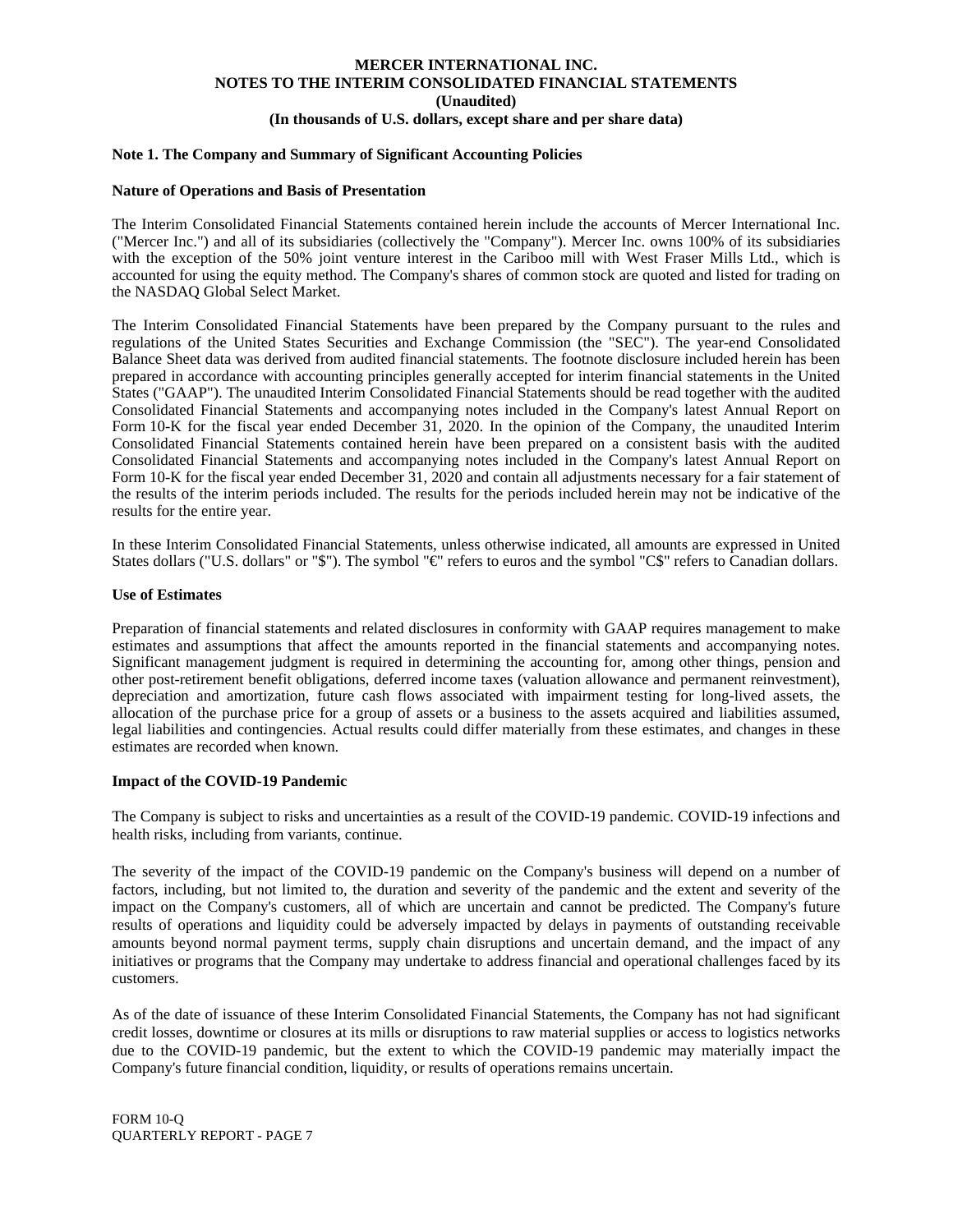#### **Note 2. Asset Acquisition**

#### *Mercer Mass Timber*

On August 5, 2021, the Company acquired a cross-laminated timber facility for \$51,258 cash, including \$1,258 of acquisition costs. The acquired facility is called Mercer Mass Timber LLC ("MMT").

MMT is accounted for as an acquisition of a group of assets as management determined it does not qualify as an acquisition of a business under GAAP. Substantially all of the purchase price was allocated to the land, building and production equipment acquired.

#### **Note 3. Inventories**

Inventories as of September 30, 2021 and December 31, 2020, were comprised of the following:

|                       |   | September 30,<br>2021 | December 31,<br>2020 |         |  |
|-----------------------|---|-----------------------|----------------------|---------|--|
| Raw materials         | ъ | 107.681               |                      | 74,526  |  |
| Finished goods        |   | 129.627               |                      | 88,256  |  |
| Spare parts and other |   | 107.799               |                      | 108,914 |  |
|                       |   | 345,107               |                      | 271,696 |  |

#### **Note 4. Accounts Payable and Other**

Accounts payable and other as of September 30, 2021 and December 31, 2020, was comprised of the following:

|                       |   | September 30,<br>2021 |   |         |  |  |
|-----------------------|---|-----------------------|---|---------|--|--|
| Trade payables        | S | 48.104                | S | 42,730  |  |  |
| Accrued expenses      |   | 129,893               |   | 90,875  |  |  |
| Interest payable      |   | 11,180                |   | 33,241  |  |  |
| Income tax payable    |   | 36,676                |   | 23,256  |  |  |
| Government grants (a) |   | 7,260                 |   | 7,161   |  |  |
| Insurance proceeds    |   |                       |   | 3,369   |  |  |
| Other                 |   | 22,458                |   | 10,362  |  |  |
|                       |   | 255,571               |   | 210.994 |  |  |

(a) The Canadian mills have a liability for unspent government grants which are required to be used to partially finance greenhouse gas emission reduction and innovation capital projects. The grants are recorded in "Cash and cash equivalents" in the Interim Consolidated Balance Sheets, however, they are considered to be restricted as they are repayable if the mills do not spend the funds on approved projects.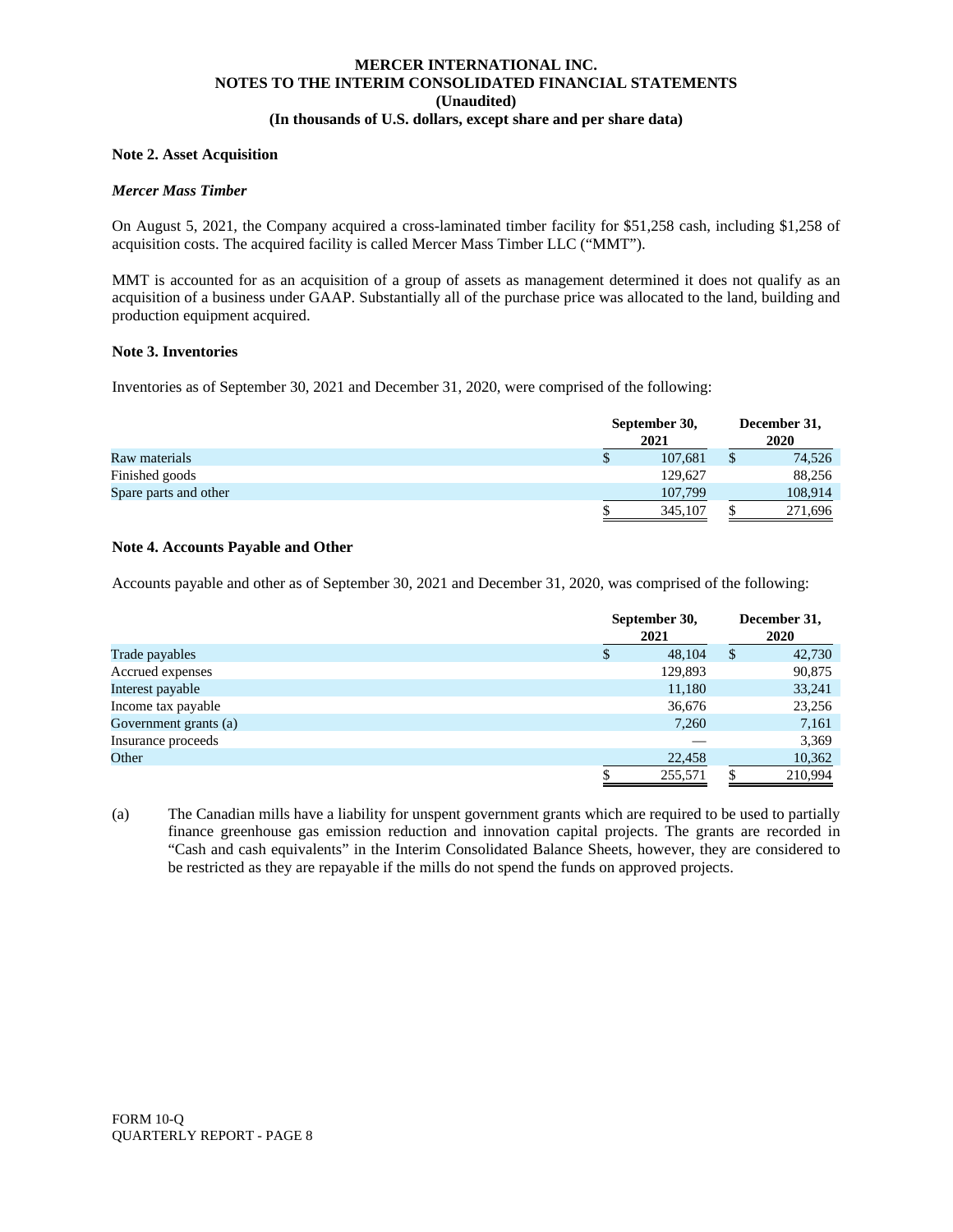#### **Note 5. Debt**

Debt as of September 30, 2021 and December 31, 2020, was comprised of the following:

|                                                            |                 | September 30, |     | December 31. |
|------------------------------------------------------------|-----------------|---------------|-----|--------------|
|                                                            | <b>Maturity</b> | 2021          |     | 2020         |
| Senior notes (a)                                           |                 |               |     |              |
| 5.500% senior notes                                        | 2026            | \$<br>300,000 | \$. | 300,000      |
| 5.125% senior notes                                        | 2029            | 875,000       |     |              |
| 6.500% senior notes                                        | 2024            |               |     | 250,000      |
| 7.375% senior notes                                        | 2025            |               |     | 550,000      |
|                                                            |                 |               |     |              |
| Credit arrangements                                        |                 |               |     |              |
| $\epsilon$ 200 million joint revolving credit facility (b) | 2023            |               |     |              |
| C\$60 million revolving credit facility (c)                | 2024            | 3,924         |     | 21,992       |
| C\$60 million revolving credit facility (d)                | 2023            |               |     | 32,988       |
| €2.6 million demand loan (e)                               |                 |               |     |              |
|                                                            |                 | 1,178,924     |     | 1,154,980    |
| Less: unamortized premium and issuance costs, net          |                 | (16, 547)     |     | (9,686)      |
|                                                            |                 | 1,162,377     |     | 1,145,294    |

The maturities of the principal portion of debt as of September 30, 2021 were as follows:

| 2021       | D |           |
|------------|---|-----------|
| 2022       |   |           |
| 2023       |   |           |
| 2024       |   | 3,924     |
| 2025       |   |           |
| Thereafter |   | 1,175,000 |
|            |   | 1,178,924 |

Certain of the Company's debt instruments were issued under agreements which, among other things, may limit its ability and the ability of its subsidiaries to make certain payments, including dividends. These limitations are subject to specific exceptions. As of September 30, 2021, the Company was in compliance with the terms of its debt agreements.

(a) In January 2021, the Company issued \$875,000 in aggregate principal amount of 5.125% senior notes which mature on February 1, 2029 (the "2029 Senior Notes"). The net proceeds from the 2029 Senior Notes issuance were \$860,517 after deducting the underwriter's discount and offering expenses. The net proceeds were used to redeem the outstanding senior notes which were to mature in 2024 and 2025 and for general corporate purposes. In connection with the redemption, the Company recorded a loss on early extinguishment of debt of \$30,368 in the Interim Consolidated Statements of Operations.

The 2029 Senior Notes and the senior notes which mature on January 15, 2026 (the "2026 Senior Notes" and collectively with the 2029 Senior Notes, the "Senior Notes") are general unsecured senior obligations of the Company. The Company may redeem all or a part of the Senior Notes, upon not less than 10 days' or more than 60 days' notice at the redemption price plus accrued and unpaid interest to (but not including) the applicable redemption date.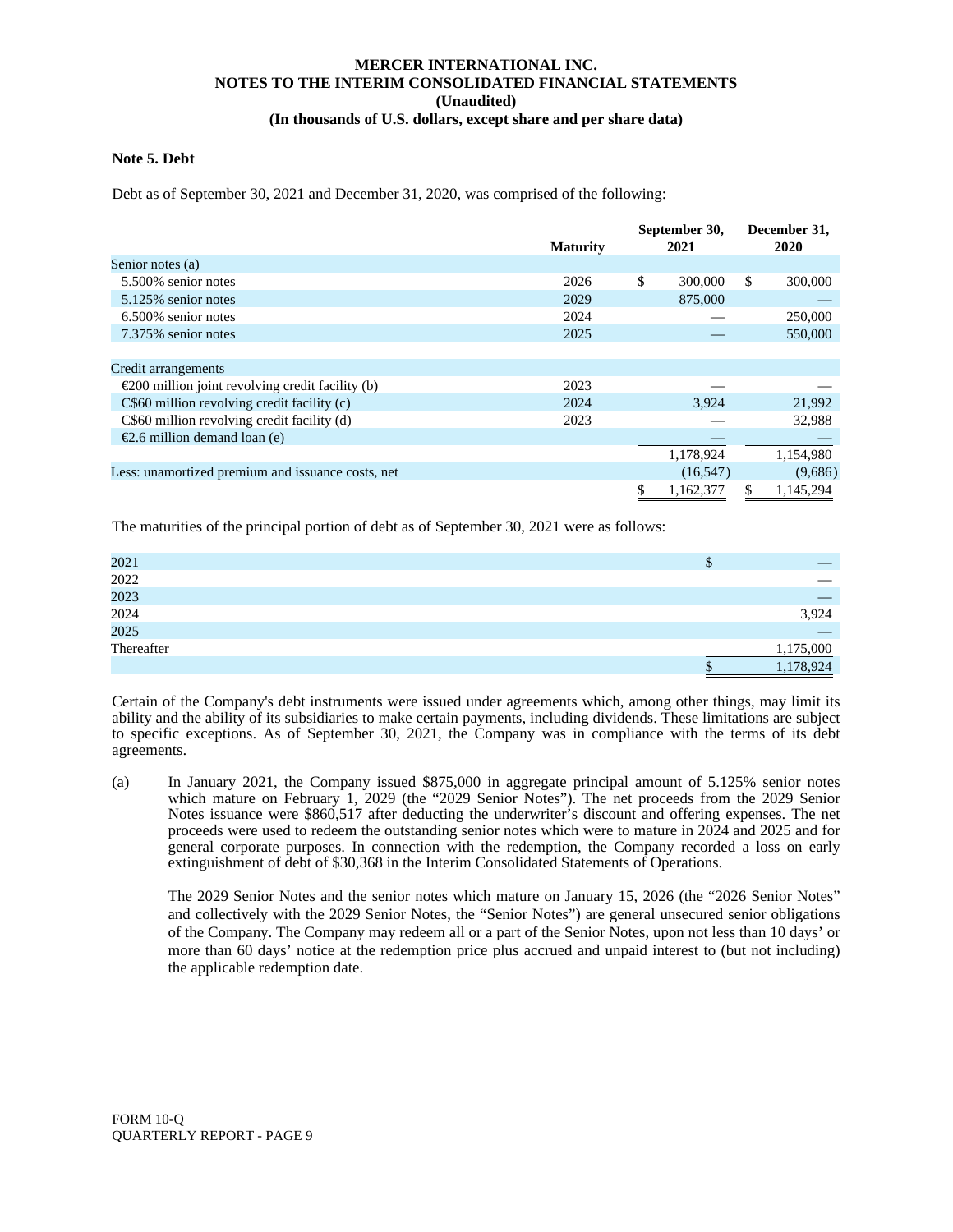#### **Note 5. Debt (continued)**

The following table presents the redemption prices (expressed as percentages of principal amount) and the redemption periods of the Senior Notes:

| 2026 Senior Notes               |            | <b>2029 Senior Notes</b>        |            |
|---------------------------------|------------|---------------------------------|------------|
| 12 Month Period Beginning       | Percentage | 12 Month Period Beginning       | Percentage |
| January 15, 2021                | 102.750\%  | February 1, 2024                | 102.563%   |
| January 15, 2022                | 101.375%   | February 1, 2025                | 101.281%   |
| January 15, 2023 and thereafter | 100.000\%  | February 1, 2026 and thereafter | 100.000%   |

- (b) A  $\epsilon$ 200.0 million joint revolving credit facility with all of the Company's German mills that matures in December 2023. Borrowings under the facility are unsecured and bear interest at Euribor plus a variable margin ranging from 1.05% to 2.00% dependent on conditions including but not limited to a prescribed leverage ratio. As of September 30, 2021, approximately €10.8 million (\$12,519) of this facility was supporting bank guarantees and approximately €189.2 million (\$219,061) was available.
- (c) A C\$60.0 million revolving credit facility for Peace River that matures in February 2024. The facility is available by way of: (i) Canadian dollar denominated advances, which bear interest at a designated prime rate per annum; (ii) banker's acceptance equivalent loans, which bear interest at the applicable Canadian dollar banker's acceptance plus 1.25% to 1.50% per annum; (iii) dollar denominated base rate advances at the greater of the federal funds rate plus 0.50%, a designated LIBOR rate plus 1.00% and the bank's applicable reference rate for U.S. dollar loans; and (iv) dollar LIBOR advances, which bear interest at LIBOR plus 1.25% to 1.50% per annum. Borrowings under the facility are collateralized by, among other things, the mill's inventories and accounts receivable. As of September 30, 2021, approximately C\$5.0 million (\$3,924) of this facility was drawn and accruing interest at a rate of 2.45%, approximately C\$0.9 million (\$718) was supporting letters of credit and approximately C\$54.1 million (\$42,450) was available.
- (d) A C\$60.0 million revolving credit facility for Celgar that matures in July 2023. Borrowings under the facility are collateralized by the mill's inventories, accounts receivable, general intangibles and capital assets and are restricted by a borrowing base calculated on the mill's inventories and accounts receivable. The facility is available by way of: (i) Canadian and U.S. dollar denominated advances, which bear interest at a designated prime rate less 0.125% to plus 0.125% per annum; (ii) banker's acceptance equivalent loans, which bear interest at the applicable Canadian dollar banker's acceptance plus 1.25% to 1.625% per annum; and (iii) dollar LIBOR advances, which bear interest at LIBOR plus 1.25% to 1.625% per annum. As of September 30, 2021, approximately C\$0.5 million (\$354) was supporting letters of credit and approximately C\$59.5 million (\$46,738) was available.
- (e) A  $\epsilon$ 2.6 million demand loan for Rosenthal that does not have a maturity date. Borrowings under this facility are unsecured and bear interest at the rate of the three-month Euribor plus 2.50%. As of September 30, 2021, approximately  $\epsilon$ 2.6 million (\$2,955) of this facility was supporting bank guarantees and approximately \$nil was available.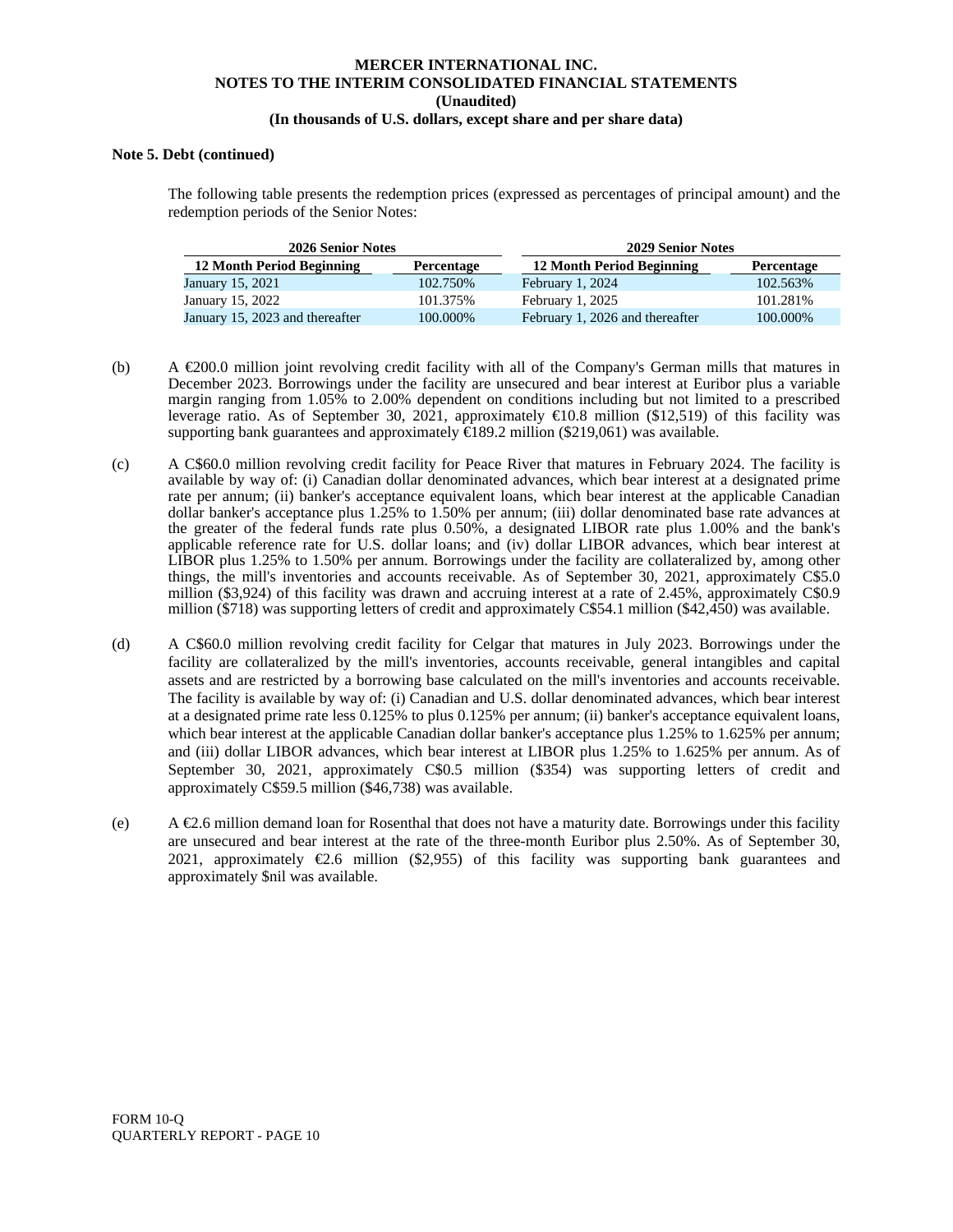#### **Note 6. Pension and Other Post-Retirement Benefit Obligations**

#### **Defined Benefit Plans**

Pension benefits are based on employees' earnings and years of service. The defined benefit plans are funded by contributions from the Company based on actuarial estimates and statutory requirements. The components of the net benefit costs for the Celgar and Peace River defined benefit plans, in aggregate for the three and nine month periods ended September 30, 2021 and 2020 were as follows:

|                                    | Three Months Ended September 30,        |   |                                   |    |         |                 |                                         |  |
|------------------------------------|-----------------------------------------|---|-----------------------------------|----|---------|-----------------|-----------------------------------------|--|
|                                    | 2021                                    |   |                                   |    | 2020    |                 |                                         |  |
|                                    | <b>Other Post-</b><br><b>Retirement</b> |   |                                   |    |         |                 | <b>Other Post-</b><br><b>Retirement</b> |  |
|                                    | <b>Pension</b>                          |   | <b>Pension</b><br><b>Benefits</b> |    |         | <b>Benefits</b> |                                         |  |
| Service cost                       | \$<br>981                               | S | 76                                | -S | 857     |                 | 65                                      |  |
| Interest cost                      | 876                                     |   | 98                                |    | 848     |                 | 97                                      |  |
| Expected return on plan assets     | (1,123)                                 |   |                                   |    | (1,106) |                 |                                         |  |
| Amortization of unrecognized items | 168                                     |   | (197)                             |    | 232     |                 | (224)                                   |  |
| Net benefit costs                  | 902                                     |   | (23)                              |    | 831     |                 | (62)                                    |  |

|                                    |    | Nine Months Ended September 30, |   |                                         |   |                |                 |                                         |  |
|------------------------------------|----|---------------------------------|---|-----------------------------------------|---|----------------|-----------------|-----------------------------------------|--|
|                                    |    | 2021                            |   |                                         |   |                | 2020            |                                         |  |
|                                    |    | <b>Pension</b>                  |   | <b>Other Post-</b><br><b>Retirement</b> |   |                |                 | <b>Other Post-</b><br><b>Retirement</b> |  |
|                                    |    |                                 |   | <b>Benefits</b>                         |   | <b>Pension</b> | <b>Benefits</b> |                                         |  |
| Service cost                       | \$ | 2,962                           | S | 228                                     | S | 2,530          | S               | 192                                     |  |
| Interest cost                      |    | 2.647                           |   | 294                                     |   | 2,502          |                 | 286                                     |  |
| Expected return on plan assets     |    | (3,392)                         |   |                                         |   | (3,271)        |                 |                                         |  |
| Amortization of unrecognized items |    | 509                             |   | (594)                                   |   | 693            |                 | (662)                                   |  |
| Net benefit costs                  |    | 2,726                           |   | (72)                                    |   | 2,454          |                 | (184)                                   |  |

The components of the net benefit costs other than service cost are recorded in "Other income" in the Interim Consolidated Statements of Operations. The amortization of unrecognized items relates to net actuarial losses and prior service costs.

#### **Defined Contribution Plan**

Effective December 31, 2008, the defined benefit plans at the Celgar mill were closed to new members. In addition, the related defined benefit service accrual ceased on December 31, 2008, and members began to receive pension benefits, at a fixed contractual rate, under a new defined contribution plan effective January 1, 2009. During the three and nine month periods ended September 30, 2021, the Company made contributions of \$226 and \$921, respectively to this plan (2020 – \$320 and \$791).

#### **Multiemployer Plan**

The Company participates in a multiemployer plan for the hourly-paid employees at the Celgar mill. The contributions to the plan are determined based on a percentage of pensionable earnings pursuant to a collective bargaining agreement. The Company has no current or future contribution obligations in excess of the contractual contributions. During the three and nine month periods ended September 30, 2021, the Company made contributions of \$625 and \$1,949, respectively to this plan (2020 – \$475 and \$1,481).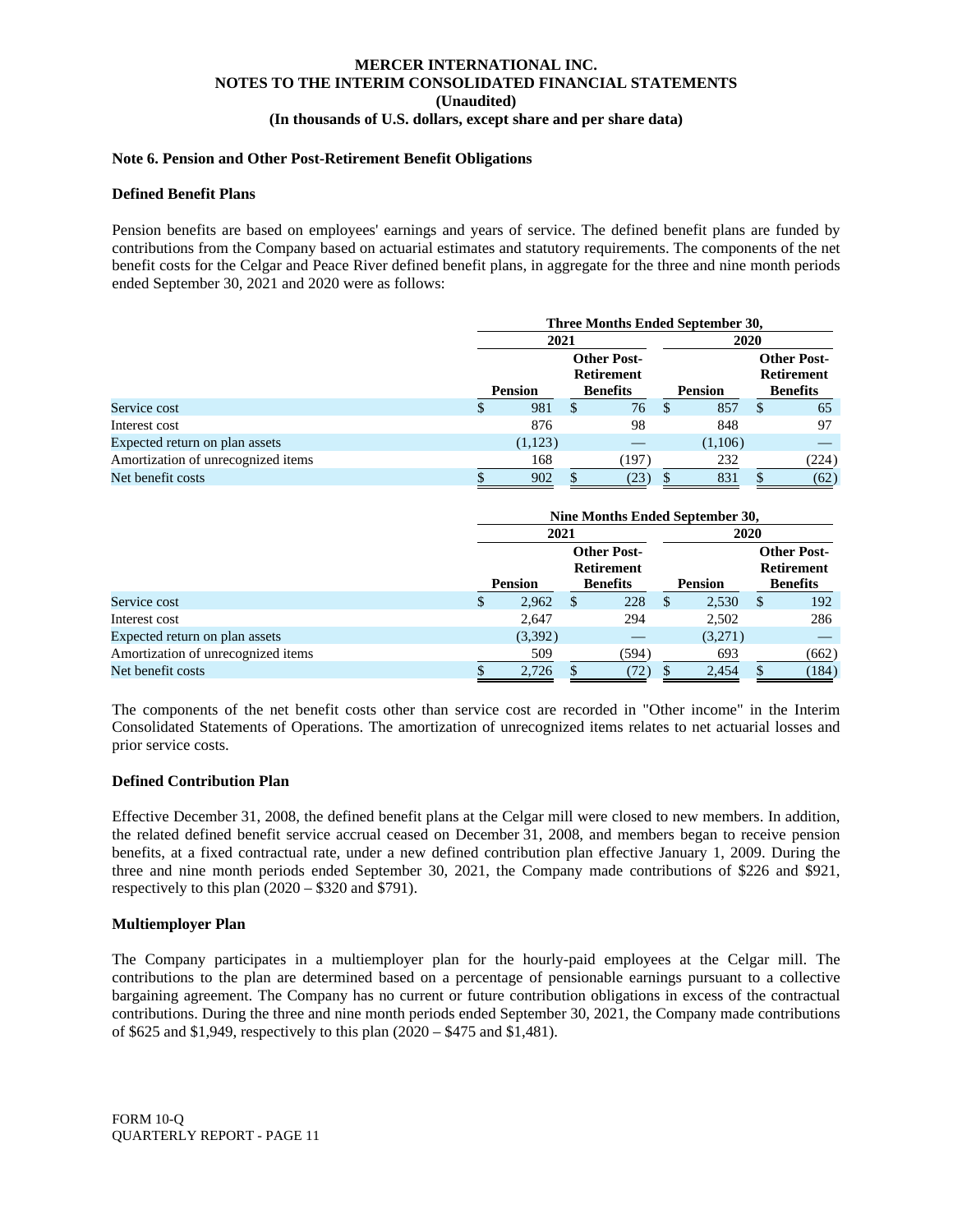#### **Note 7. Income Taxes**

Differences between the U.S. Federal statutory and the Company's effective tax rates for the three and nine month periods ended September 30, 2021 and 2020, were as follows:

|                                                           | <b>Three Months Ended</b><br>September 30, |           |    |         | <b>Nine Months Ended</b><br>September 30, |           |      |          |  |
|-----------------------------------------------------------|--------------------------------------------|-----------|----|---------|-------------------------------------------|-----------|------|----------|--|
|                                                           |                                            | 2021      |    | 2020    |                                           | 2021      |      | 2020     |  |
| U.S. Federal statutory rate                               |                                            | 21%       |    | 21%     |                                           | 21%       |      | 21%      |  |
| U.S. Federal statutory rate on income before income taxes | \$                                         | (21, 337) | -S | (1,212) | <sup>\$</sup>                             | (29,891)  | - \$ | (41)     |  |
| Tax differential on foreign income                        |                                            | (7,309)   |    | 611     |                                           | (16,689)  |      | (1,270)  |  |
| Effect of foreign earnings (a)                            |                                            | 1,965     |    | 468     |                                           | (4,655)   |      | (2,402)  |  |
| Valuation allowance (b)                                   |                                            | (1,073)   |    | (919)   |                                           | (12,025)  |      | (4,084)  |  |
| Tax benefit of partnership structure                      |                                            | 783       |    | 935     |                                           | 2,349     |      | 2,805    |  |
| Non-taxable foreign subsidies                             |                                            | 733       |    | 734     |                                           | 2,224     |      | 2,098    |  |
| True-up of prior year taxes                               |                                            | 2,294     |    | (1,996) |                                           | 5,418     |      | (2,150)  |  |
| Annual effective tax rate adjustment                      |                                            | (9,000)   |    |         |                                           | 9,000     |      |          |  |
| Other, net                                                |                                            | 454       |    | 3,154   |                                           | (1,604)   |      | 593      |  |
| Income tax recovery (provision)                           |                                            | (32, 490) |    | 1,775   |                                           | (45, 873) |      | (4, 451) |  |
| Comprised of:                                             |                                            |           |    |         |                                           |           |      |          |  |
| Current income tax provision                              | \$                                         | (27, 485) | -S | (2,480) | -S                                        | (38, 388) | -8   | (14,781) |  |
| Deferred income tax recovery (provision)                  |                                            | (5,005)   |    | 4,255   |                                           | (7, 485)  |      | 10,330   |  |
| Income tax recovery (provision)                           | \$                                         | (32, 490) |    | 1,775   |                                           | (45, 873) | S    | (4, 451) |  |

- (a) Primarily due to the impact of the global intangible low-taxed income provision in the Tax Cuts and Jobs Act of 2017.
- (b) For the three and nine month periods ended September 30, 2021, the valuation allowance primarily relates to taxable losses and denied interest expense.

#### **Note 8. Shareholders' Equity**

#### **Dividends**

The Company's board of directors declared quarterly dividends during the nine month period ended September 30, 2021 as follows:

|                          | <b>Dividend Per</b> |        |  |        |
|--------------------------|---------------------|--------|--|--------|
| <b>Date Declared</b>     | <b>Common Share</b> | Amount |  |        |
| <b>February 16, 2021</b> |                     | 0.065  |  | 4,289  |
| April 29, 2021           |                     | 0.065  |  | 4.293  |
| July 29, 2021            |                     | 0.065  |  | 4.292  |
|                          |                     | 0.195  |  | 12.874 |

On October 28, 2021, the Company's board of directors declared a quarterly dividend of \$0.065 per common share. Payment of the dividend will be made on December 30, 2021 to all shareholders of record on December 22, 2021. Future dividends are subject to approval by the board of directors and may be adjusted as business and industry conditions warrant.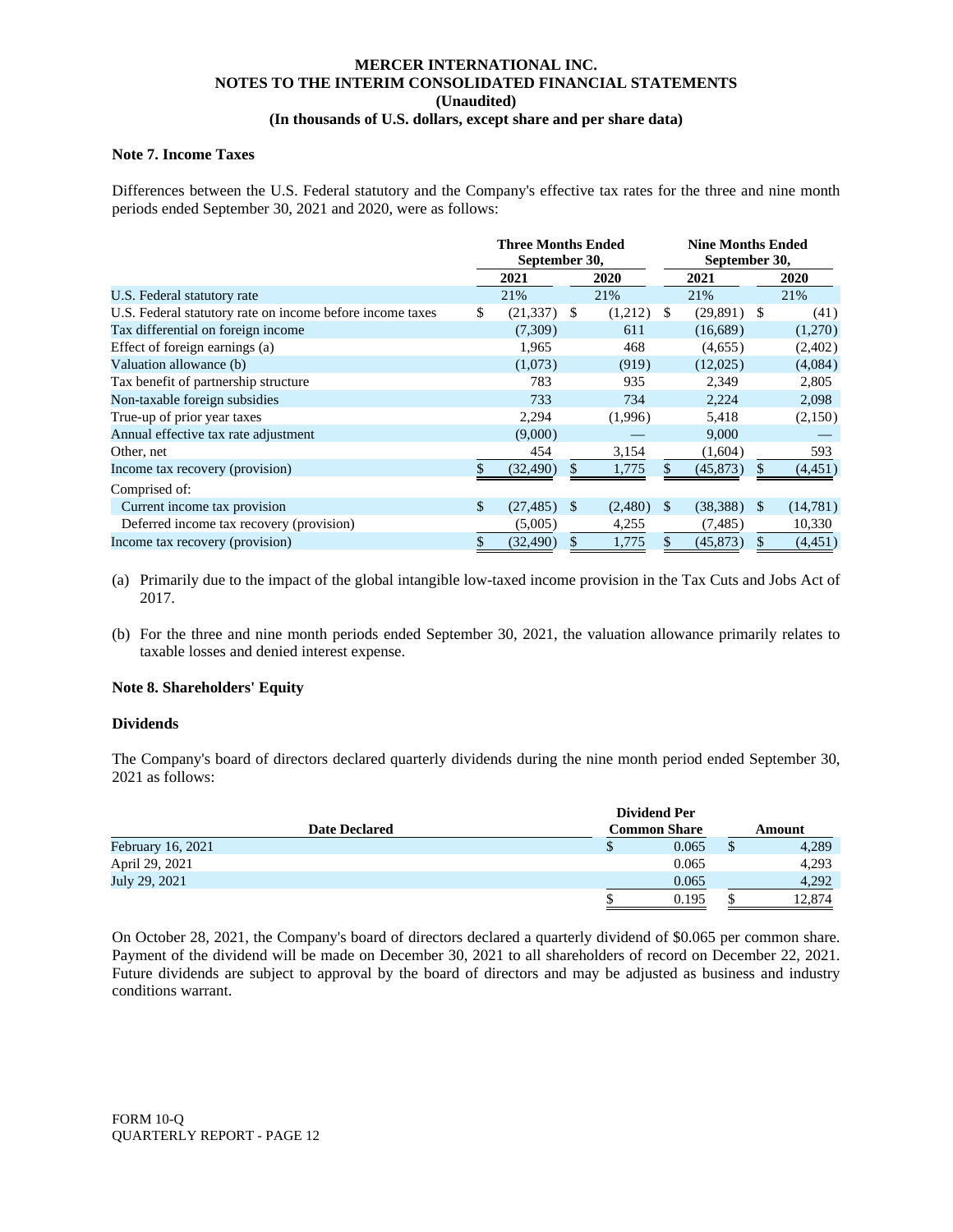#### **Note 8. Shareholders' Equity (continued)**

#### **Stock Based Compensation**

The Company has a stock incentive plan which provides for options, restricted stock rights, restricted shares, performance shares, performance share units ("PSUs") and stock appreciation rights to be awarded to employees, consultants and non-employee directors. During the three and nine month periods ended September 30, 2021, there were no issued and outstanding options, restricted stock rights, performance shares or stock appreciation rights. As of September 30, 2021, after factoring in all allocated shares, there remain approximately 1.2 million common shares available for grant.

#### *PSUs*

PSUs comprise rights to receive common shares at a future date that are contingent on the Company and the grantee achieving certain performance objectives. The performance objective period is generally three years. For the three and nine month periods ended September 30, 2021, the Company recognized an expense of \$823 and \$2,118, respectively related to PSUs (2020 – \$757 and \$444).

PSU activity during the nine month period ended September 30, 2021 was as follows:

|                                      | <b>Number of PSUs</b> |
|--------------------------------------|-----------------------|
| Outstanding as of January 1, 2021    | 2,364,848             |
| Granted                              | 1,007,912             |
| Vested and issued                    | (120,271)             |
| Forfeited                            | (498, 017)            |
| Outstanding as of September 30, 2021 | 2.754.472             |

#### *Restricted Shares*

Restricted shares generally vest at the end of one year. For the three and nine month periods ended September 30, 2021, the Company recognized an expense of  $$182$  and  $$472$ , respectively related to restricted shares ( $2020 - $138$ ) and \$371). As of September 30, 2021, the total remaining unrecognized compensation cost related to restricted shares amounted to approximately \$487 which will be amortized over the remaining vesting periods.

Restricted share activity during the nine month period ended September 30, 2021 was as follows:

|                                      | Number of<br><b>Restricted</b><br><b>Shares</b> |
|--------------------------------------|-------------------------------------------------|
| Outstanding as of January 1, 2021    | 68,140                                          |
| Granted                              | 49,195                                          |
| Vested                               | (68, 140)                                       |
| Outstanding as of September 30, 2021 | 49.195                                          |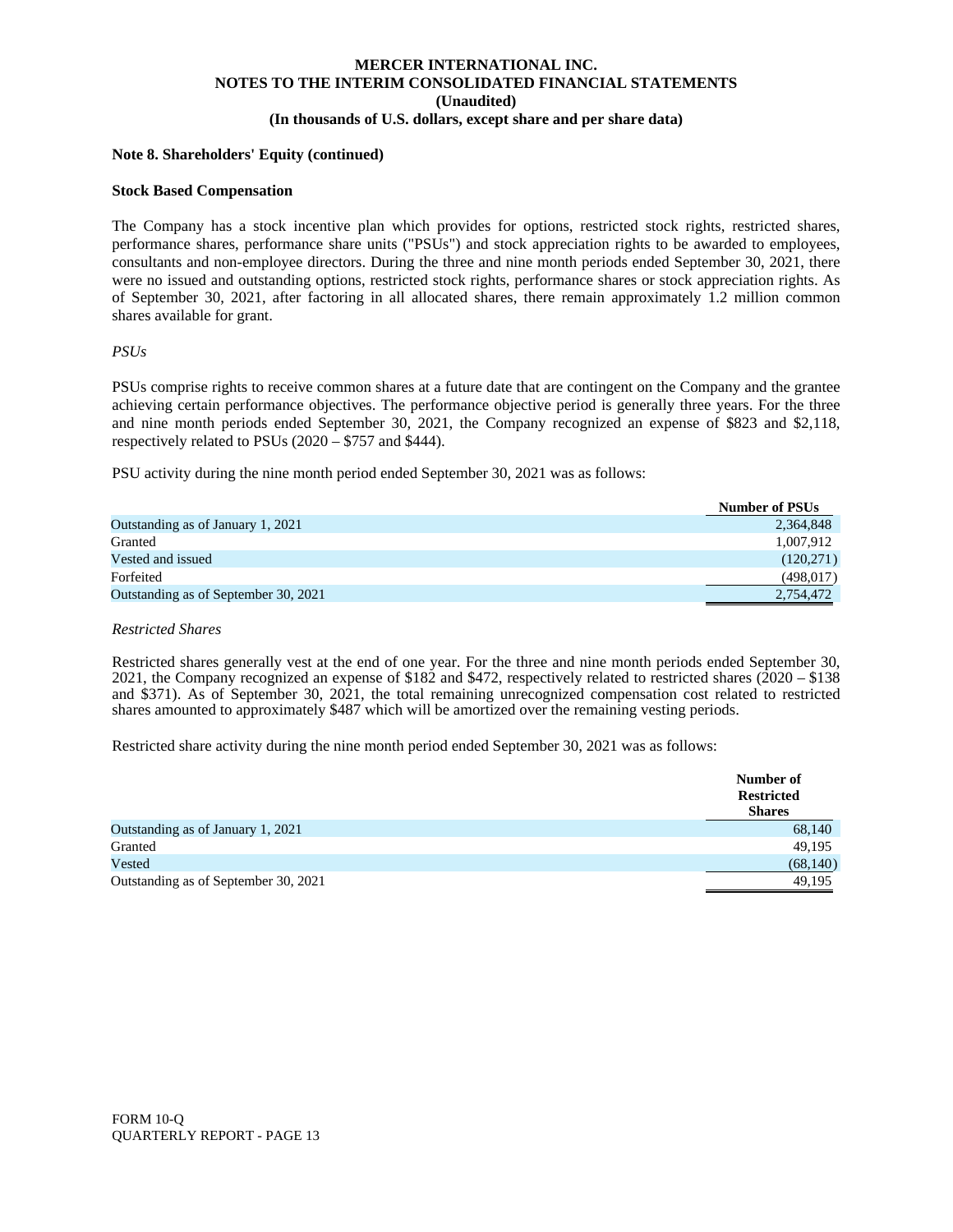#### **Note 9. Net Income (Loss) Per Common Share**

The reconciliation of basic and diluted net income (loss) per common share for the three and nine month periods ended September 30, 2021 and 2020 was as follows:

|                                                       | <b>Three Months Ended</b><br>September 30, |               |            | <b>Nine Months Ended</b><br>September 30, |            |    |            |
|-------------------------------------------------------|--------------------------------------------|---------------|------------|-------------------------------------------|------------|----|------------|
|                                                       | 2021                                       |               | 2020       |                                           | 2021       |    | 2020       |
| Net income (loss)                                     |                                            |               |            |                                           |            |    |            |
| Basic and diluted                                     | \$<br>69,118                               | <sup>\$</sup> | 7,545      | \$                                        | 96.466     | \$ | (4,258)    |
|                                                       |                                            |               |            |                                           |            |    |            |
| Net income (loss) per common share                    |                                            |               |            |                                           |            |    |            |
| <b>Basic</b>                                          | \$<br>1.05                                 | -S            | 0.11       | <sup>\$</sup>                             | 1.46       | -S | (0.06)     |
| Diluted                                               | \$<br>1.04                                 | <sup>\$</sup> | 0.11       | \$                                        | 1.46       | -S | (0.06)     |
|                                                       |                                            |               |            |                                           |            |    |            |
| Weighted average number of common shares outstanding: |                                            |               |            |                                           |            |    |            |
| Basic $(a)$                                           | 65,988,357                                 |               | 65,799,946 |                                           | 65,929,712 |    | 65,757,921 |
| Effect of dilutive instruments:                       |                                            |               |            |                                           |            |    |            |
| <b>PSUs</b>                                           | 317,674                                    |               | 79,489     |                                           | 318,404    |    |            |
| Restricted shares                                     |                                            |               | 11,413     |                                           | 31,561     |    |            |
| Diluted                                               | 66.306.031                                 |               | 65,890,848 |                                           | 66.279.677 |    | 65,757,921 |

(a) For the three and nine month periods ended September 30, 2021, the basic weighted average number of common shares outstanding excludes 49,195 restricted shares which have been issued, but have not vested as of September 30, 2021 (2020 – 68,140 restricted shares).

The calculation of diluted net income (loss) per common share does not assume the exercise of any instruments that would have an anti-dilutive effect on net income (loss) per common share. Instruments excluded from the calculation of net income (loss) per common share because they were anti-dilutive for the three and nine month periods ended September 30,  $2021$  and 2020 were as follows:

|                   | <b>Three Months Ended</b><br>September 30, |      | <b>Nine Months Ended</b><br>September 30, |           |
|-------------------|--------------------------------------------|------|-------------------------------------------|-----------|
|                   | 2021                                       | 2020 | 2021                                      | 2020      |
| <b>PSUs</b>       |                                            |      |                                           | 2,391,082 |
| Restricted shares |                                            |      |                                           | 68.140    |

#### **Note 10. Accumulated Other Comprehensive Loss**

The change in the accumulated other comprehensive loss by component (net of tax) for the nine month period ended September 30, 2021 was as follows:

|                                                            |                 |                    | <b>Defined Benefit</b> |                      |   |              |
|------------------------------------------------------------|-----------------|--------------------|------------------------|----------------------|---|--------------|
|                                                            | Foreign         |                    |                        | <b>Pension and</b>   |   |              |
|                                                            | <b>Currency</b> |                    | <b>Other Post-</b>     |                      |   |              |
|                                                            |                 | <b>Translation</b> | <b>Retirement</b>      |                      |   |              |
|                                                            |                 | Adjustment         |                        | <b>Benefit Items</b> |   | <b>Total</b> |
| Balance as of January 1, 2021                              |                 | (19,578)           | S                      | (7,997)              | Ъ | (27,575)     |
| Other comprehensive income (loss) before reclassifications |                 | (59,676)           |                        | 388                  |   | (59, 288)    |
| Amounts reclassified                                       |                 |                    |                        | (85)                 |   | (85)         |
| Other comprehensive income (loss), net of taxes            |                 | (59,676)           |                        | 303                  |   | (59, 373)    |
| Balance as of September 30, 2021                           |                 | (79,254)           |                        | (7,694)              |   | (86,948)     |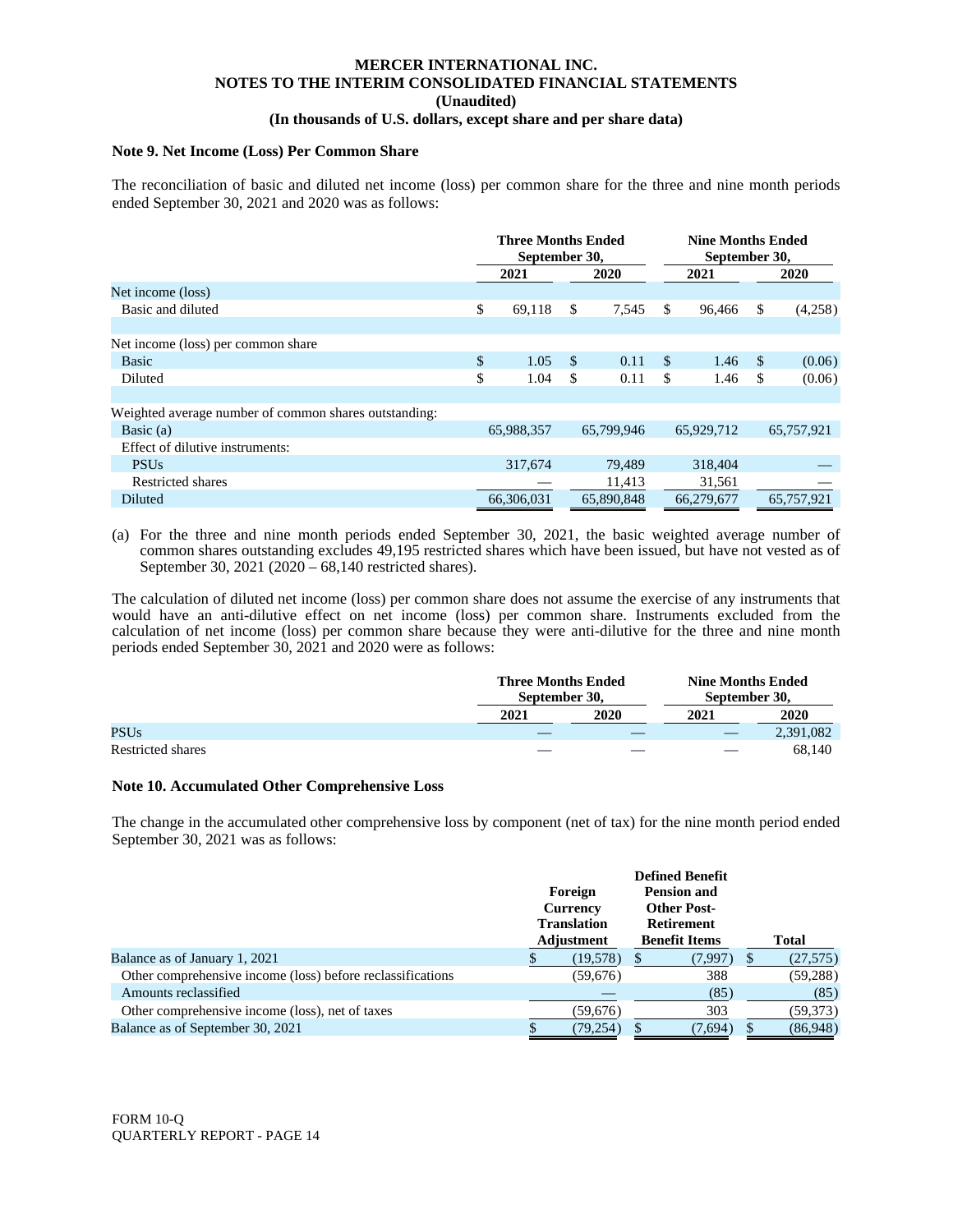#### **Note 11. Related Party Transactions**

The Company enters into related party transactions with its joint ventures. For the three and nine month periods ended September 30, 2021, pulp purchases from the Company's 50% owned Cariboo mill, which are transacted at the Cariboo mill's cost, were \$21,136 and \$69,331, respectively (2020 – \$20,717 and \$54,253) and as of September 30, 2021 the Company had a receivable balance from the Cariboo mill of \$3,079 (December 31, 2020 – \$3,518). For the three and nine month periods ended September 30, 2021, services from the Company's 50% owned logging and chipping operation, which are transacted at arm's length negotiated prices, were \$2,646 and \$7,880, respectively (2020 – \$3,265 and \$11,543) and as of September 30, 2021 the Company had a payable balance to the operation of \$2,351 (December 31, 2020 – \$1,953).

#### **Note 12. Segment Information**

The Company is managed based on the primary products it manufactures: pulp and wood products. Accordingly, the Company's four pulp mills and its 50% interest in the Cariboo mill are aggregated into the pulp segment, and the Friesau sawmill is a separate reportable segment, wood products. The Company's sandalwood business and MMT are included in Corporate and Other as they do not meet the criteria to be reported as separate reportable segments.

None of the income or loss items following operating income in the Company's Interim Consolidated Statements of Operations are allocated to the segments, as those items are reviewed separately by management.

Information about certain segment data for the three and nine month periods ended September 30, 2021 and 2020, was as follows:

|                                             | Wood          |              |                 | Corporate |           |              |                     |
|---------------------------------------------|---------------|--------------|-----------------|-----------|-----------|--------------|---------------------|
| Three Months Ended September 30, 2021       | Pulp          |              | <b>Products</b> |           | and Other |              | <b>Consolidated</b> |
| Revenues from external customers            | \$<br>396,743 | \$.          | 70.723          | \$        | 2,280     | \$           | 469,746             |
| Operating income (loss)                     | \$<br>99,918  | \$.          | 18,299          | \$        | (4, 462)  | \$           | 113,755             |
| Depreciation and amortization               | \$<br>29,982  | \$           | 3,675           | \$        | 658       | <b>S</b>     | 34,315              |
| <b>Revenues by major products</b>           |               |              |                 |           |           |              |                     |
| Pulp                                        | \$<br>374,287 | $\mathbb{S}$ |                 | \$        |           | \$           | 374,287             |
| Lumber                                      |               |              | 67,605          |           |           |              | 67,605              |
| Energy and chemicals                        | 22,456        |              | 1,801           |           | 2,280     |              | 26,537              |
| Wood residuals                              |               |              | 1,317           |           |           |              | 1,317               |
| Total revenues                              | \$<br>396,743 | \$.          | 70,723          |           | 2,280     | $\mathbb{S}$ | 469,746             |
| <b>Revenues by geographical markets (a)</b> |               |              |                 |           |           |              |                     |
| U.S.                                        | \$<br>48,627  | \$.          | 26,812          | -S        | 975       | <b>S</b>     | 76,414              |
| Germany                                     | 125,149       |              | 18,726          |           |           |              | 143,875             |
| China                                       | 100,174       |              | 412             |           |           |              | 100,586             |
| Other countries                             | 122,793       |              | 24,773          |           | 1,305     |              | 148,871             |
| Total revenues                              | \$<br>396,743 |              | 70,723          |           | 2,280     | \$           | 469,746             |

(a) Sales are attributed to countries based on the ship-to location provided by the customer.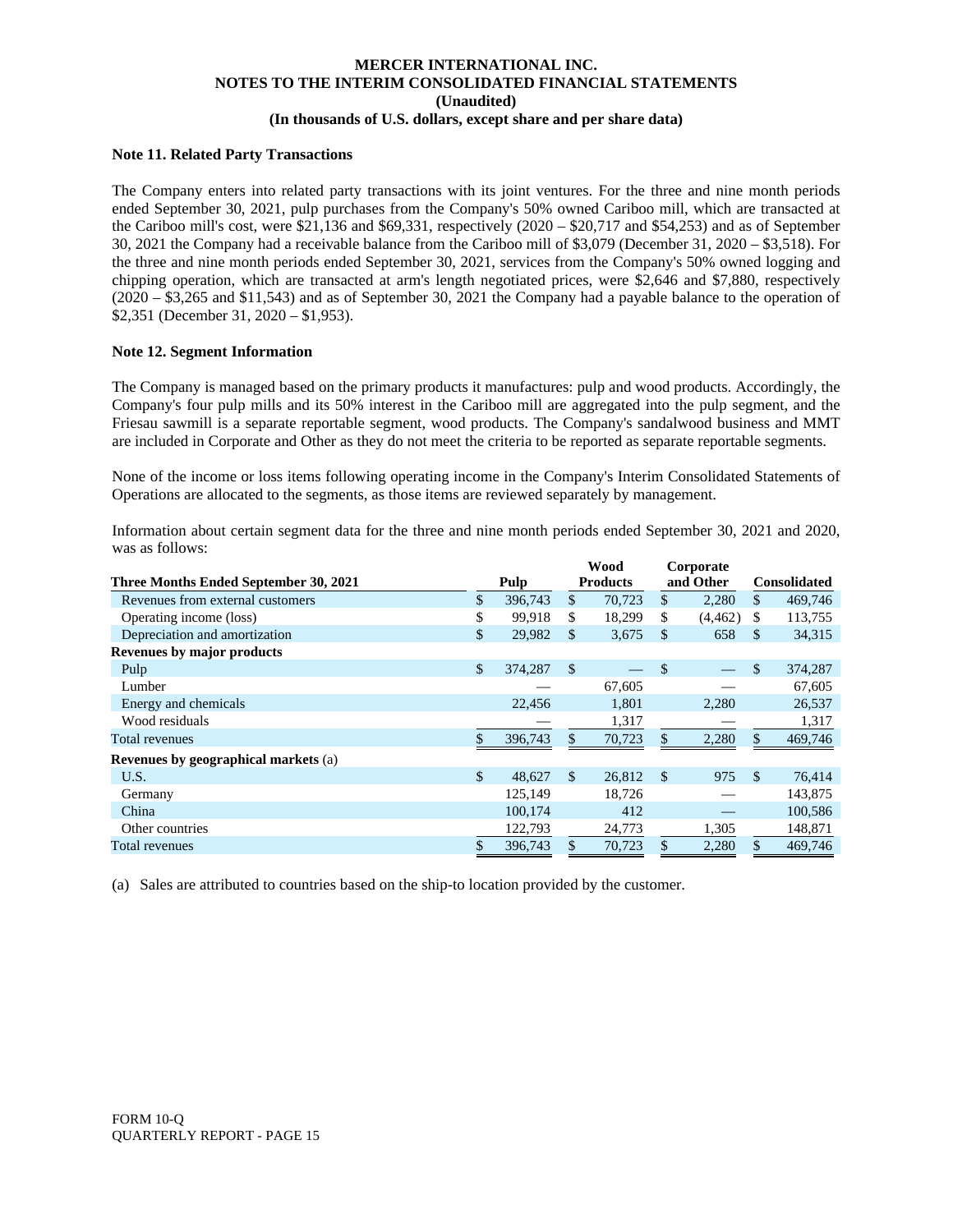#### **Note 12. Segment Information (continued)**

|                                       |              |         | <b>Wood</b>   |                 | Corporate     |           |               |                     |
|---------------------------------------|--------------|---------|---------------|-----------------|---------------|-----------|---------------|---------------------|
| Three Months Ended September 30, 2020 |              | Pulp    |               | <b>Products</b> |               | and Other |               | <b>Consolidated</b> |
| Revenues from external customers      | \$           | 274,916 | \$.           | 57,053          | \$.           | 1,182     | \$            | 333,151             |
| Operating income (loss)               | \$           | 3,753   | \$.           | 11,963          | \$            | (1,980)   | S             | 13,736              |
| Depreciation and amortization         | \$           | 28,251  | \$.           | 3,446           | <sup>\$</sup> | 187       | \$            | 31,884              |
| Revenues by major products            |              |         |               |                 |               |           |               |                     |
| Pulp                                  | \$           | 253,056 | <sup>\$</sup> |                 | $\mathcal{S}$ |           | \$            | 253,056             |
| Lumber                                |              |         |               | 53,612          |               |           |               | 53,612              |
| Energy and chemicals                  |              | 21,860  |               | 2,226           |               | 1,182     |               | 25,268              |
| Wood residuals                        |              |         |               | 1,215           |               |           |               | 1,215               |
| Total revenues                        | \$           | 274,916 | \$.           | 57,053          |               | 1,182     | \$            | 333,151             |
| Revenues by geographical markets (a)  |              |         |               |                 |               |           |               |                     |
| U.S.                                  | $\mathbb{S}$ | 29,295  | \$.           | 31,466          | $\mathcal{S}$ | 540       | <sup>\$</sup> | 61,301              |
| Germany                               |              | 79,535  |               | 11,744          |               |           |               | 91,279              |
| China                                 |              | 83,554  |               |                 |               |           |               | 83,554              |
| Other countries                       |              | 82,532  |               | 13,843          |               | 642       |               | 97,017              |
| Total revenues                        |              | 274,916 |               | 57,053          |               | 1,182     | \$            | 333,151             |

(a) Sales are attributed to countries based on the ship-to location provided by the customer.

|                                      |              |           | Wood            |         | Corporate |           |     |                     |
|--------------------------------------|--------------|-----------|-----------------|---------|-----------|-----------|-----|---------------------|
| Nine Months Ended September 30, 2021 |              | Pulp      | <b>Products</b> |         |           | and Other |     | <b>Consolidated</b> |
| Revenues from external customers     | $\mathbb{S}$ | 1,046,748 | \$              | 232,149 | \$        | 5,401     | \$  | 1,284,298           |
| Operating income (loss)              |              | 138,552   | \$              | 88,590  | \$        | (10,522)  | \$. | 216,620             |
| Depreciation and amortization        | \$           | 84,995    | \$              | 11,146  | \$        | 1,096     | S   | 97,237              |
| Total assets (a)                     |              | 1,765,620 | \$              | 249,380 | \$        | 216,753   | \$  | 2,231,753           |
| <b>Revenues by major products</b>    |              |           |                 |         |           |           |     |                     |
| Pulp                                 | \$           | 989,060   | \$              |         | \$        |           | \$  | 989,060             |
| Lumber                               |              |           |                 | 221,201 |           |           |     | 221,201             |
| Energy and chemicals                 |              | 57,688    |                 | 6,607   |           | 5,401     |     | 69,696              |
| Wood residuals                       |              |           |                 | 4,341   |           |           |     | 4,341               |
| Total revenues                       |              | 1,046,748 | \$              | 232,149 |           | 5,401     | \$  | 1,284,298           |
| Revenues by geographical markets (b) |              |           |                 |         |           |           |     |                     |
| U.S.                                 | \$           | 128,905   | \$              | 125,514 | \$.       | 2,281     | \$  | 256,700             |
| Germany                              |              | 318,781   |                 | 48,265  |           |           |     | 367,046             |
| China                                |              | 263,717   |                 | 1,258   |           |           |     | 264,975             |
| Other countries                      |              | 335,345   |                 | 57,112  |           | 3,120     |     | 395,577             |
| Total revenues                       |              | 1,046,748 | \$              | 232,149 |           | 5,401     | \$. | 1,284,298           |

(a) Total assets for the pulp segment includes the Company's \$43,341 investment in joint ventures, primarily for the Cariboo mill.

(b) Sales are attributed to countries based on the ship-to location provided by the customer.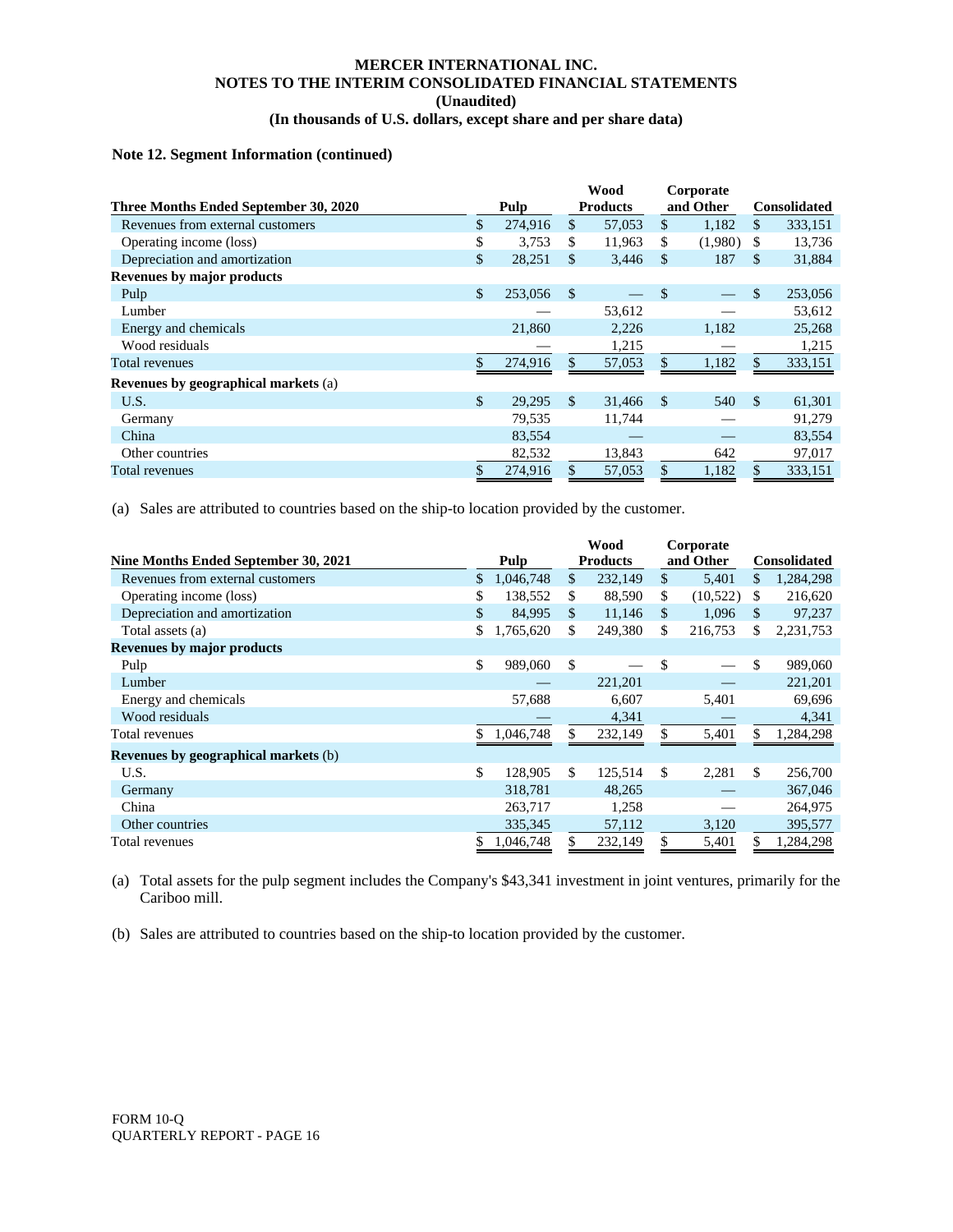#### **Note 12. Segment Information (continued)**

|                                             |               | Wood            |               | Corporate |               |                     |
|---------------------------------------------|---------------|-----------------|---------------|-----------|---------------|---------------------|
| Nine Months Ended September 30, 2020        | Pulp          | <b>Products</b> |               | and Other |               | <b>Consolidated</b> |
| Revenues from external customers            | \$<br>876,567 | \$<br>144,558   | \$            | 3,820     | \$            | 1,024,945           |
| Operating income (loss)                     | \$<br>33,302  | \$<br>21,845    | \$            | (7,034)   | <sup>\$</sup> | 48,113              |
| Depreciation and amortization               | \$<br>85,841  | \$<br>8,627     | \$            | 563       | \$.           | 95,031              |
| Revenues by major products                  |               |                 |               |           |               |                     |
| Pulp                                        | \$<br>808,923 | \$              | -\$           |           | \$            | 808,923             |
| Lumber                                      |               | 132,209         |               |           |               | 132,209             |
| Energy and chemicals                        | 67,644        | 7,486           |               | 3,820     |               | 78,950              |
| Wood residuals                              |               | 4,863           |               |           |               | 4,863               |
| Total revenues                              | \$<br>876,567 | 144,558         |               | 3,820     | \$            | 1,024,945           |
| <b>Revenues by geographical markets (a)</b> |               |                 |               |           |               |                     |
| U.S.                                        | \$<br>102,813 | \$<br>66,710    | <sup>\$</sup> | 1.701     | \$.           | 171,224             |
| Germany                                     | 246,775       | 38,941          |               |           |               | 285,716             |
| China                                       | 247,916       |                 |               |           |               | 247,916             |
| Other countries                             | 279,063       | 38,907          |               | 2,119     |               | 320,089             |
| Total revenues                              | \$<br>876,567 | 144,558         |               | 3,820     | \$            | 1,024,945           |

(a) Sales are attributed to countries based on the ship-to location provided by the customer.

As of December 31, 2020, the Company had total assets of \$1,740,233 in the pulp segment, \$112,267 in the wood products segment and \$276,626 in corporate and other. Total assets for the pulp segment includes the Company's \$46,429 investment in joint ventures, primarily for the Cariboo mill.

Revenues between segments are accounted for at prices that approximate fair value. These include revenues from the sale of residual fiber from the wood products segment to the pulp segment for use in the pulp production process and from the sale of residual fuel from the pulp segment to the wood products segment for use in energy production. For the three and nine month periods ended September 30, 2021, the pulp segment sold \$88 and \$239, respectively of residual fuel to the wood products segment (2020 – \$42 and \$388) and the wood products segment sold \$2,536 and \$8,369, respectively of residual fiber to the pulp segment (2020 – \$2,246 and \$9,676).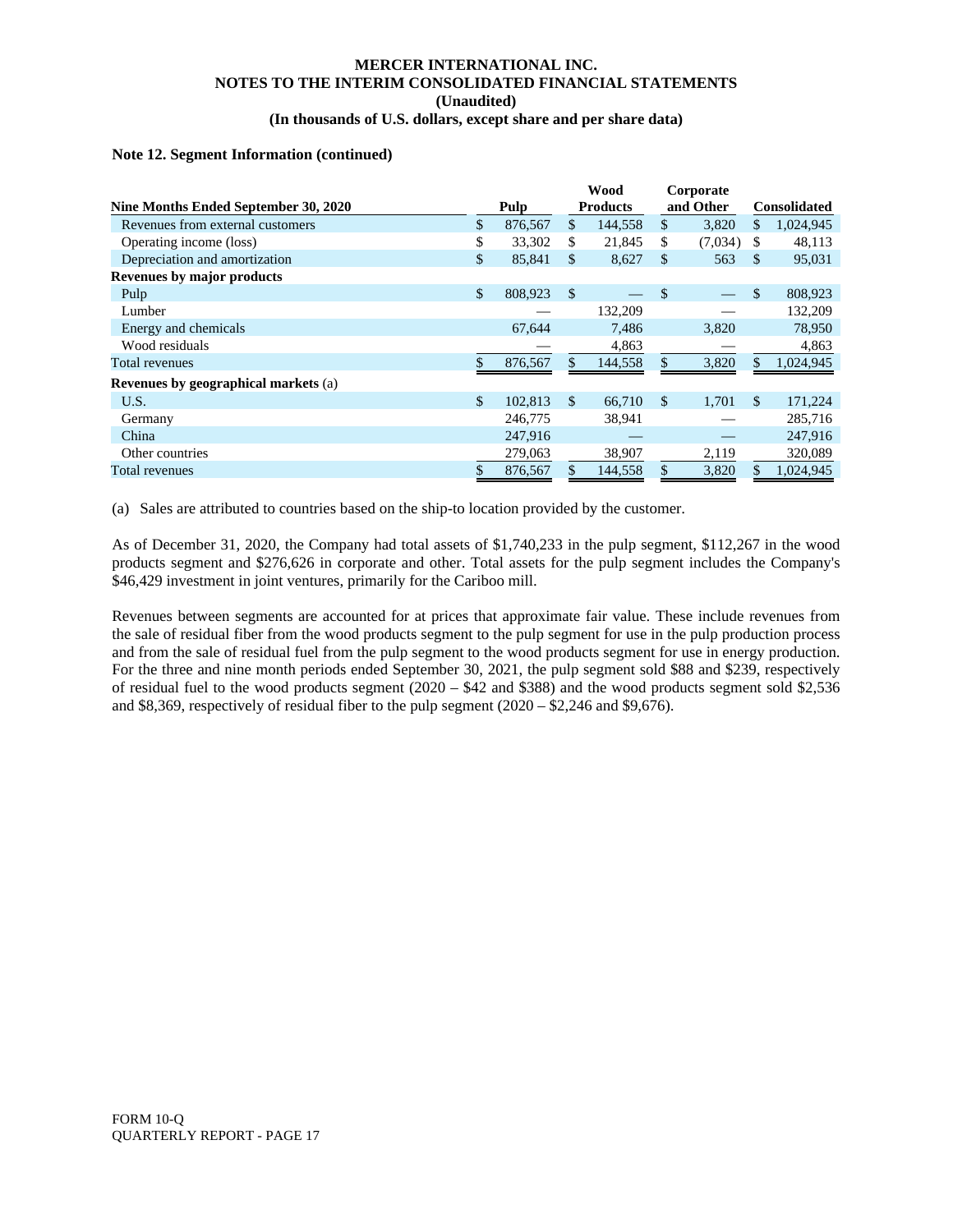#### **Note 13. Financial Instruments and Fair Value Measurement**

Due to their short-term maturity, the carrying amounts of cash and cash equivalents, accounts receivable and accounts payable and other approximates their fair value.

The estimated fair values of the Company's outstanding debt under the fair value hierarchy as of September 30, 2021 and December 31, 2020 were as follows:

| <b>Description</b>          |             | Fair value measurements as of<br>September 30, 2021 using: |                                                           |                                        |  |  |  |  |
|-----------------------------|-------------|------------------------------------------------------------|-----------------------------------------------------------|----------------------------------------|--|--|--|--|
|                             | Level 1     | <b>Level 2</b>                                             | <b>Level</b> 3                                            | <b>Total</b>                           |  |  |  |  |
| Revolving credit facilities | \$          | 3.924                                                      |                                                           | 3,924                                  |  |  |  |  |
| Senior notes                |             | 1,199,969                                                  |                                                           | 1,199,969                              |  |  |  |  |
|                             |             | 1,203,893                                                  |                                                           | 1,203,893                              |  |  |  |  |
|                             |             |                                                            | Fair value measurements as of<br>December 31, 2020 using: |                                        |  |  |  |  |
| $\mathbf{r}$ $\mathbf{r}$   | <b>T</b> 14 | $\mathbf{r}$ is $\mathbf{r}$ in                            |                                                           | $\mathbf{r}$ $\mathbf{r}$ $\mathbf{r}$ |  |  |  |  |

| <b>Description</b>          | Level 1 |                          | <b>Level 2</b> | <b>Level 3</b> |  | <b>Total</b> |  |
|-----------------------------|---------|--------------------------|----------------|----------------|--|--------------|--|
| Revolving credit facilities |         |                          | 54.980         |                |  | 54.980       |  |
| Senior notes                |         | $\overline{\phantom{a}}$ | .131,229       |                |  | 1,131,229    |  |
|                             |         |                          | .186,209       |                |  | 1,186,209    |  |
|                             |         |                          |                |                |  |              |  |

The carrying value of the revolving credit facilities classified as Level 2 approximates the fair value as the variable interest rates reflect current interest rates for financial instruments with similar characteristics and maturities.

The fair value of the senior notes classified as Level 2 was determined using quoted prices in a dealer market, or using recent market transactions. The Company's senior notes are not carried at fair value in the Interim Consolidated Balance Sheets as of September 30, 2021 or December 31, 2020. However, fair value disclosure is required. The carrying value of the Company's senior notes, net of note issuance costs and premium is \$1,158,453 as of September 30, 2021 (December 31, 2020 – \$1,090,314).

#### **Credit Risk**

The Company's credit risk is primarily attributable to cash held in bank accounts and accounts receivable. The Company maintains cash balances in foreign financial institutions in excess of insured limits. The Company limits its credit exposure on cash held in bank accounts by periodically investing cash in excess of short-term operating requirements and debt obligations in low risk government bonds, or similar debt instruments. The Company's credit risk associated with the sale of pulp, lumber and other wood residuals is managed through setting credit limits, the purchase of credit insurance and for certain customers a letter of credit is received prior to shipping the product. The Company reviews new customers' credit history before granting credit and conducts regular reviews of existing customers' credit performance. Concentrations of credit risk on the sale of pulp, lumber and other wood residuals are with customers and agents based primarily in Germany, China and the U.S.

The Company's exposure to credit losses may increase if its customers are adversely affected by the COVID-19 pandemic. Although the Company has historically not experienced significant credit losses, it is possible that there could be a material adverse impact from potential adjustments of the carrying amount of trade receivables if the cash flows of the Company's customers are adversely impacted by the COVID-19 pandemic. As of September 30, 2021, the Company has not had significant credit losses due to the COVID-19 pandemic.

The carrying amount of cash and cash equivalents of \$338,730 and accounts receivable of \$253,731 recorded in the Interim Consolidated Balance Sheet, net of any allowances for losses, represents the Company's maximum exposure to credit risk.

FORM 10-Q QUARTERLY REPORT - PAGE 18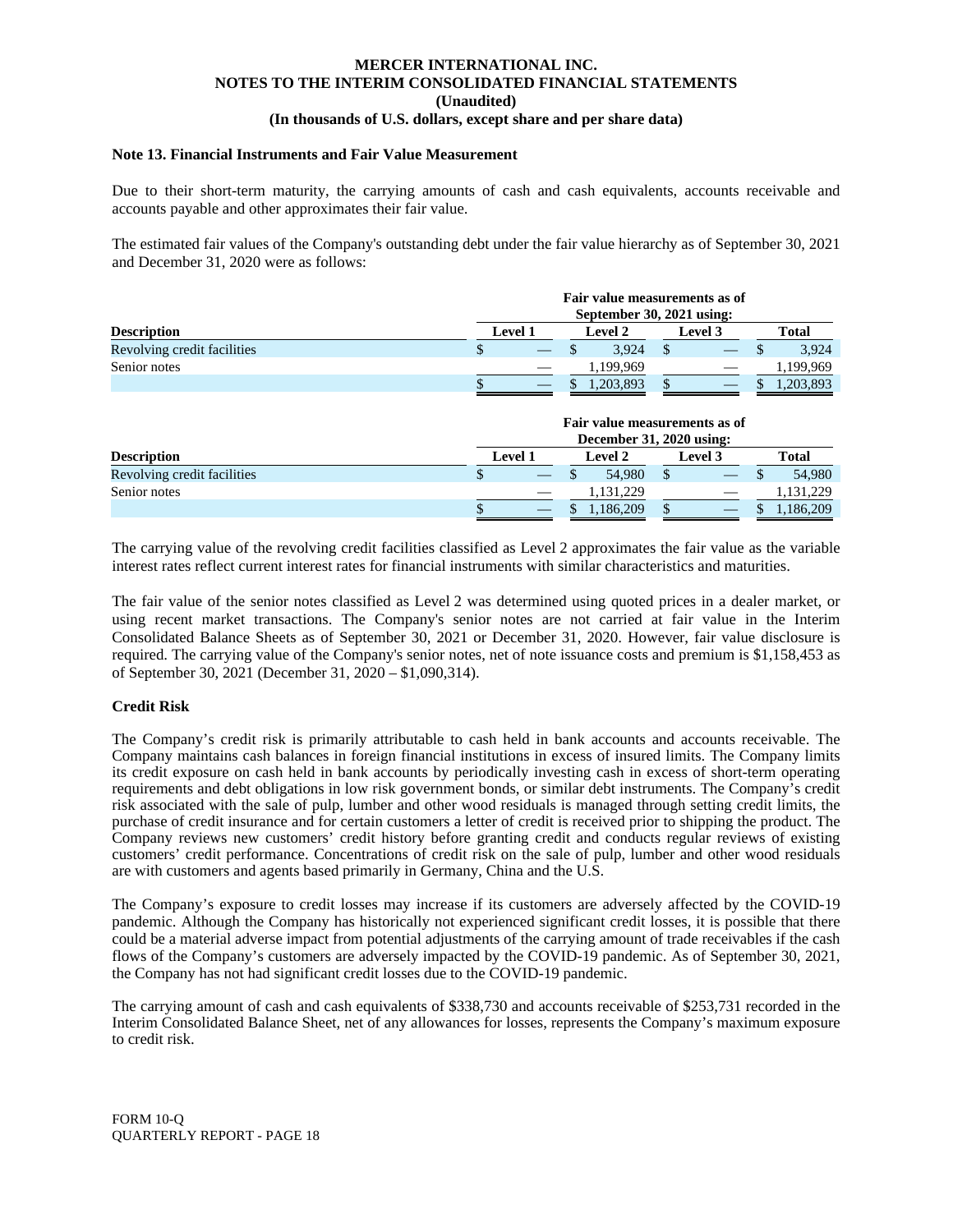#### **Note 14. Commitments and Contingencies**

- (a) The Company is involved in legal actions and claims arising in the ordinary course of business. While the outcome of any legal actions and claims cannot be predicted with certainty, it is the opinion of management that the outcome of any such claims which are pending or threatened, either individually or on a combined basis, will not have a material adverse effect on the consolidated financial condition, results of operations or liquidity of the Company.
- (b) The Company is subject to regulations that require the handling and disposal of asbestos in a prescribed manner if a property undergoes a major renovation or demolition. Otherwise, the Company is not required to remove asbestos from its facilities. Generally asbestos is found on steam and condensate piping systems as well as certain cladding on buildings and in building insulation throughout older facilities. The Company's obligation for the proper removal and disposal of asbestos products from the Company's mills is a conditional asset retirement obligation. As a result of the longevity of the Company's mills, due in part to the maintenance procedures and the fact that the Company does not have plans for major changes that require the removal of asbestos, the timing of the asbestos removal is indeterminate. As a result, the Company is currently unable to reasonably estimate the fair value of its asbestos removal and disposal obligation. The Company will recognize a liability in the period in which sufficient information is available to reasonably estimate its fair value.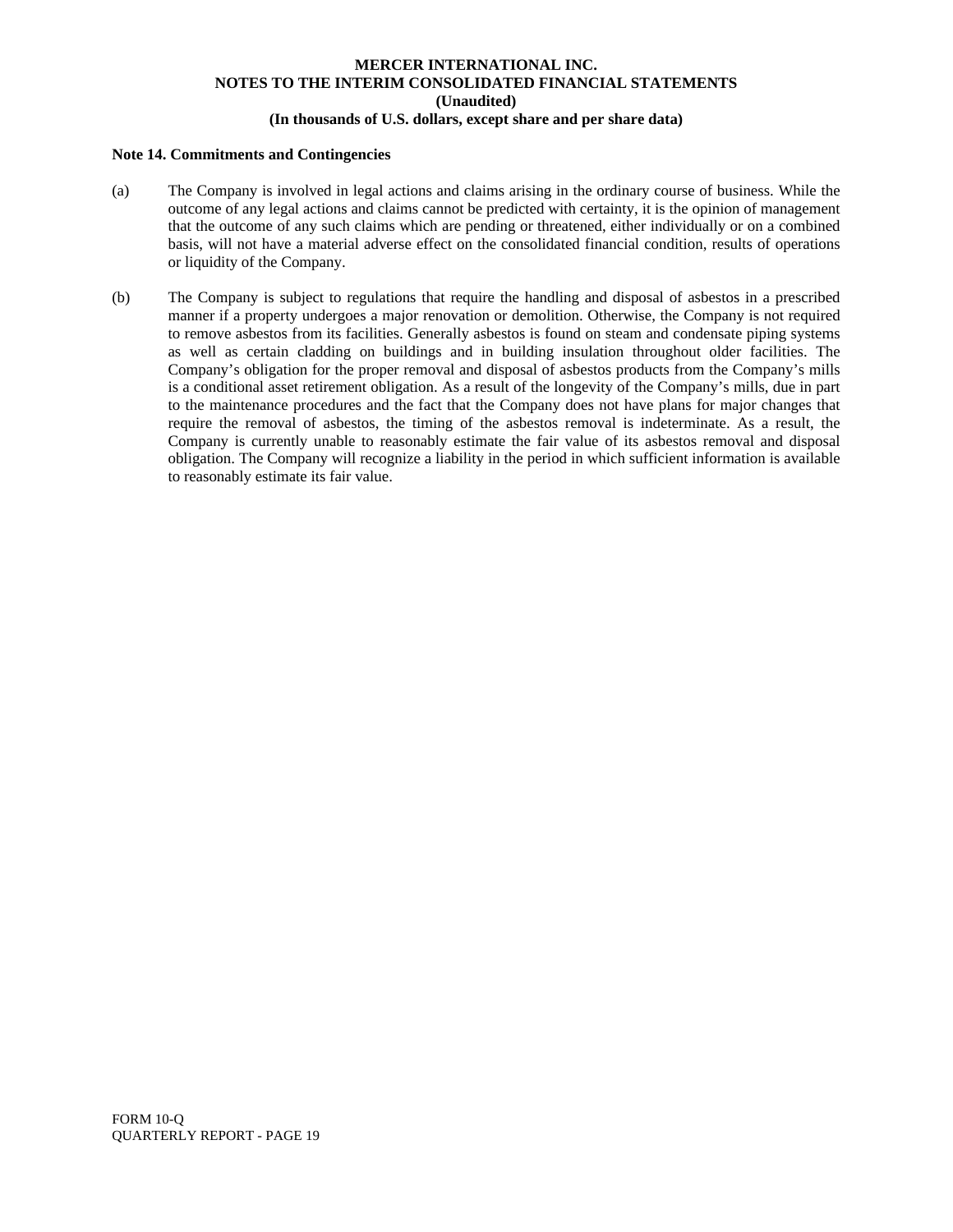#### **NON-GAAP FINANCIAL MEASURES**

This quarterly report on Form 10-Q contains "non-GAAP financial measures", that is, financial measures that either exclude or include amounts that are not excluded or included in the most directly comparable measure calculated and presented in accordance with the generally accepted accounting principles in the United States, referred to as "GAAP". Specifically, we make use of the non-GAAP measure "Operating EBITDA".

Operating EBITDA is defined as operating income plus depreciation and amortization and non-recurring capital asset impairment charges. We use Operating EBITDA as a benchmark measurement of our own operating results and as a benchmark relative to our competitors. We consider it to be a meaningful supplement to operating income as a performance measure primarily because depreciation expense and non-recurring capital asset impairment charges are not actual cash costs, and depreciation expense varies widely from company to company in a manner that we consider largely independent of the underlying cost efficiency of our operating facilities. In addition, we believe Operating EBITDA is commonly used by securities analysts, investors and other interested parties to evaluate our financial performance.

Operating EBITDA does not reflect the impact of a number of items that affect our net income (loss), including financing costs and the effect of derivative instruments. Operating EBITDA is not a measure of financial performance under GAAP, and should not be considered as an alternative to net income (loss) or operating income as a measure of performance, or as an alternative to net cash from (used in) operating activities as a measure of liquidity. Operating EBITDA is an internal measure and therefore may not be comparable to other companies.

Operating EBITDA has significant limitations as an analytical tool, and should not be considered in isolation, or as a substitute for analysis of our results as reported under GAAP. Some of these limitations are that Operating EBITDA does not reflect: (i) our cash expenditures, or future requirements, for capital expenditures or contractual commitments; (ii) changes in, or cash requirements for, working capital needs; (iii) the significant interest expense, or the cash requirements necessary to service interest or principal payments, on our outstanding debt; (iv) the impact of realized or marked to market changes in our derivative positions, which can be substantial; and (v) the impact of non-recurring impairment charges against our investments or assets. Because of these limitations, Operating EBITDA should only be considered as a supplemental performance measure and should not be considered as a measure of liquidity or cash available to us to invest in the growth of our business. Because all companies do not calculate Operating EBITDA in the same manner, Operating EBITDA as calculated by us may differ from Operating EBITDA or EBITDA as calculated by other companies. We compensate for these limitations by using Operating EBITDA as a supplemental measure of our performance and by relying primarily on our GAAP financial statements.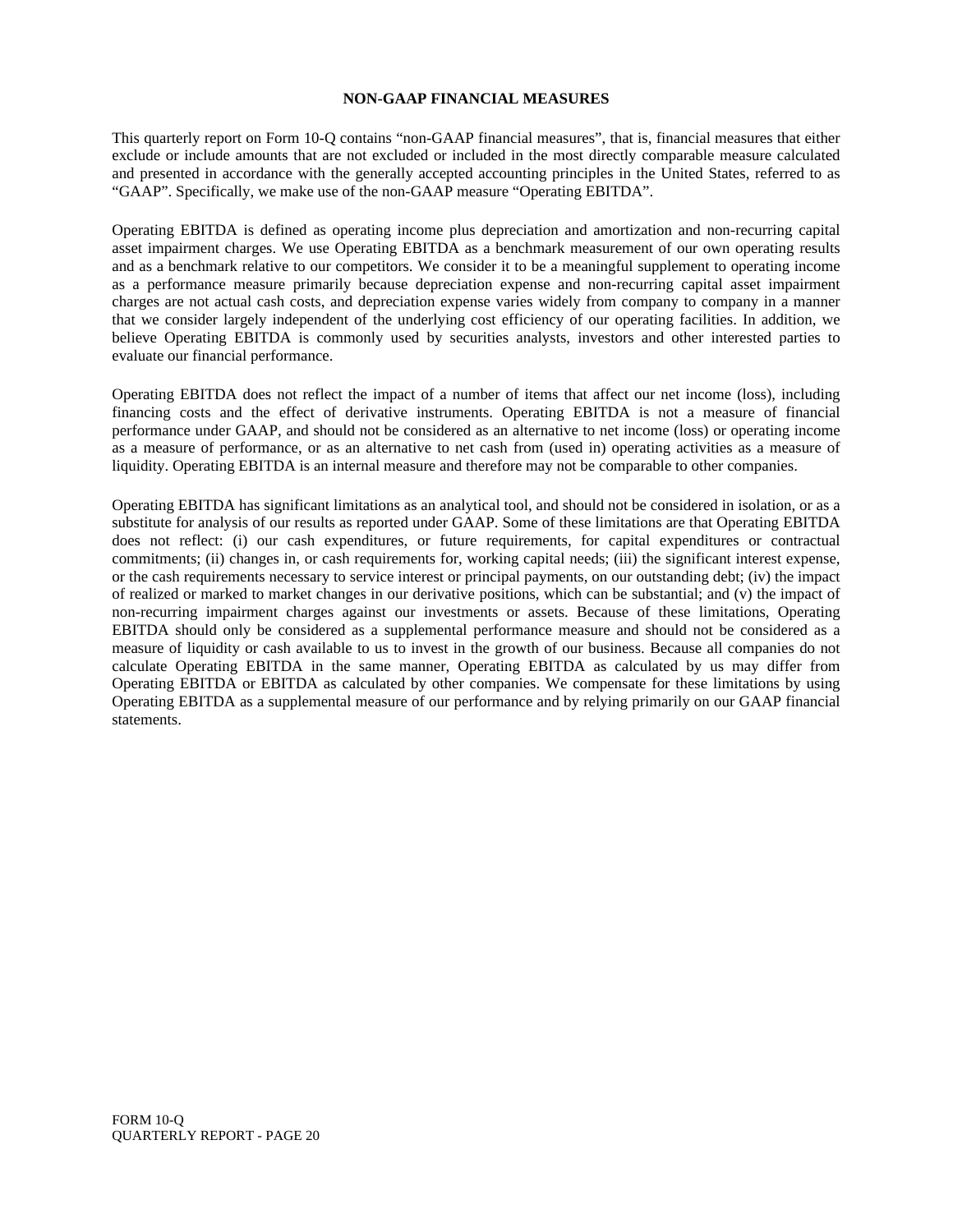#### **ITEM 2. MANAGEMENT'S DISCUSSION AND ANALYSIS OF FINANCIAL CONDITION AND RESULTS OF OPERATIONS**

In this document: (i) unless the context otherwise requires, references to "we", "our", "us", the "Company" or "Mercer" mean Mercer International Inc. and its subsidiaries; (ii) references to "Mercer Inc." mean the Company excluding its subsidiaries; (iii) information is provided as of September 30, 2021, unless otherwise stated; (iv) our reporting currency is dollars and references to "€" mean euros and "C\$" mean Canadian dollars; (v) "ADMTs" refers to air-dried metric tonnes; (vi) "NBSK" refers to northern bleached softwood kraft; (vii) "NBHK" refers to northern bleached hardwood kraft; (viii) "MW" refers to megawatts and "MWh" refers to megawatt hours; (ix) "Mfbm" refers to thousand board feet of lumber and "MMfbm" mean million board feet of lumber; and (x) our lumber metrics are converted from cubic meters to Mfbm using a conversion ratio of 1.6 cubic meters to one Mfbm, which is the ratio commonly used in the industry.

Due to rounding, numbers presented throughout this report may not add up precisely to totals we provide and percentages may not precisely reflect the absolute figure.

The following discussion and analysis of our results of operations and financial condition for the three and nine months ended September 30, 2021 should be read in conjunction with our Interim Consolidated Financial Statements and related notes included in this quarterly report, as well as our most recent annual report on Form 10-K for the fiscal year ended December 31, 2020 filed with the Securities and Exchange Commission, referred to as the "SEC".

#### **Results of Operations**

#### *General*

We have two reportable operating segments:

- **Pulp** consists of the manufacture, sale and distribution of pulp, electricity and other by-products at our pulp mills.
- **Wood Products** consists of the manufacture, sale and distribution of lumber, electricity and other wood residuals at our Friesau sawmill.

Each segment offers primarily different products and requires different manufacturing processes, technology and sales and marketing.

In August 2021, we acquired a cross-laminated timber ("CLT") facility located in Spokane Washington for approximately \$51.3 million. Its results are included and reported with Corporate and Other as it does not meet the criteria to be reported as a separate reportable segment.

#### *Current Market Environment*

As of September 30, 2021, third party industry quoted NBSK list prices in Europe and North America were approximately \$1,345 per ADMT and \$1,515 per ADMT, respectively and NBSK net prices in China were approximately \$805 per ADMT. Prices for China are net of discounts, allowances and rebates.

Looking ahead to the fourth quarter, we currently expect generally steady NBSK pulp demand in Europe but a weakening market in China. For hardwood pulp, we currently expect negative pricing pressure due to the incremental supply expected to come on-line in the latter part of the fourth quarter.

With respect to our solid wood segment, we currently expect lumber demand in the fourth quarter to remain steady in all markets, with continued modest price improvements in the U.S. market and downward price pressure in the European market.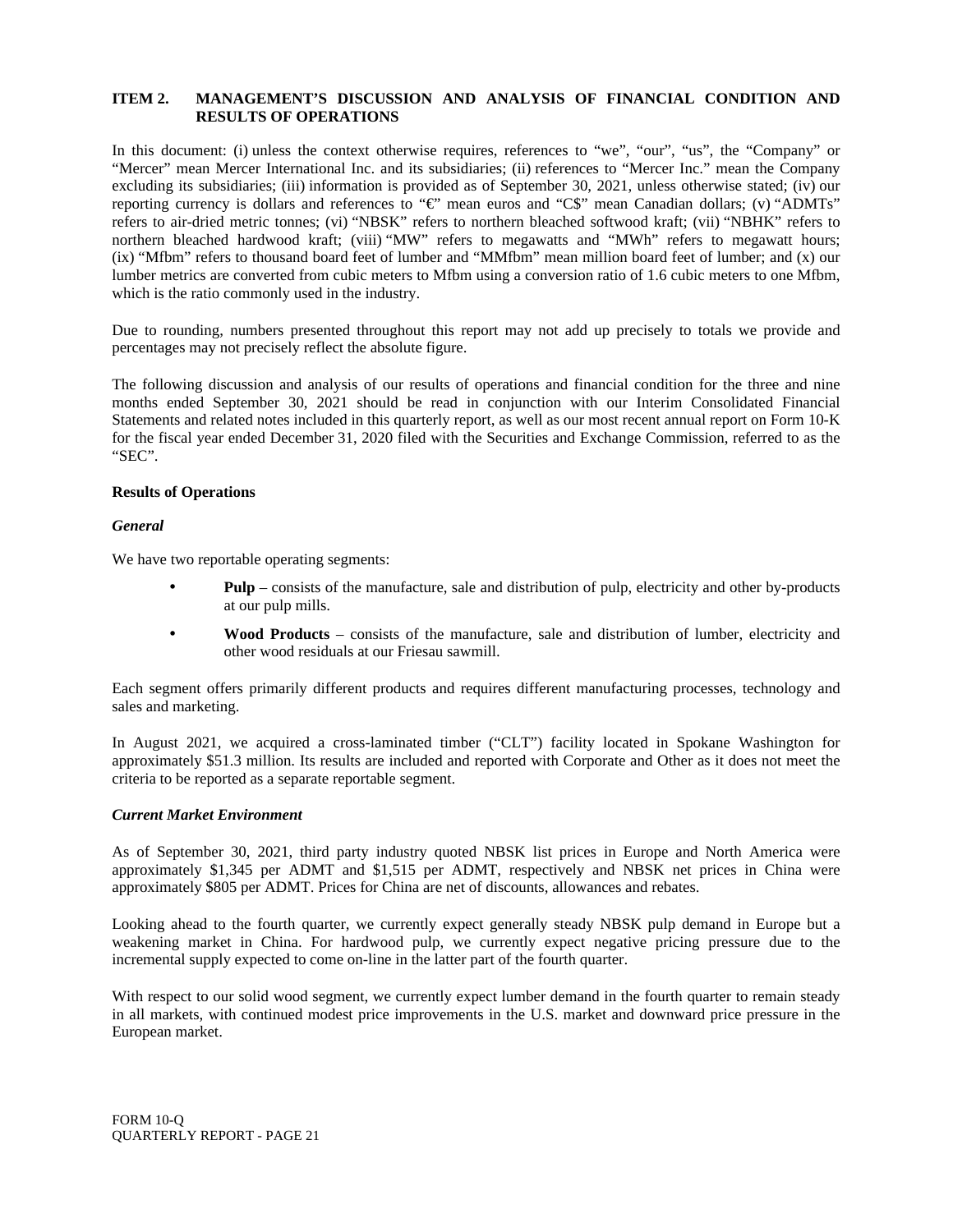#### *COVID-19 Pandemic*

While the global roll-out of vaccines is ongoing, COVID-19 infections and health risks, including from variants, continue especially in unvaccinated populations. Consequently, we will maintain our measures and procedures put in place to protect our people and allow us to operate our business safely and efficiently. We are constantly monitoring our operations and guidance from governmental and health organizations to ensure we take appropriate and necessary actions to protect our people. To date we have not had any downtime at our mills or material disruptions to raw material supplies or access to logistics networks due to the COVID-19 pandemic.

#### *Summary Financial Highlights*

|                                                     | <b>Three Months Ended</b><br>September 30, |           |    | <b>Nine Months Ended</b><br>September 30,    |                    |                              |               |           |
|-----------------------------------------------------|--------------------------------------------|-----------|----|----------------------------------------------|--------------------|------------------------------|---------------|-----------|
|                                                     |                                            | 2021      |    | 2020                                         | 2021               |                              |               | 2020      |
|                                                     |                                            |           |    | (in thousands, other than per share amounts) |                    |                              |               |           |
| <b>Statement of Operations Data</b>                 |                                            |           |    |                                              |                    |                              |               |           |
| Pulp segment revenues                               | \$                                         | 396,743   | \$ | 274,916                                      | \$                 | 1,046,748                    | $\mathbb{S}$  | 876,567   |
| Wood products segment revenues                      |                                            | 70,723    |    | 57,053                                       |                    | 232,149                      |               | 144,558   |
| Corporate and other revenues                        |                                            | 2,280     |    | 1,182                                        |                    | 5,401                        |               | 3,820     |
| <b>Total revenues</b>                               | \$                                         | 469,746   | \$ | 333,151                                      | $\mathbb{S}$       | 1,284,298                    | \$            | 1,024,945 |
|                                                     |                                            |           |    |                                              |                    |                              |               |           |
| Pulp segment operating income                       | \$                                         | 99,918    | \$ | 3,753                                        | $\mathbb{S}$       | 138,552                      | $\frac{1}{2}$ | 33,302    |
| Wood products segment operating income              |                                            | 18,299    |    | 11,963                                       |                    | 88,590                       |               | 21,845    |
| Corporate and other operating loss                  |                                            | (4, 462)  |    | (1,980)                                      |                    | (10,522)                     |               | (7,034)   |
| Total operating income                              | \$                                         | 113,755   | \$ | 13,736                                       | \$                 | 216,620                      | \$            | 48,113    |
|                                                     |                                            |           |    |                                              |                    |                              |               |           |
| Pulp segment depreciation and amortization          | \$                                         | 29,982    | \$ | 28,251                                       | $\mathbb{S}$       | 84,995                       | \$            | 85,841    |
| Wood products segment depreciation and amortization |                                            | 3,675     |    | 3,446                                        |                    | 11,146                       |               | 8,627     |
| Corporate and other depreciation and amortization   |                                            | 658       |    | 187                                          |                    | 1,096                        |               | 563       |
| Total depreciation and amortization                 | \$                                         | 34,315    | \$ | 31,884                                       | \$                 | 97,237                       | \$            | 95,031    |
|                                                     |                                            |           |    |                                              |                    |                              |               |           |
| Operating EBITDA <sup>(1)</sup>                     | \$                                         | 148,070   | \$ | 45,620                                       | \$                 | 313,857                      | $\mathbb{S}$  | 143,144   |
| Loss on early extinguishment of debt                | \$                                         |           | \$ |                                              | \$                 | $(30,368)$ <sup>(2)</sup> \$ |               |           |
| Income tax recovery (provision)                     | \$                                         | (32, 490) | \$ | 1,775                                        | \$                 | (45, 873)                    | $\frac{1}{2}$ | (4, 451)  |
| Net income (loss)                                   | \$                                         | 69,118    | \$ | 7,545                                        | \$                 | 96,466                       | \$            | (4,258)   |
| Net income (loss) per common share                  |                                            |           |    |                                              |                    |                              |               |           |
| <b>Basic</b>                                        | \$                                         | 1.05      | \$ | 0.11                                         | $\mathbf{\hat{S}}$ | 1.46                         | \$            | (0.06)    |
| <b>Diluted</b>                                      | \$                                         | 1.04      | \$ | 0.11                                         | $\mathcal{S}$      | 1.46                         | $\mathcal{S}$ | (0.06)    |
| Common shares outstanding at period end             |                                            | 66.037    |    | 65.868                                       |                    | 66.037                       |               | 65,868    |

(1) The following table provides a reconciliation of net income (loss) to operating income and Operating EBITDA for the periods indicated:

|                                      |     | <b>Three Months Ended</b><br>September 30, |      | <b>Nine Months Ended</b><br>September 30, |               |         |    |             |
|--------------------------------------|-----|--------------------------------------------|------|-------------------------------------------|---------------|---------|----|-------------|
|                                      |     | 2021                                       | 2020 |                                           | 2021          |         |    | <b>2020</b> |
|                                      |     |                                            |      | (in thousands)                            |               |         |    |             |
| Net income (loss)                    | \$. | 69.118                                     | \$.  | 7.545                                     | <sup>\$</sup> | 96.466  | \$ | (4,258)     |
| Income tax provision (recovery)      |     | 32,490                                     |      | (1,775)                                   |               | 45,873  |    | 4,451       |
| Interest expense                     |     | 16,882                                     |      | 19,864                                    |               | 53,031  |    | 60,056      |
| Loss on early extinguishment of debt |     |                                            |      |                                           |               | 30,368  |    |             |
| Other income                         |     | (4,735)                                    |      | (11,898)                                  |               | (9,118) |    | (12, 136)   |
| Operating income                     |     | 113.755                                    |      | 13.736                                    |               | 216,620 |    | 48,113      |
| Add: Depreciation and amortization   |     | 34,315                                     |      | 31,884                                    |               | 97,237  |    | 95,031      |
| <b>Operating EBITDA</b>              |     | 148,070                                    |      | 45,620                                    |               | 313,857 |    | 143,144     |

(2) Redemption of 6.5% senior notes due 2024 (the "2024 Senior Notes") and 7.375% senior notes due 2025 (the "2025 Senior Notes").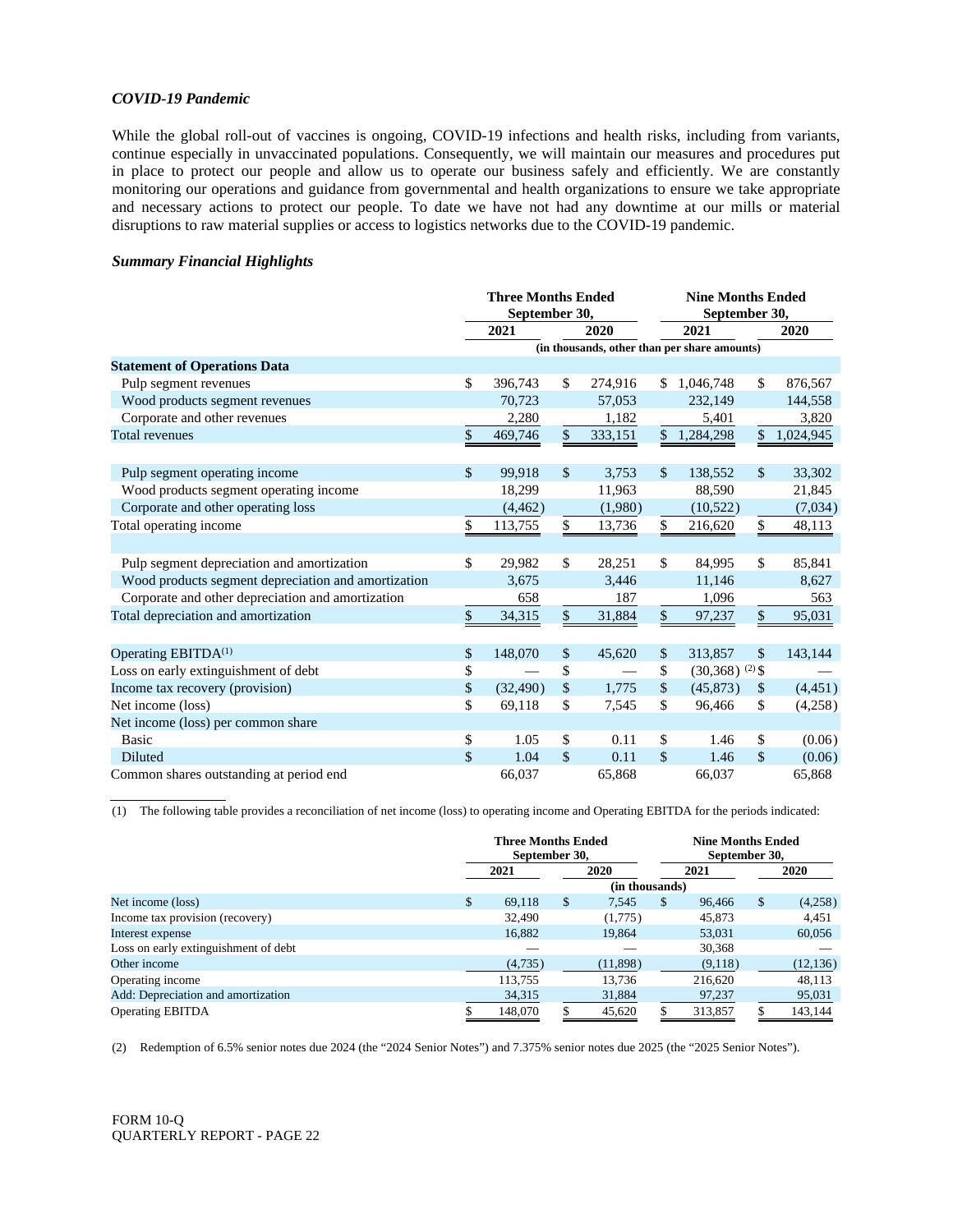#### *Selected Production, Sales and Other Data*

|                                                           | <b>Three Months Ended</b><br>September 30, |        | <b>Nine Months Ended</b><br>September 30, |         |
|-----------------------------------------------------------|--------------------------------------------|--------|-------------------------------------------|---------|
|                                                           | 2021                                       | 2020   | 2021                                      | 2020    |
| <b>Pulp Segment</b>                                       |                                            |        |                                           |         |
| Pulp production ('000 ADMTs)                              |                                            |        |                                           |         |
| <b>NBSK</b>                                               | 443.0                                      | 400.2  | 1,195.0                                   | 1,279.1 |
| <b>NBHK</b>                                               | 57.8                                       | 79.8   | 143.9                                     | 247.6   |
| Annual maintenance downtime ('000 ADMTs)                  | 42.8                                       | 15.0   | 253.7                                     | 28.6    |
| Annual maintenance downtime (days)                        | 44                                         | 10     | 188                                       | 27      |
| Pulp sales ('000 ADMTs)                                   |                                            |        |                                           |         |
| <b>NBSK</b>                                               | 402.2                                      | 369.9  | 1,151.3                                   | 1,230.8 |
| <b>NBHK</b>                                               | 45.7                                       | 100.1  | 145.1                                     | 235.4   |
| Average NBSK pulp prices (\$/ADMT) <sup>(1)</sup>         |                                            |        |                                           |         |
| Europe                                                    | 1,345                                      | 840    | 1,223                                     | 841     |
| China                                                     | 832                                        | 572    | 892                                       | 572     |
| North America                                             | 1,542                                      | 1,133  | 1,481                                     | 1,139   |
| Average NBHK pulp prices (\$/ADMT) <sup>(1)</sup>         |                                            |        |                                           |         |
| China                                                     | 623                                        | 443    | 694                                       | 456     |
| North America                                             | 1,320                                      | 868    | 1,212                                     | 885     |
| Average pulp sales realizations (\$/ADMT) <sup>(2)</sup>  |                                            |        |                                           |         |
| <b>NBSK</b>                                               | 847                                        | 562    | 777                                       | 565     |
| <b>NBHK</b>                                               | 684                                        | 424    | 604                                       | 451     |
| Energy production ('000 MWh) <sup>(3)</sup>               | 464.5                                      | 529.2  | 1,345.6                                   | 1,670.5 |
| Energy sales $(000 \text{ MWh})^{(3)}$                    | 185.8                                      | 215.5  | 517.8                                     | 669.3   |
| Average energy sales realizations (\$/MWh) <sup>(3)</sup> | 114                                        | 96     | 101                                       | 92      |
|                                                           |                                            |        |                                           |         |
| <b>Wood Products Segment</b>                              |                                            |        |                                           |         |
| Lumber production (MMfbm)                                 | 102.1                                      | 96.8   | 336.6                                     | 326.6   |
| Lumber sales (MMfbm)                                      | 97.7                                       | 118.5  | 315.3                                     | 345.2   |
| Average lumber sales realizations (\$/Mfbm)               | 692                                        | 453    | 702                                       | 383     |
| Energy production and sales ('000 MWh)                    | 14.1                                       | 17.8   | 51.4                                      | 63.3    |
| Average energy sales realizations (\$/MWh)                | 128                                        | 125    | 128                                       | 118     |
|                                                           |                                            |        |                                           |         |
| <b>Average Spot Currency Exchange Rates</b>               |                                            |        |                                           |         |
| $$/ \infty$ <sup>49</sup>                                 | 1.1784                                     | 1.1698 | 1.1958                                    | 1.1248  |
| $$ / C$^{(4)}$                                            | 0.7937                                     | 0.7508 | 0.7996                                    | 0.7388  |

(1) Source: RISI pricing report. Europe and North America are list prices. China are net prices which include discounts, allowances and rebates.

(2) Sales realizations after customer discounts, rebates and other selling concessions. Incorporates the effect of pulp price variations occurring between the order and shipment dates.

(3) Does not include our 50% joint venture interest in the Cariboo mill, which is accounted for using the equity method.

(4) Average Federal Reserve Bank of New York Noon Buying Rates over the reporting period.

#### *Consolidated – Three Months Ended September 30, 2021 Compared to Three Months Ended September 30, 2020*

Total revenues for the three months ended September 30, 2021 increased by approximately 41% to \$469.7 million from \$333.2 million in the same quarter of 2020 primarily due to higher pulp and lumber sales realizations partially offset by lower sales volumes.

Costs and expenses in the current quarter increased by approximately 11% to \$356.0 million from \$319.4 million in the third quarter of 2020 primarily due to higher energy, maintenance and per unit fiber costs partially offset by lower pulp and lumber sales volumes.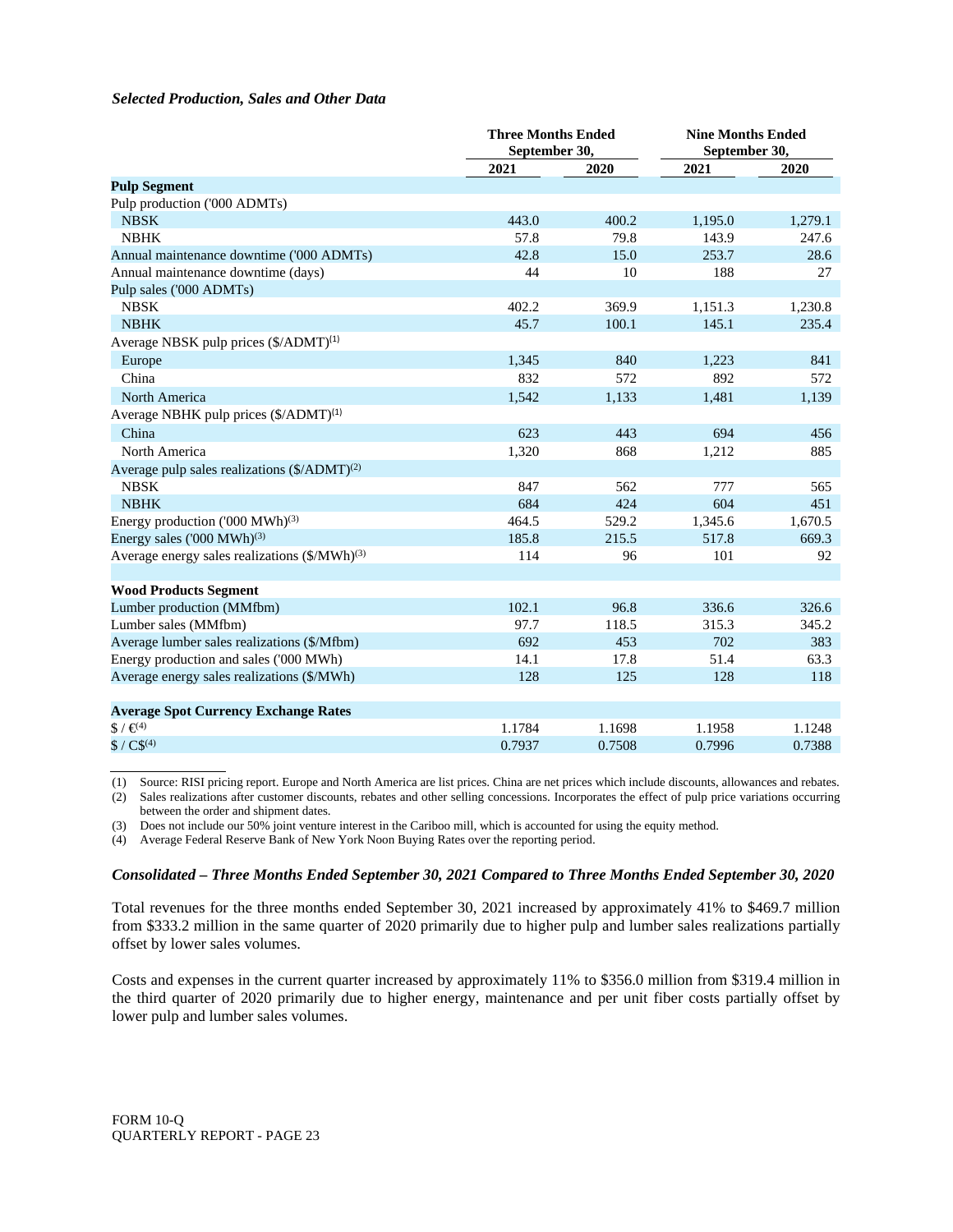In the third quarter of 2021, cost of sales depreciation and amortization increased to \$34.3 million from \$31.9 million in the same quarter of 2020 primarily due to the completion of capital projects and the negative impact of a weaker dollar on our Canadian dollar and euro denominated depreciation expense.

Selling, general and administrative expenses increased to \$19.5 million in the third quarter of 2021 from \$15.4 million in the same quarter of 2020.

In the third quarter of 2021, our operating income increased to a record \$113.8 million from \$13.7 million in the same quarter of 2020 primarily due to higher pulp and lumber sales realizations partially offset by higher energy, maintenance and per unit fiber costs.

Interest expense in the current quarter decreased to \$16.9 million from \$19.9 million in the same quarter of 2020 primarily as a result of a lower weighted average interest rate.

In the third quarter of 2021, other income decreased to \$4.7 million from \$11.9 million in the same quarter of 2020. Other income in the current quarter is primarily related to foreign exchange gains on U.S. dollar denominated cash balances. Other income in the same quarter of the prior year includes \$15.4 million realized gains on the sale of investments.

During the third quarter of 2021, the provision for income taxes was \$32.5 million or an effective tax rate of approximately 32%. In the comparative quarter of 2020, we had a recovery for income taxes of \$1.8 million primarily due to the income tax recoveries for our Canadian operations only partially offset by the tax provision for our German operations.

For the third quarter of 2021, our net income was \$69.1 million, or \$1.05 per basic share and \$1.04 per diluted share compared to \$7.5 million, or \$0.11 per share, in the same quarter of 2020.

In the third quarter of 2021, Operating EBITDA increased to a record \$148.1 million from \$45.6 million in the same quarter of 2020 primarily due to higher pulp and lumber sales realizations partially offset by certain higher costs.

#### **Operating Results by Business Segment**

None of the income or loss items following operating income in our Interim Consolidated Statements of Operations are allocated to our segments, since those items are reviewed separately by management.

#### *Pulp Segment – Three Months Ended September 30, 2021 Compared to Three Months Ended September 30, 2020*

#### *Selected Financial Information*

|                               |   | Three Months Ended September 30, |                |         |  |  |
|-------------------------------|---|----------------------------------|----------------|---------|--|--|
|                               |   | 2021                             |                |         |  |  |
|                               |   |                                  | (in thousands) |         |  |  |
| Pulp revenues                 | S | 374,287                          | \$             | 253,056 |  |  |
| Energy and chemical revenues  | S | 22.456                           | \$             | 21,860  |  |  |
| Depreciation and amortization |   | 29.982                           | \$             | 28,251  |  |  |
| Operating income              |   | 99.918                           |                | 3,753   |  |  |

Pulp revenues in the third quarter of 2021 increased by approximately 48% to \$374.3 million from \$253.1 million in the same quarter of 2020 due to higher sales realizations partially offset by lower sales volumes due to delays in certain product shipments.

Energy and chemical revenues increased by approximately 3% to \$22.5 million in the third quarter of 2021 from \$21.9 million in the same quarter of 2020 primarily due to a higher realized sales price partially offset by a lower sales volume primarily at the Rosenthal mill. During the current quarter, we benefitted from higher sales for some of our energy on the spot market. Our Rosenthal mill's turbine was taken down in the third quarter of 2021 to complete extensive repair work which will continue into the first quarter of 2022 and has resulted in the mill purchasing replacement energy.

FORM 10-Q QUARTERLY REPORT - PAGE 24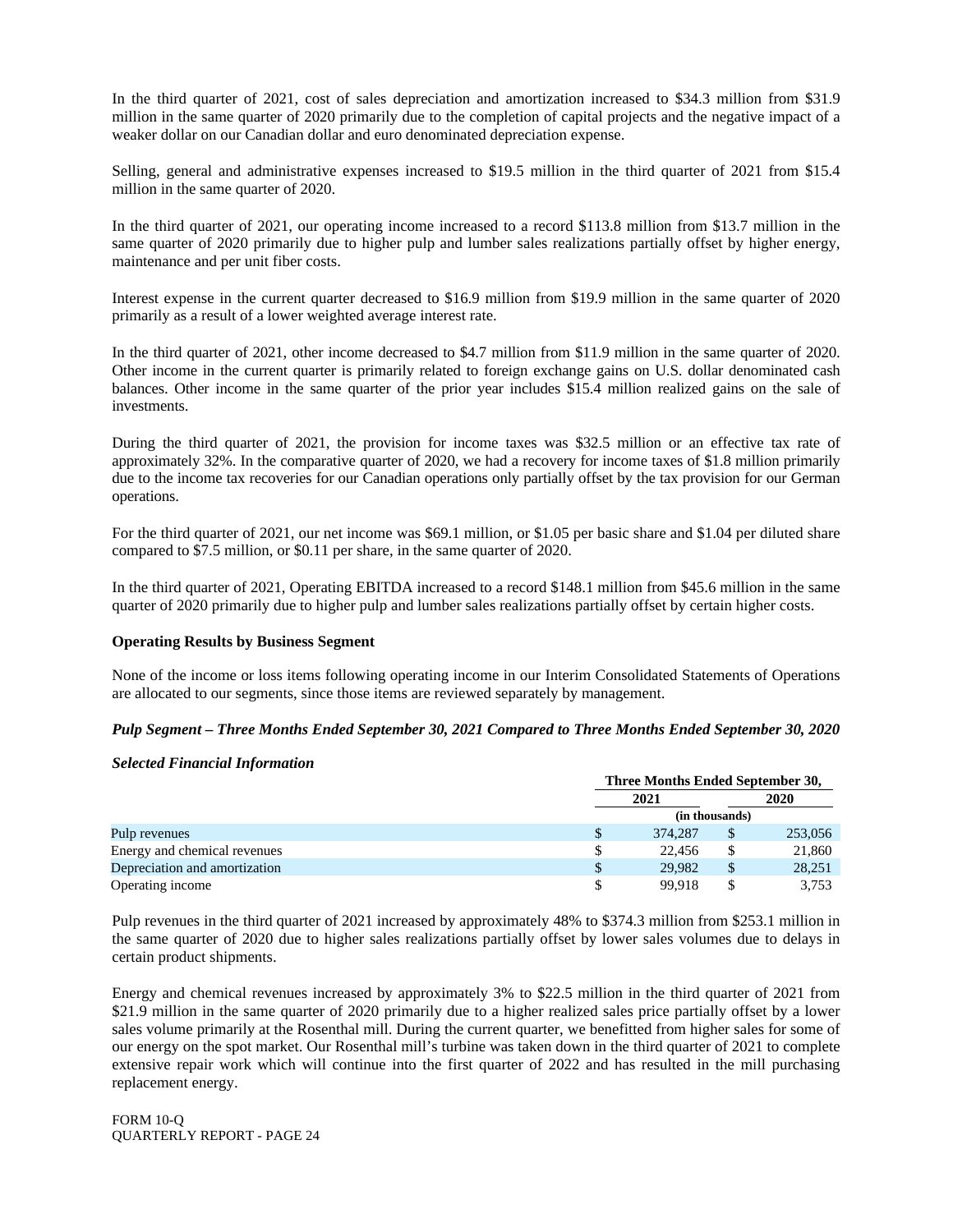Total pulp production increased by approximately 4% to 500,866 ADMTs in the current quarter from 479,993 ADMTs in the same quarter of 2020 primarily due to higher production at the Celgar mill. In the current quarter of 2021, our pulp mills had 44 days of maintenance downtime (approximately 42,800 ADMTs) including our 50% owned Cariboo mill. In the comparative quarter of 2020, our pulp mills had ten days of annual maintenance downtime (approximately 15,000 ADMTs) and our Celgar mill had 30 days of market related downtime.

We estimate that annual maintenance downtime in the current quarter adversely impacted our operating income by approximately \$14.9 million, comprised of approximately \$8.6 million in direct out-of-pocket expenses and the balance in reduced production.

In the fourth quarter of 2021, our pulp mills currently have no planned annual maintenance downtime.

Total pulp sales volumes decreased by approximately 5% to 447,960 ADMTs in the current quarter from 469,998 ADMTs in the same quarter of 2020 primarily due to delays in certain shipments.

In the current quarter of 2021, prices for NBSK pulp increased from the same quarter of 2020 largely as a result of strong demand and low customer inventory levels. In the current quarter, average list prices for NBSK pulp in Europe and North America were approximately \$1,345 per ADMT and \$1,542 per ADMT, respectively, compared to approximately \$840 per ADMT and \$1,133 per ADMT, respectively, in the same quarter of 2020. Average NBSK net prices in China were approximately \$832 per ADMT in the current quarter compared to approximately \$572 per ADMT in the same quarter of 2020.

Average NBSK pulp sales realizations increased by approximately 51% to \$847 per ADMT in the third quarter of 2021 from approximately \$562 per ADMT in the same quarter of 2020.

In the current quarter of 2021, primarily as a result of the effect of the weaker dollar on our Canadian dollar and euro denominated costs and expenses, we had a negative impact of approximately \$2.7 million in operating income due to foreign exchange compared to the same quarter of 2020.

Costs and expenses in the current quarter increased by approximately 9% to \$296.9 million from \$271.2 million in the third quarter of 2020 due to higher energy and maintenance costs partially offset by lower pulp sales volumes.

On average, in the current quarter overall per unit fiber costs were flat when compared to the same quarter of 2020. In the current quarter, per unit fiber costs for our German mills declined due to the availability of beetle damaged wood. For our Canadian mills, per unit fiber costs increased due to the higher usage of more expensive softwood chips. In the fourth quarter of 2021, we currently expect per unit fiber costs for our pulp mills to increase due to lower wood chip availability.

Transportation costs for our pulp segment were generally flat at \$33.4 million in the current quarter from \$32.6 million in the same quarter of 2020 despite the negative impact of a weaker dollar on freight costs and higher freight rates.

In the third quarter of 2021, depreciation and amortization increased to \$30.0 million from \$28.3 million in the same quarter of 2020 due to the completion of capital projects and the negative impact of a weaker dollar.

In the third quarter of 2021, pulp segment operating income increased to a record \$99.9 million from \$3.8 million in the same quarter of 2020 as higher pulp sales realizations were only partially offset by higher energy and maintenance costs.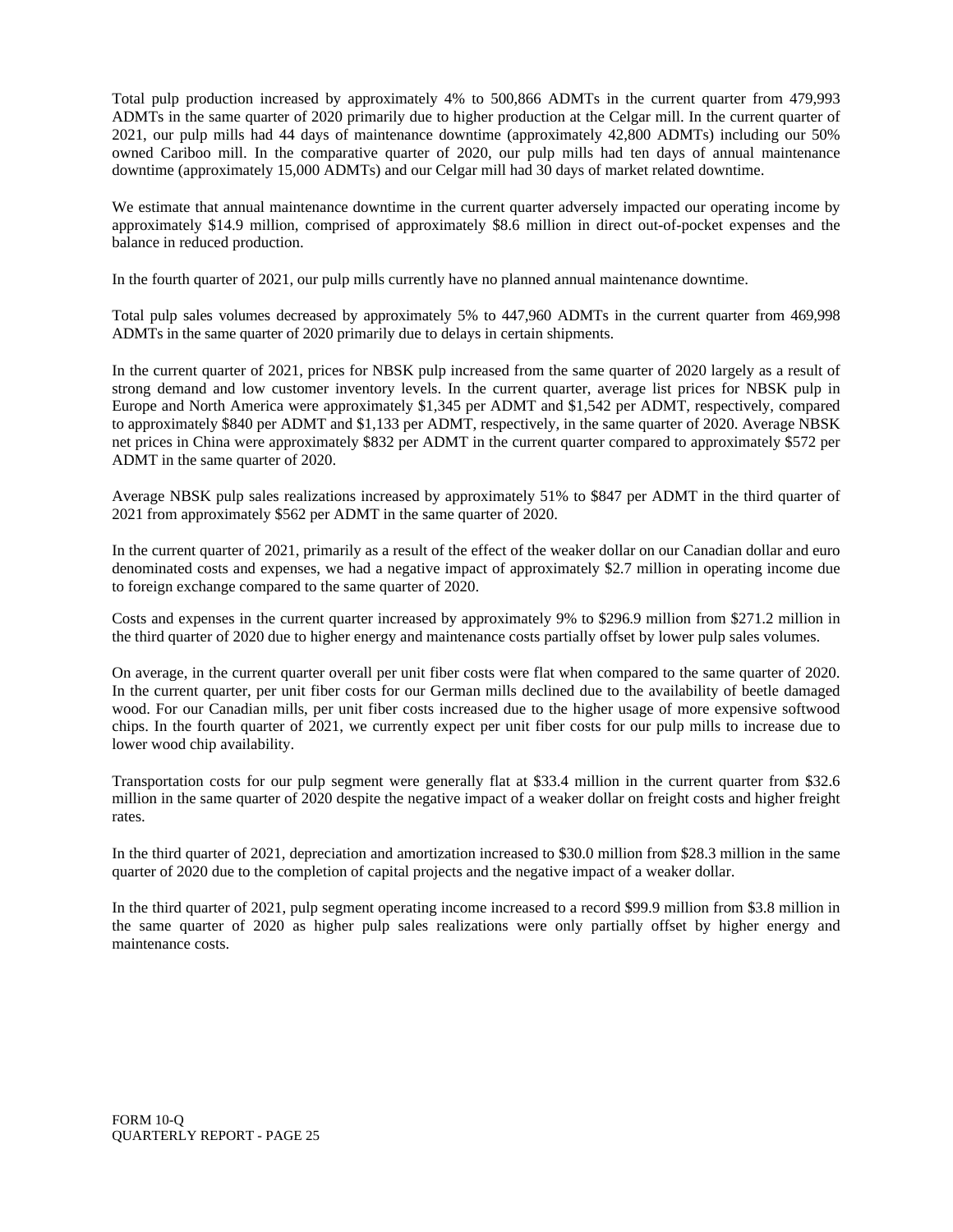*Wood Products Segment – Three Months Ended September 30, 2021 Compared to Three Months Ended September 30, 2020*

#### *Selected Financial Information*

|                               | Three Months Ended September 30, |                |        |  |  |  |
|-------------------------------|----------------------------------|----------------|--------|--|--|--|
|                               | 2021                             |                | 2020   |  |  |  |
|                               |                                  | (in thousands) |        |  |  |  |
| Lumber revenues               | 67.605                           | S              | 53,612 |  |  |  |
| Energy revenues               | 1.801                            |                | 2,226  |  |  |  |
| Wood residual revenues        | \$<br>1.317                      | \$.            | 1,215  |  |  |  |
| Depreciation and amortization | 3,675                            |                | 3,446  |  |  |  |
| Operating income              | 18.299                           |                | 11.963 |  |  |  |

In the third quarter of 2021, lumber revenues increased by approximately 26% to \$67.6 million from \$53.6 million in the same quarter of 2020 due to higher sales realizations partially offset by lower sales volumes. Early in the third quarter of 2021, the U.S. market was historically strong but prices declined sharply later in the quarter. The European market was generally strong through the quarter. The U.S. market accounted for approximately 40% of our lumber revenues and approximately 39% of our lumber sales volumes. The majority of our remaining sales were to Europe.

Energy and wood residual revenues in the third quarter of 2021 decreased by approximately 9% to \$3.1 million from \$3.4 million in the same quarter of 2020 primarily due to lower energy production.

Lumber production increased by approximately 5% to 102.1 MMfbm in the current quarter of 2021 from 96.8 MMfbm in the same quarter of 2020 primarily due to capital improvements.

Lumber sales volumes decreased by approximately 18% to 97.7 MMfbm in the current quarter of 2021 from 118.5 MMfbm in the same quarter of 2020 primarily due to shipping delays.

Average lumber sales realizations increased by approximately 53% to \$692 per Mfbm in the third quarter of 2021 from approximately \$453 per Mfbm in the same quarter of 2020 primarily due to higher pricing in both the U.S. and European markets. U.S. lumber pricing increased due to strong housing demand early in the quarter. European lumber pricing increased due to steady demand and reduced supply as producers shifted product to the U.S. market.

Fiber costs were approximately 75% of our lumber cash production costs in the current quarter. In the comparative quarter of 2020, per unit fiber costs were low as a result of a large supply of beetle damaged wood. As producers have been working through such wood, more green wood is being harvested. As a result of utilizing more green wood and continuing strong sawlog demand, current quarter per unit fiber costs increased by approximately 74% from the same quarter of 2020. We currently expect modestly increasing per unit fiber costs in the fourth quarter of 2021.

In the third quarter of 2021, depreciation and amortization increased to \$3.7 million from \$3.4 million in the same quarter of 2020 primarily due to the completion of capital projects.

Transportation costs for our wood products segment were flat at \$7.9 million in the current quarter from \$8.0 million in the same quarter of 2020 primarily as a result of lower sales volumes generally being offset by higher freight costs.

In the third quarter of 2021, our wood products segment operating income increased by approximately 53% to \$18.3 million from \$12.0 million in the same quarter of 2020 primarily due to a higher lumber realized sales price partially offset by higher per unit fiber costs.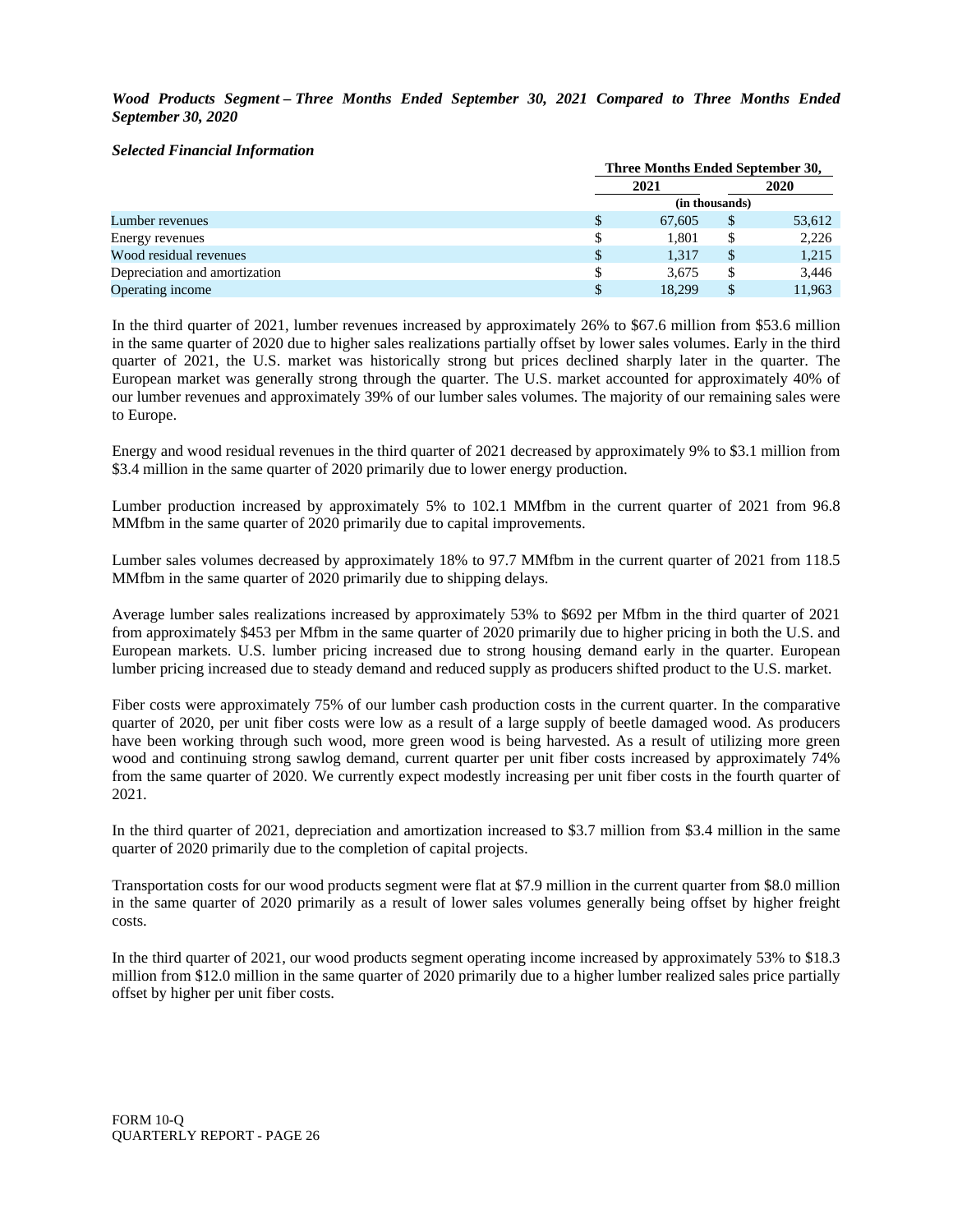#### *Consolidated – Nine Months Ended September 30, 2021 Compared to Nine Months Ended September 30, 2020*

Total revenues for the nine months ended September 30, 2021 increased by approximately 25% to \$1,284.3 million from \$1,024.9 million in the nine months ended September 30, 2020 primarily due to higher pulp and lumber sales realizations partially offset by lower pulp, energy and lumber sales volumes.

Costs and expenses in the nine months ended September 30, 2021 increased by approximately 9% to \$1,067.7 million from \$976.8 million in the nine months ended September 30, 2020 primarily due to higher maintenance and energy costs and the negative impact of a weaker dollar on our Canadian dollar and euro denominated costs and expenses partially offset by lower sales volumes and per unit fiber costs.

In the nine months ended September 30, 2021, cost of sales depreciation and amortization increased to \$97.2 million from \$95.0 million in the same period of 2020 due to the completion of capital projects.

Selling, general and administrative expenses increased by approximately 22% to \$60.3 million in the nine months ended September 30, 2021 from \$49.3 million in the same period of 2020 primarily due to higher employee compensation and the negative impact of a weaker dollar.

In the nine months ended September 30, 2021, operating income increased to \$216.6 million from \$48.1 million in the same period of 2020 primarily due to higher pulp and lumber sales realizations and lower per unit fiber costs partially offset by higher maintenance and energy costs, the negative impact of a weaker dollar and lower sales volumes.

In January 2021, we refinanced (the "Refinancing") a significant portion of our debt by issuing \$875.0 million of 5.125% senior notes due 2029 (the "2029 Senior Notes") and used the proceeds to redeem and/or repurchase all of our 6.5% 2024 Senior Notes and 7.375% 2025 Senior Notes at a cost including premium of \$824.6 million (the "Redemption"). We recorded a loss on such Redemption of \$30.4 million (\$0.46 per share). The Refinancing reduced our annual interest expense going forward by approximately \$12 million.

Interest expense in the nine months ended September 30, 2021 decreased to \$53.0 million from \$60.1 million in the same period of 2020 primarily as a result of a lower interest rate for our 2029 Senior Notes.

Other income in the nine months ended September 30, 2021 was \$9.1 million compared to \$12.1 million in the same period of 2020. Other income in the nine months ended September 30, 2021 was primarily due to foreign exchange gains on U.S. dollar denominated cash balances. Other income in the nine months ended September 30, 2020 was primarily due to \$15.4 million of realized gains on the sale of investments.

In the nine months ended September 30, 2021, the provision for income taxes was \$45.9 million or an effective tax rate of approximately 32%. In the nine months ended September 30, 2020, the provision for income taxes was \$4.5 million primarily due to the tax provision for our German operations being partially offset by tax recoveries for our Canadian operations.

For the nine months ended September 30, 2021, our net income was \$96.5 million, or \$1.46 per share compared to a net loss of \$4.3 million, or \$0.06 per share, in the same period of 2020.

In the nine months ended September 30, 2021, Operating EBITDA increased to \$313.9 million from \$143.1 million in the same period of 2020 primarily due to higher pulp and lumber sales realizations and lower per unit fiber costs partially offset by higher maintenance and energy costs, the negative impact of a weaker dollar and lower sales volumes.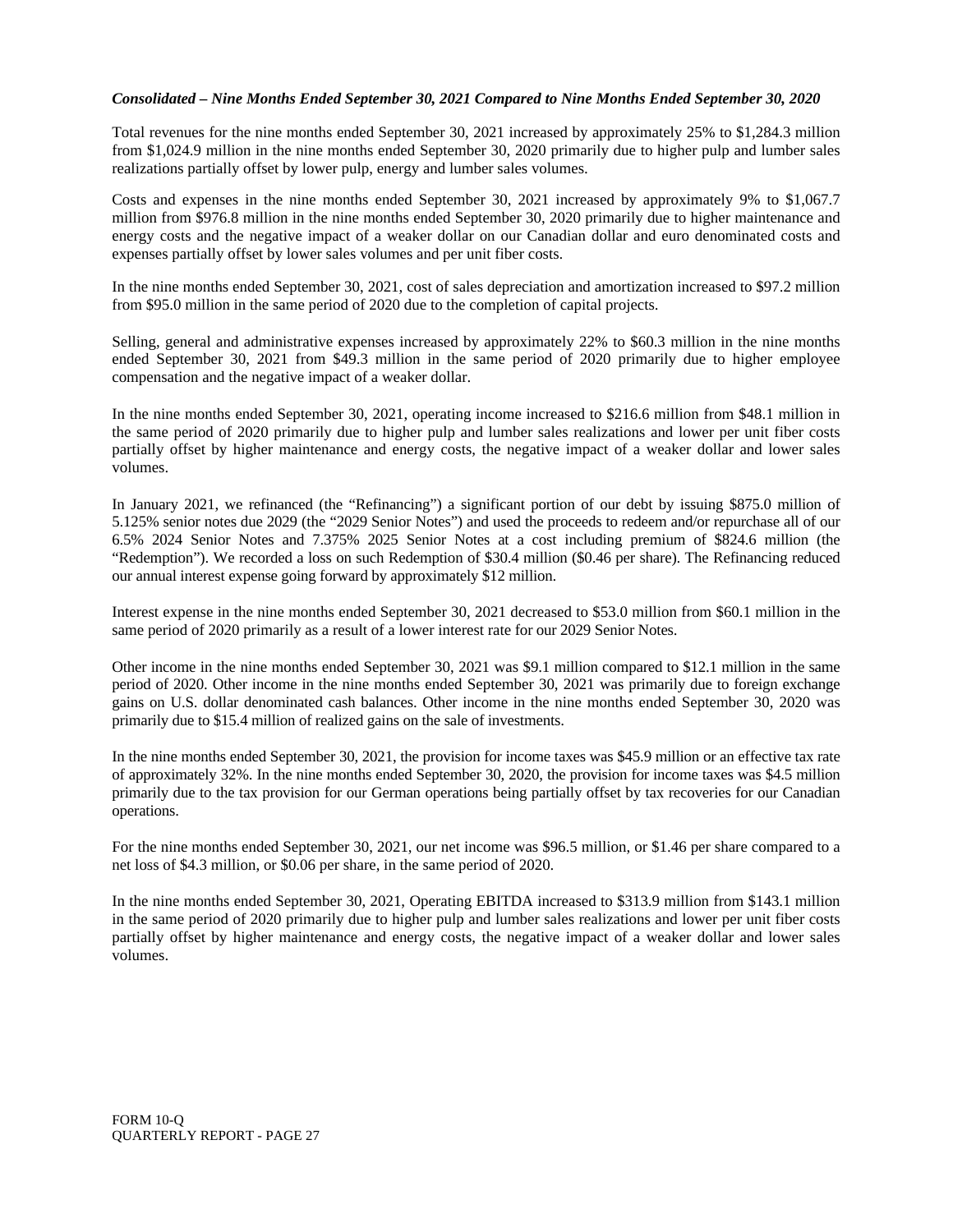#### *Pulp Segment – Nine Months Ended September 30, 2021 Compared to Nine Months Ended September 30, 2020*

*Selected Financial Information*

|                               |    | Nine Months Ended September 30, |                |         |  |  |
|-------------------------------|----|---------------------------------|----------------|---------|--|--|
|                               |    | 2021                            |                |         |  |  |
|                               |    |                                 | (in thousands) |         |  |  |
| Pulp revenues                 | S  | 989,060                         |                | 808,923 |  |  |
| Energy and chemical revenues  |    | 57.688                          |                | 67.644  |  |  |
| Depreciation and amortization | \$ | 84.995                          | \$.            | 85,841  |  |  |
| Operating income              |    | 138.552                         |                | 33.302  |  |  |

Pulp revenues in the nine months ended September 30, 2021 increased by approximately 22% to \$989.1 million from \$808.9 million in the same period of 2020 due to higher sales realizations partially offset by lower sales volumes.

Energy and chemical revenues decreased by approximately 15% to \$57.7 million in the nine months ended September 30, 2021 from \$67.6 million in the same period of 2020 primarily due to lower energy production as a result of annual maintenance downtime and required work and repairs on our Rosenthal mill's turbine.

Total pulp production declined by approximately 12% to 1,338,918 ADMTs in the nine months ended September 30, 2021 from 1,526,717 ADMTs in the same period of 2020. In the current period, our pulp mills had 188 days of annual maintenance downtime (approximately 253,700 ADMTs) including our 50% owned Cariboo mill. Approximately 88 days of such downtime was at our Peace River mill and primarily related to boiler work which was deferred from last year. In the nine months ended September 30, 2021, we received insurance proceeds of \$21.6 million in connection with the costs of the Peace River mill boiler work and an initial payment of \$4.2 million for our business interruption insurance claims. We currently expect our remaining business interruption insurance claim to be in excess of \$15 million.

We estimate that annual maintenance downtime in the nine months ended September 30, 2021 adversely impacted our operating income by approximately \$125.3 million, comprised of approximately \$75.4 million in direct out-ofpocket expenses and the balance in reduced production (exclusive of business interruption insurance proceeds).

Total pulp sales volumes decreased by approximately 12% to 1,296,406 ADMTs in the nine months ended September 30, 2021 from 1,466,263 ADMTs in the same period of 2020 primarily due to lower production.

In the nine months ended September 30, 2021, prices for NBSK pulp increased from the same period of 2020, largely as a result of strong demand and low customer inventory levels. In the current period, average list prices for NBSK pulp in Europe and North America were approximately \$1,223 per ADMT and \$1,481 per ADMT, compared to approximately \$841 per ADMT and \$1,139 per ADMT, respectively, in the nine months ended September 30, 2020. In the current period, average NBSK net prices in China were approximately \$892 per ADMT compared to approximately \$572 per ADMT in the nine months ended September 30, 2020.

Average NBSK pulp sales realizations increased by approximately 38% to \$777 per ADMT in the nine months ended September 30, 2021 from approximately \$565 per ADMT in the same period of 2020.

In the nine months ended September 30, 2021, primarily as a result of the effect of the weakening dollar on our Canadian dollar and euro denominated costs and expenses, we had a negative impact of approximately \$57.4 million in operating income due to foreign exchange compared to the same period of 2020.

Costs and expenses in the nine months ended September 30, 2021 increased by approximately 8% to \$908.4 million from \$843.7 million in the nine months ended September 30, 2020 primarily due to higher maintenance and energy costs and the negative impact of a weaker dollar partially offset by lower pulp sales volumes and per unit fiber costs.

On average, in the nine months ended September 30, 2021 overall per unit fiber costs decreased by approximately 4% from the same period of 2020. In the nine months ended September 30, 2021, per unit fiber costs for our German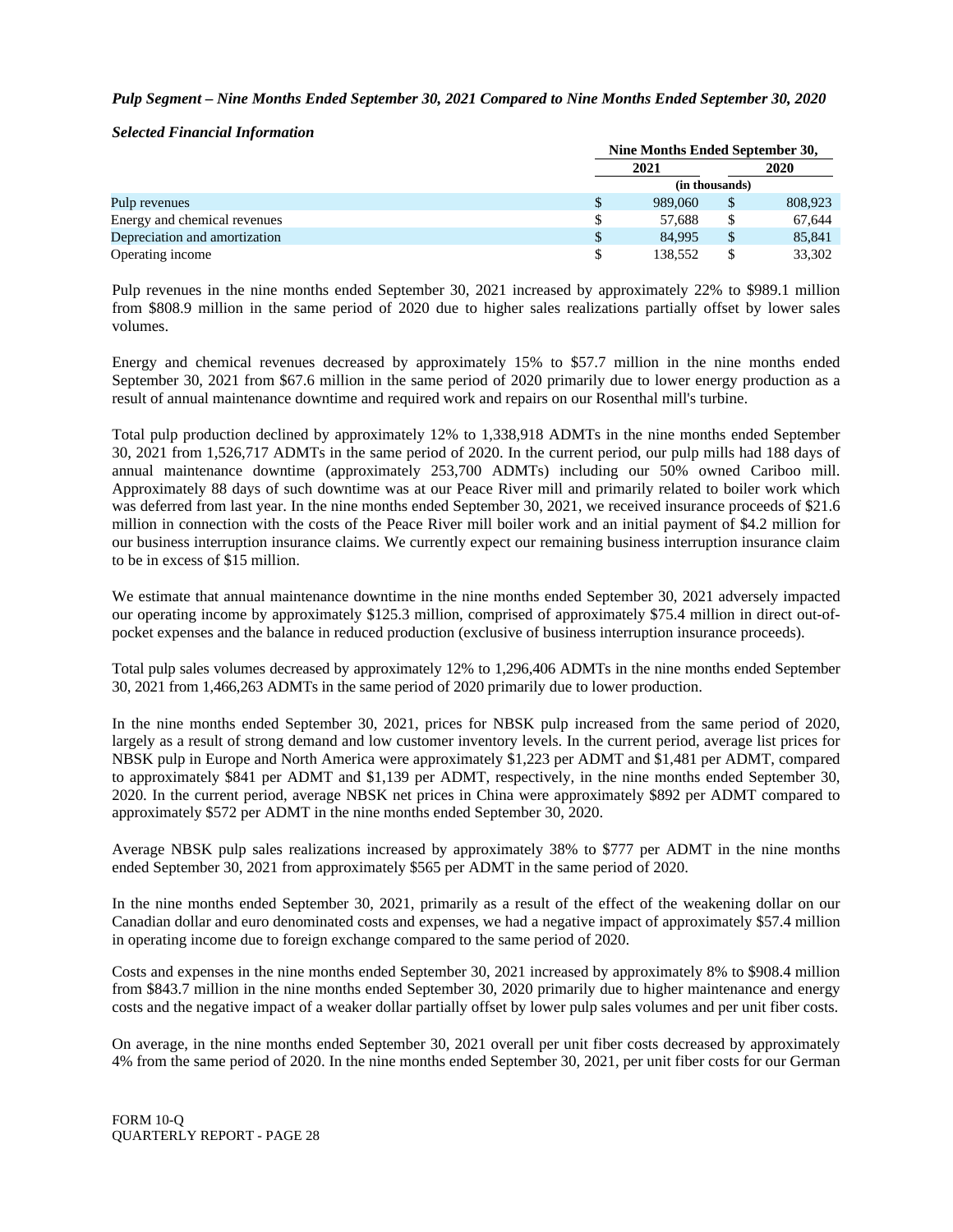mills declined due to the continued availability of beetle damaged wood. For our Canadian mills, per unit fiber costs were flat compared to the same period of 2020.

Transportation costs for our pulp segment decreased to \$94.5 million in the nine months ended September 30, 2021 from \$102.8 million in the same period of 2020 primarily as a result of lower sales volumes.

In the nine months ended September 30, 2021, depreciation and amortization decreased to \$85.0 million from \$85.8 million in the same period of 2020.

In the nine months ended September 30, 2021, pulp segment operating income increased to \$138.6 million from \$33.3 million in the same period of 2020 as higher pulp sales realizations and lower per unit fiber costs were only partially offset by higher maintenance and energy costs, the negative impact of a weaker dollar and lower pulp and energy sales volumes.

#### *Wood Products Segment – Nine Months Ended September 30, 2021 Compared to Nine Months Ended September 30, 2020*

#### *Selected Financial Information*

|                               |    | Nine Months Ended September 30, |                |         |  |  |  |
|-------------------------------|----|---------------------------------|----------------|---------|--|--|--|
|                               |    | 2021                            |                | 2020    |  |  |  |
|                               |    |                                 | (in thousands) |         |  |  |  |
| Lumber revenues               | \$ | 221.201                         | S              | 132,209 |  |  |  |
| Energy revenues               | S  | 6.607                           |                | 7,486   |  |  |  |
| Wood residual revenues        | \$ | 4,341                           |                | 4,863   |  |  |  |
| Depreciation and amortization | \$ | 11.146                          |                | 8.627   |  |  |  |
| Operating income              |    | 88,590                          |                | 21,845  |  |  |  |

In the nine months ended September 30, 2021, lumber revenues increased by approximately 67% to \$221.2 million from \$132.2 million in the same period of 2020 primarily due to a higher realized sales price partially offset by a lower sales volume. Overall, in the nine months ended September 30, 2021, U.S. markets were strong with approximately 57% of our lumber revenues and 41% of sales volumes to such market. The majority of the balance of our lumber sales were to Europe.

Energy and wood residual revenues decreased by approximately 11% to \$10.9 million in the nine months ended September 30, 2021 from \$12.3 million in the same period of 2020 primarily due to lower sales realizations for wood residuals.

Lumber production increased by approximately 3% to 336.6 MMfbm in the nine months ended September 30, 2021 from 326.6 MMfbm in the same period of 2020 primarily due to capital improvements.

Lumber sales volumes decreased by approximately 9% to 315.3 MMfbm in the nine months ended September 30, 2021 from 345.2 MMfbm in the same period of 2020 primarily due to shipping delays.

Average lumber sales realizations increased to \$702 per Mfbm in the nine months ended September 30, 2021 from approximately \$383 per Mfbm in the same period of 2020 primarily due to higher pricing in the U.S. and European markets. U.S. lumber pricing increased due to strong housing and home improvement demand. European lumber pricing increased due to steady demand and reduced supply as producers shifted product to the U.S. market.

Fiber costs were approximately 75% of our lumber cash production costs in the nine months ended September 30, 2021. In the comparative period of 2020, per unit fiber costs were very low as a result of a large supply of beetle damaged wood. As producers have been working through such wood, more green wood is being harvested. In the nine months ended September 30, 2021 per unit fiber costs increased by approximately 34% from the same period of 2020 as a result of using more green wood, continued strong demand for sawlogs and the negative impact of a weaker dollar on our euro denominated fiber costs.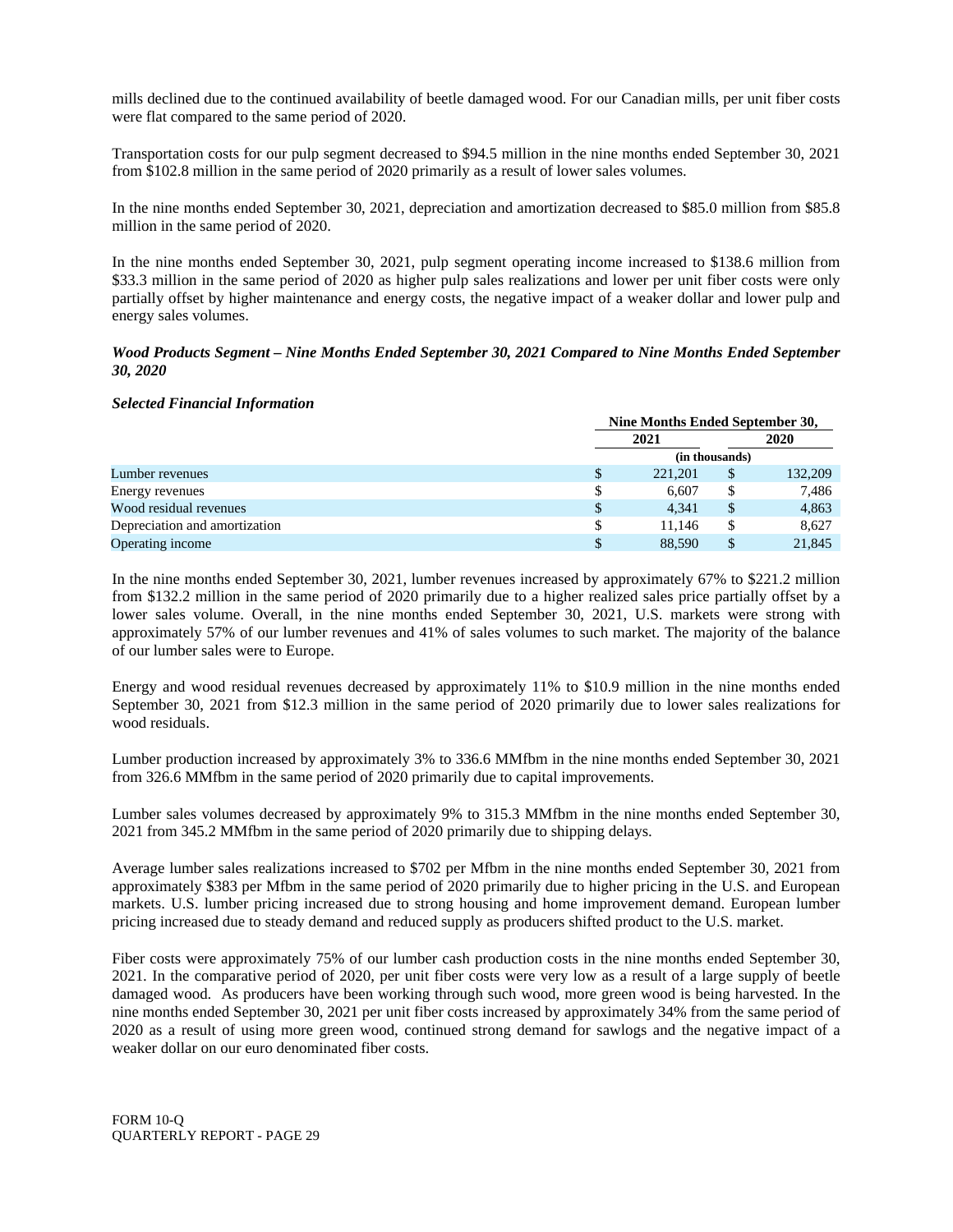Transportation costs for our wood products segment in the nine months ended September 30, 2021 increased by approximately 9% to \$24.0 million from \$22.0 million in the same period of 2020 primarily due to higher freight rates and the negative impact of a weaker dollar being only partially offset by lower sales volumes.

In the nine months ended September 30, 2021, depreciation and amortization increased to \$11.1 million from \$8.6 million in the same period of 2020 primarily due to the completion of capital projects.

In the nine months ended September 30, 2021, our wood products segment had operating income of \$88.6 million compared to \$21.8 million in the same period of 2020 primarily due to a higher lumber realized sales price partially offset by higher per unit fiber costs.

#### **Liquidity and Capital Resources**

#### *Summary of Cash Flows*

|                                                              |               | Nine Months Ended September 30, |     |           |  |
|--------------------------------------------------------------|---------------|---------------------------------|-----|-----------|--|
|                                                              |               | 2021                            |     | 2020      |  |
|                                                              |               | (in thousands)                  |     |           |  |
| Net cash from operating activities                           | <sup>\$</sup> | 151.584                         | \$. | 22,751    |  |
| Net cash used in investing activities                        |               | (154, 277)                      |     | (46, 345) |  |
| Net cash from (used in) financing activities                 |               | (19,039)                        |     | 18,438    |  |
| Effect of exchange rate changes on cash and cash equivalents |               | (636)                           |     | (349)     |  |
| Net decrease in cash and cash equivalents                    |               | (22, 368)                       |     | (5,505)   |  |

We operate in a cyclical industry and our operating cash flows vary accordingly. Our principal operating cash expenditures are for fiber, labor and chemicals. Working capital levels fluctuate throughout the year and are affected by maintenance downtime, changing sales patterns, seasonality and the timing of receivables and sales and the payment of payables and expenses.

*Cash Flows from Operating Activities.* Cash provided by operating activities was \$151.6 million in the nine months ended September 30, 2021 compared to \$22.8 million in the comparative period of 2020. An increase in accounts receivable used cash of \$27.5 million in the current period compared to decrease in accounts receivable providing cash of \$11.2 million in the same period of 2020. An increase in inventories used cash of \$82.3 million in the nine months ended September 30, 2021 compared to \$20.4 million in the same period of 2020. An increase in accounts payable and accrued expenses provided cash of \$46.8 million in the current period compared to a decrease in accounts payable and accrued expenses using cash of \$54.0 million in the same period of 2020.

*Cash Flows from Investing Activities.* Investing activities in the nine months ended September 30, 2021 used cash of \$154.3 million comprised primarily of capital expenditures of \$125.7 million and \$51.3 million for the acquisition of our CLT facility in Spokane. Capital expenditures related primarily to the Peace River recovery boiler rebuild, which was financed with insurance proceeds of \$21.6 million, capacity expansion projects at the Stendal mill, upgrades to the woodrooms at our Canadian pulp mills and the substantial completion of the Phase II expansion and optimization project at our Friesau sawmill. In the nine months ended September 30, 2020, investing activities used cash of \$46.3 million primarily related to capital expenditures of \$59.2 million and \$9.4 million for other investments partially offset by proceeds of \$21.5 million from the sale of such investments.

*Cash Flows from Financing Activities.* In the nine months ended September 30, 2021, financing activities used cash of \$19.0 million. In the current period, we repaid \$53.1 million of our credit facilities, received net proceeds from the Refinancing after giving effect to the Redemption of \$50.4 million, paid note issuance costs of \$14.5 million in respect of the 2029 Senior Notes and paid \$8.6 million of dividends. In the nine months ended September 30, 2021, we received \$8.9 million in government grants to partially finance innovation and greenhouse gas emission reduction capital projects at our Canadian mills. In the nine months ended September 30, 2020, financing activities provided cash of \$18.4 million primarily from \$34.4 million of borrowings under our revolving credit facilities. In the nine months ended September 30, 2020 we paid dividends of \$13.3 million and used \$0.2 million to repurchase common shares.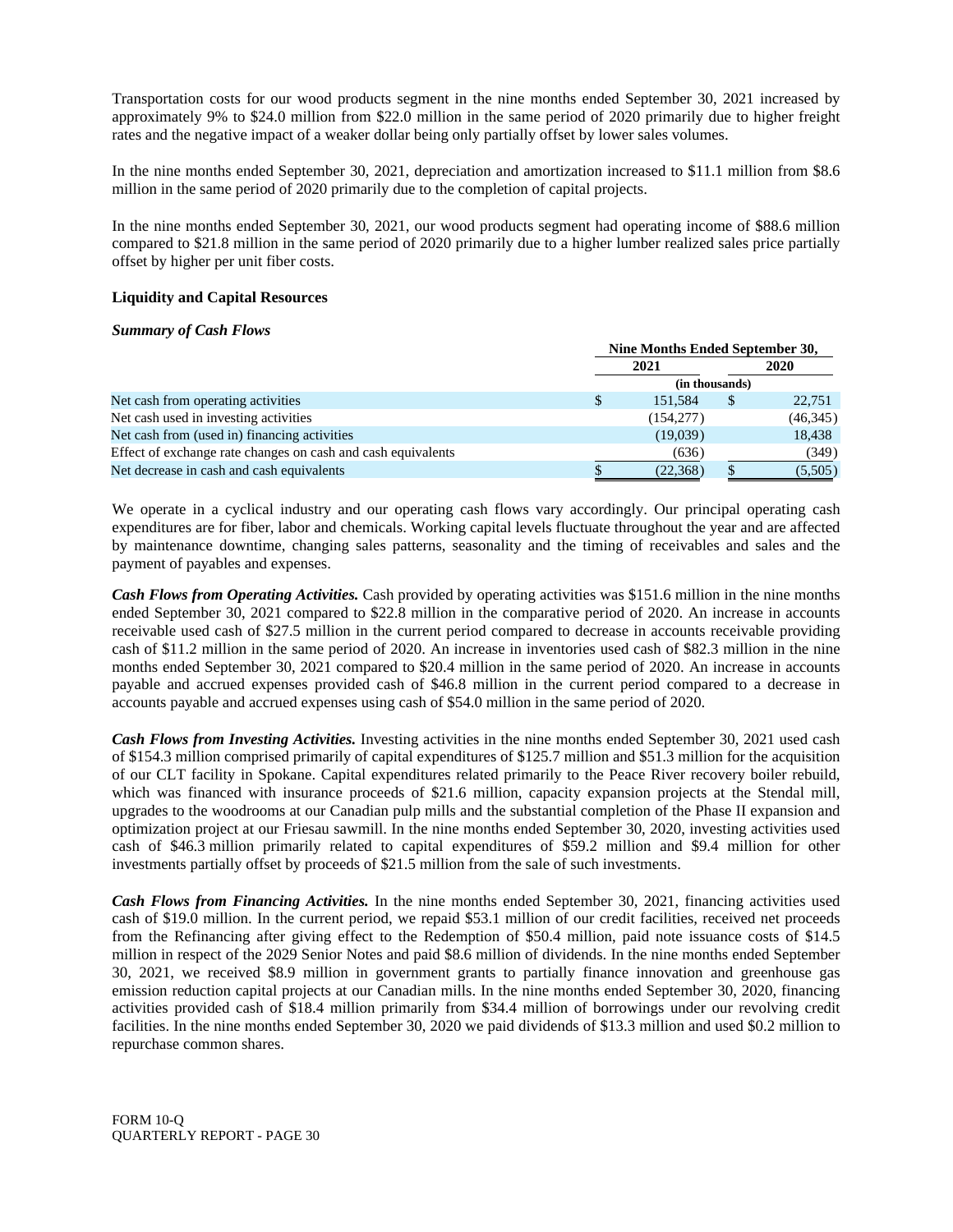#### **Balance Sheet Data**

The following table is a summary of selected financial information as of the dates indicated:

|                            | September 30,<br>2021 |                | December 31,<br>2020 |  |
|----------------------------|-----------------------|----------------|----------------------|--|
|                            |                       | (in thousands) |                      |  |
| Cash and cash equivalents  | \$<br>338,730         | \$             | 361,098              |  |
| Working capital            | \$<br>695.785         | S              | 663,056              |  |
| <b>Total assets</b>        | \$<br>2, 231, 753     | \$             | 2,129,126            |  |
| Long-term liabilities      | \$<br>1,347,426       | S              | 1,316,303            |  |
| Total shareholders' equity | \$<br>627.836         | S              | 601,027              |  |

#### **Sources and Uses of Funds**

Our principal sources of funds are cash flows from operations and cash and cash equivalents on hand. Our principal uses of funds consist of operating expenditures, capital expenditures and interest payments on our senior notes.

The following table sets out our total capital expenditures and interest expense for the periods indicated:

|                                               | Nine Months Ended September 30, |  |        |  |
|-----------------------------------------------|---------------------------------|--|--------|--|
|                                               | 2021                            |  | 2020   |  |
|                                               | (in thousands)                  |  |        |  |
| Capital expenditures                          | $125.692$ <sup>(1)</sup> \$     |  | 59,201 |  |
| Cash paid for interest expense <sup>(2)</sup> | 72,205                          |  | 76,257 |  |
| Interest expense $(3)$                        | 53,031                          |  | 60,056 |  |

(1) Includes expenditures for the recovery boiler rebuild at the Peace River mill which is financed with insurance proceeds of \$21.6 million.

(2) Amounts differ from interest expense which includes non-cash items. See supplemental disclosure of cash flow information from our Interim Consolidated Statements of Cash Flows included in this report.

(3) Interest on our 2024 Senior Notes was paid semi-annually in February and August of each year and interest on our 2025 Senior Notes was paid semi-annually in January and July of each year. In January 2021, we redeemed our 2024 Senior Notes and 2025 Senior Notes. Interest on our senior notes due 2026 is paid semi-annually in January and July of each year. Interest on our 2029 Senior Notes is paid semiannually in February and August of each year, commencing August 2021.

As of September 30, 2021, we had cash and cash equivalents of \$338.7 million and approximately \$308.2 million available under our revolving credit facilities providing us with aggregate liquidity of about \$646.9 million.

In 2021, we have continued to implement capital projects designed to deliver high returns and help us achieve our ESG objectives. These included the expansion of our Stendal mill's pulp and green energy production capacity and new woodroom projects at our Celgar and Peace River mills. Currently we expect our 2021 capital expenditures will be approximately \$150 million.

We currently consider the majority of undistributed earnings of our foreign subsidiaries to be indefinitely reinvested and, accordingly, no U.S. income tax has been provided on such earnings. However, if we were required to repatriate funds to the United States, we believe that we currently could repatriate the majority thereof without incurring any material amount of taxes as a result of our shareholder advances and U.S. tax reform. However, it is currently not practical to estimate the income tax liability that might be incurred if such earnings were remitted to the United States. Substantially all of our undistributed earnings are held by our foreign subsidiaries outside of the United States.

Based upon the current level of operations and our current expectations for future periods in light of the current economic environment, and in particular, current and expected pulp and lumber pricing and foreign exchange rates, we believe that cash flow from operations and available cash, together with available borrowings under our revolving credit facilities, will be adequate to finance the capital requirements for our business including the payment of our quarterly dividend during the next 12 months.

FORM 10-Q QUARTERLY REPORT - PAGE 31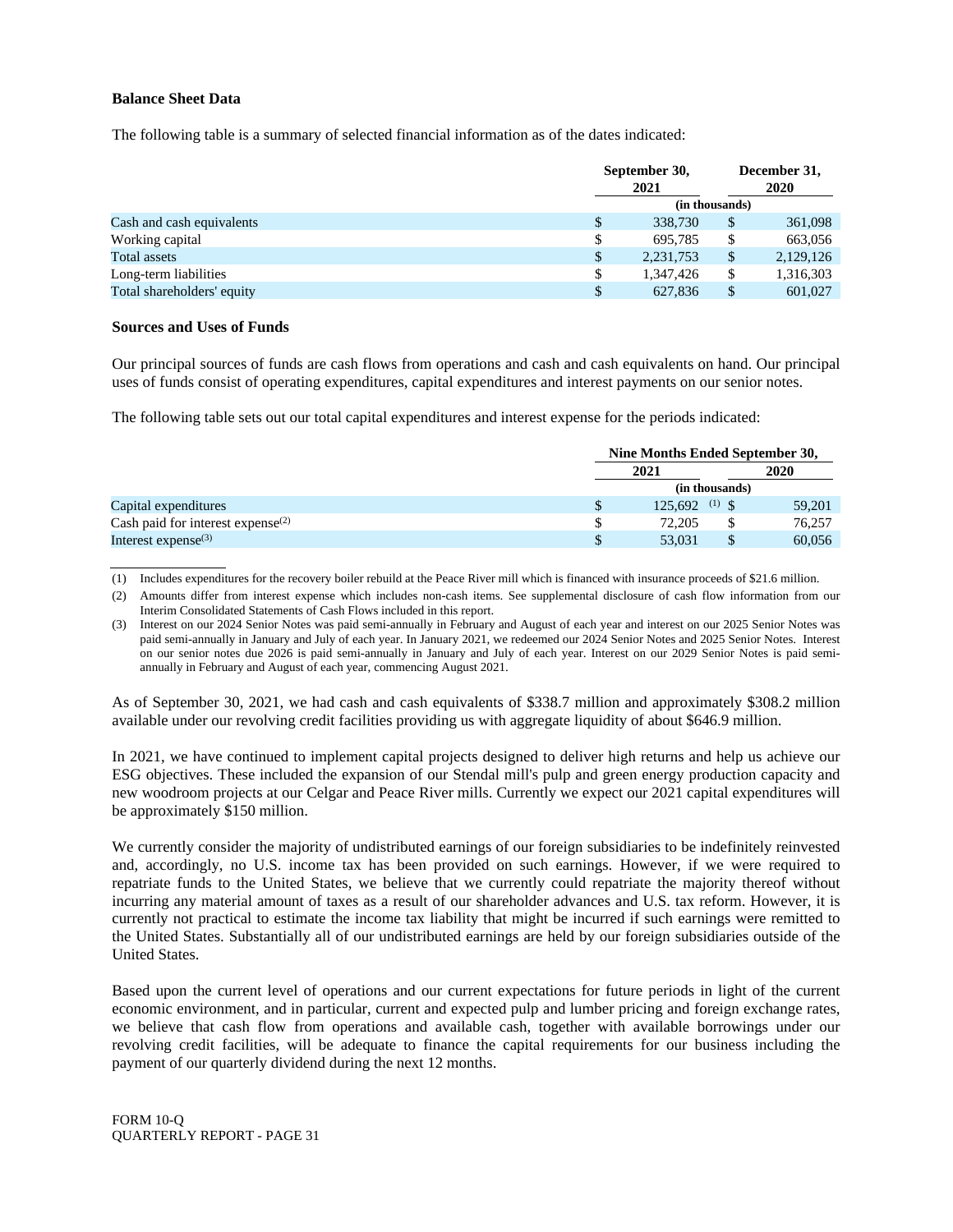In the future we may make acquisitions of businesses or assets or commitments to additional capital projects. To achieve the long-term goals of expanding our assets and earnings, including through acquisitions, capital resources will be required. Depending on the size of a transaction, the capital resources that will be required can be substantial. The necessary resources will be generated from cash flow from operations, cash on hand, borrowing against our assets or the issuance of securities.

#### **Debt Covenants**

Certain of our long-term obligations contain various financial tests and covenants customary to these types of arrangements. See our annual report on Form 10-K for the fiscal year ended December 31, 2020.

As of September 30, 2021, we were in full compliance with all of the covenants of our indebtedness.

#### **Off-Balance Sheet Arrangements**

As of September 30, 2021, we did not have any off-balance sheet arrangements (as defined in Item 303(a)(4)(ii) of Regulation S-K).

#### **Contractual Obligations and Commitments**

There were no material changes outside the ordinary course to any of our material contractual obligations during the nine months ended September 30, 2021.

#### **Foreign Currency**

As a majority of our assets, liabilities and expenditures are held or denominated in euros or Canadian dollars, our consolidated financial results are subject to foreign currency exchange rate fluctuations.

We translate foreign denominated assets and liabilities into dollars at the rate of exchange on the balance sheet date. Equity accounts are translated using historical exchange rates. Unrealized gains or losses from these translations are recorded in other comprehensive income (loss) and do not affect our net earnings.

As a result of the strengthening of the dollar versus the euro as of September 30, 2021, we recorded a non-cash decrease of \$59.7 million in the carrying value of our net assets, consisting primarily of our fixed assets denominated in euros. This non-cash decrease does not affect our net income (loss), Operating EBITDA or cash but is reflected in our other comprehensive income (loss) and as a decrease to our total equity. As a result, our accumulated other comprehensive loss increased to \$86.9 million.

Based upon the exchange rate as of September 30, 2021, the dollar has strengthened by approximately 6% against the euro and was flat against the Canadian dollar since December 31, 2020. See "Quantitative and Qualitative Disclosures about Market Risk".

#### **Credit Rating of Senior Notes**

We and our Senior Notes are rated by Standard & Poor's Rating Services, referred to as "S&P", and Moody's Investors Service, Inc., referred to as "Moody's".

In June 2021, S&P revised its outlook to stable from negative and confirmed its rating on our senior Notes is B+. Its recovery rating remained unchanged at "3". Credit ratings are not recommendations to buy, sell or hold securities and may be subject to revision or withdrawal by the assigning rating organization. Each rating should be evaluated independently of any other rating.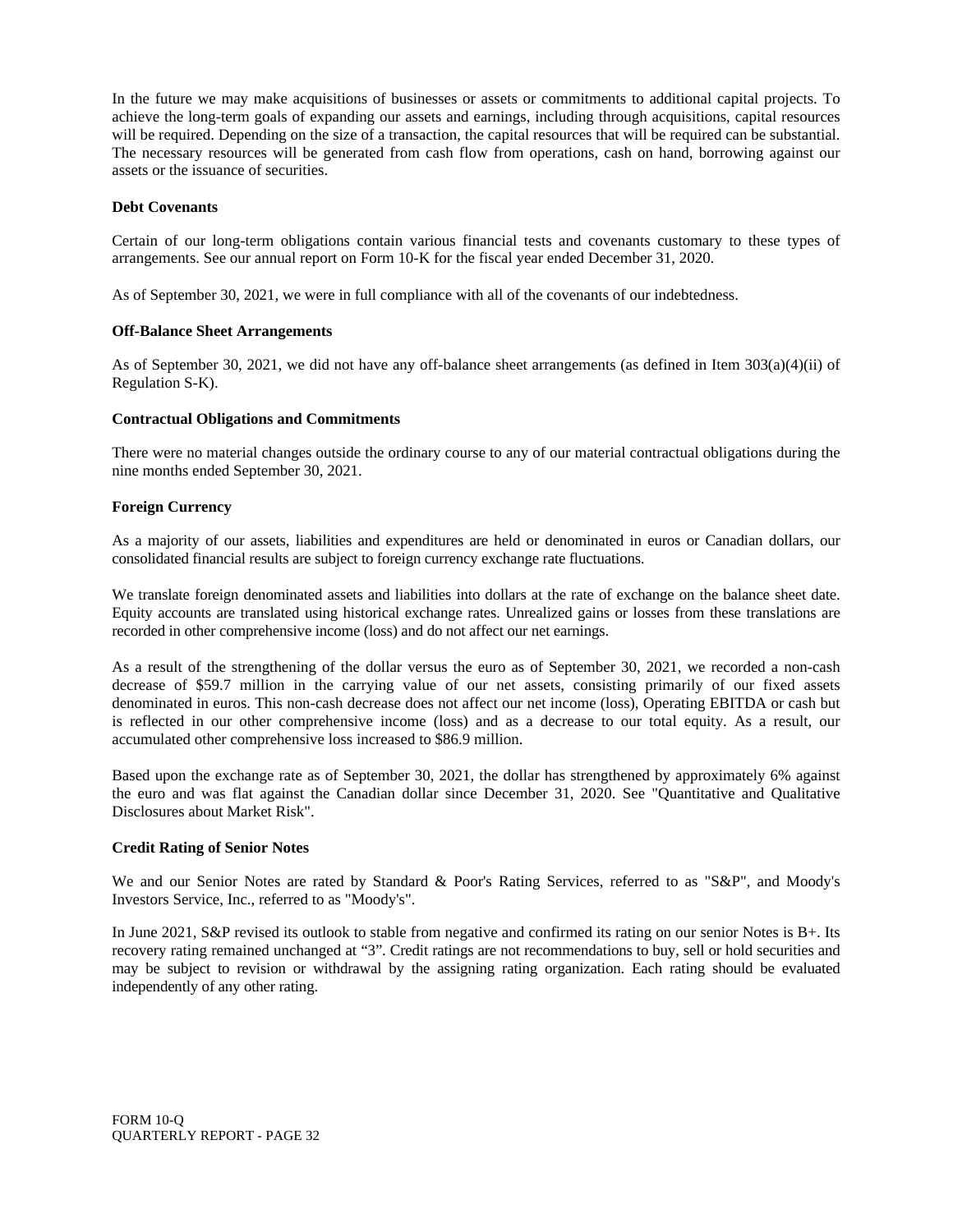#### **Critical Accounting Policies**

The preparation of financial statements and related disclosures in conformity with GAAP requires management to make estimates and assumptions that affect both the amount and the timing of the recording of assets, liabilities, revenues, and expenses in the consolidated financial statements and accompanying note disclosures. Our management routinely makes judgments and estimates about the effects of matters that are inherently uncertain. As the number of variables and assumptions affecting the probable future resolution of the uncertainties increases, these judgments become even more subjective and complex.

Our significant accounting policies are disclosed in Note 1 to our audited annual financial statements included in our annual report on Form 10-K for the fiscal year ended December 31, 2020. While all of the significant accounting policies are important to the consolidated financial statements, some of these policies may be viewed as having a high degree of judgment. On an ongoing basis using currently available information, management reviews its estimates, including those related to accounting for, among other things, pension and other post-retirement benefit obligations, deferred income taxes (valuation allowance and permanent reinvestment), depreciation and amortization, future cash flows associated with impairment testing for long-lived assets, the allocation of the purchase price for a group of assets or a business to the assets acquired and liabilities assumed, legal liabilities and contingencies. Actual results could differ materially from these estimates, and changes in these estimates are recorded when known.

We have identified certain accounting policies that are the most important to the portrayal of our current financial condition and results of operations.

For information about both our significant and critical accounting policies, see our annual report on Form 10-K for the fiscal year ended December 31, 2020.

#### **Cautionary Statement Regarding Forward-Looking Information**

The statements in this report that are not reported financial results or other historical information are "forwardlooking statements" within the meaning of the *Private Securities Litigation Reform Act of 1995*, as amended.

Generally, forward-looking statements can be identified by the fact that they do not relate strictly to historical or current facts. They often include words such as "expects", "anticipates", "intends", "plans", "believes", "seeks", "estimates", or words of similar meaning, or future or conditional verbs, such as "will", "should", "could", or "may", although not all forward-looking statements contain these identifying words. Forward-looking statements are based on expectations, forecasts and assumptions by our management and involve a number of risks, uncertainties and other factors, many of which are beyond our control, that could cause actual conditions, events or results to differ significantly from those described in the forward-looking statements. These factors include, but are not limited to, the following:

#### Risks Related to our Business

- the COVID-19 pandemic could materially adversely affect our business, financial position and results of operations;
- our business is highly cyclical in nature;
- cyclical fluctuations in the price and supply of our raw materials, particularly fiber, could adversely affect our business;
- we face intense competition in our markets;
- our business is subject to risks associated with climate change and social and government responses thereto;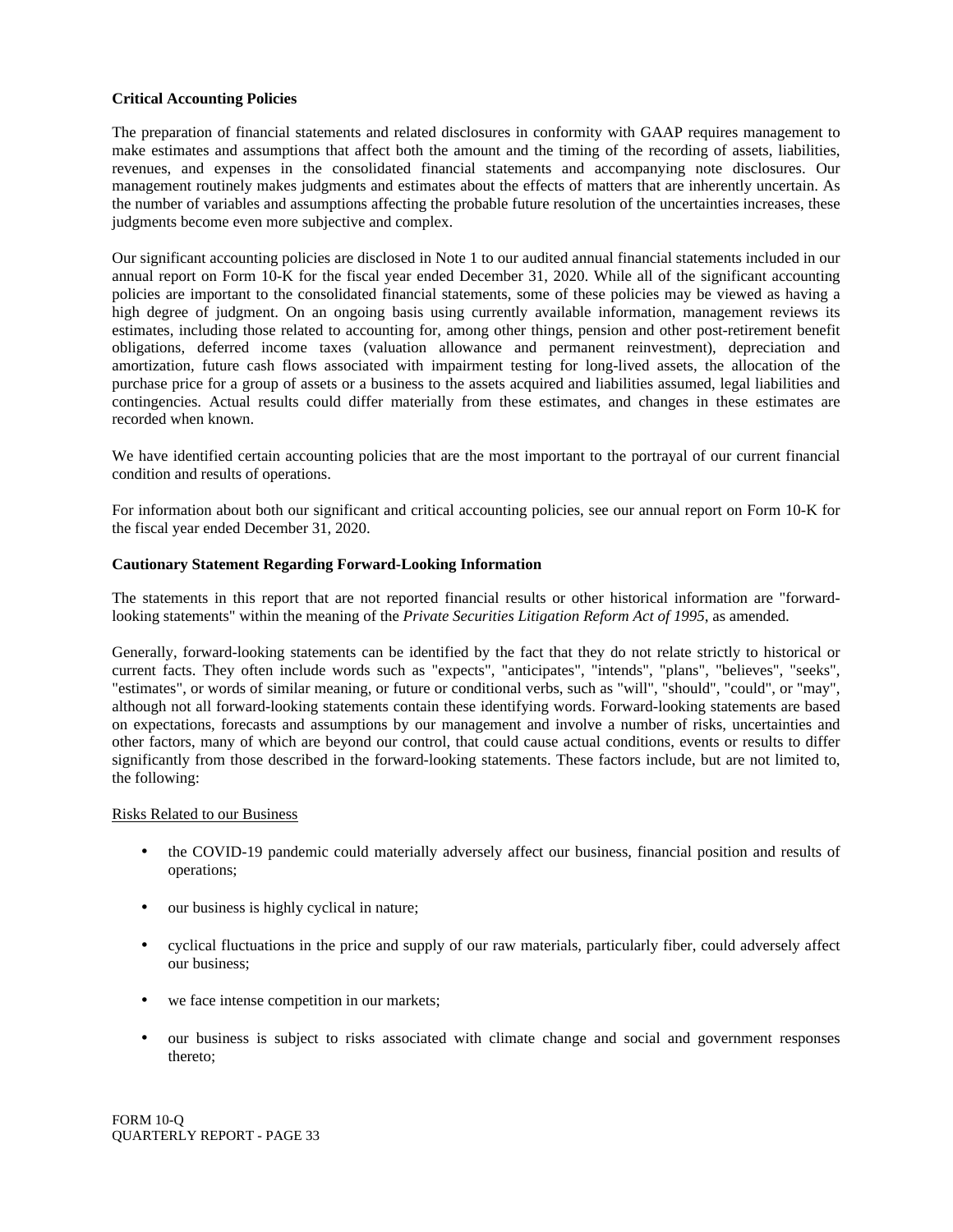- our operations require substantial capital and we may be unable to maintain adequate capital resources to provide for such capital requirements;
- we have limited control over the operations of the Cariboo mill;
- fluctuations in prices and demand for lumber could adversely affect our business;
- adverse housing market conditions may increase the credit risk from customers of our wood products segment;
- our wood products segment lumber products are vulnerable to declines in demand due to competing technologies or materials;
- we may experience material disruptions to our production;
- future acquisitions may result in additional risks and uncertainties in our business;
- we are subject to risks related to our employees;
- we are dependent on key personnel;
- if our long-lived assets become impaired, we may be required to record non-cash impairment charges that could have a material impact on our results of operations;
- our insurance coverage may not be adequate;
- we rely on third parties for transportation services;
- we periodically use derivatives to manage certain risks which could cause significant fluctuations in our operating results;
- failures or security breaches of our information technology systems could disrupt our operations and negatively impact our business;

#### Risks Related to our Debt

- our level of indebtedness could negatively impact our financial condition, results of operations and liquidity;
- changes in credit ratings issued by nationally recognized statistical rating organizations could adversely affect our cost of financing and have an adverse effect on the market price of our securities;
- we are exposed to interest rate fluctuations;

#### Risks Related to Macro-economic Conditions

- a weakening of the global economy, including capital and credit markets, could adversely affect our business and financial results and have a material adverse effect on our liquidity and capital resources;
- we are exposed to currency exchange rate fluctuations;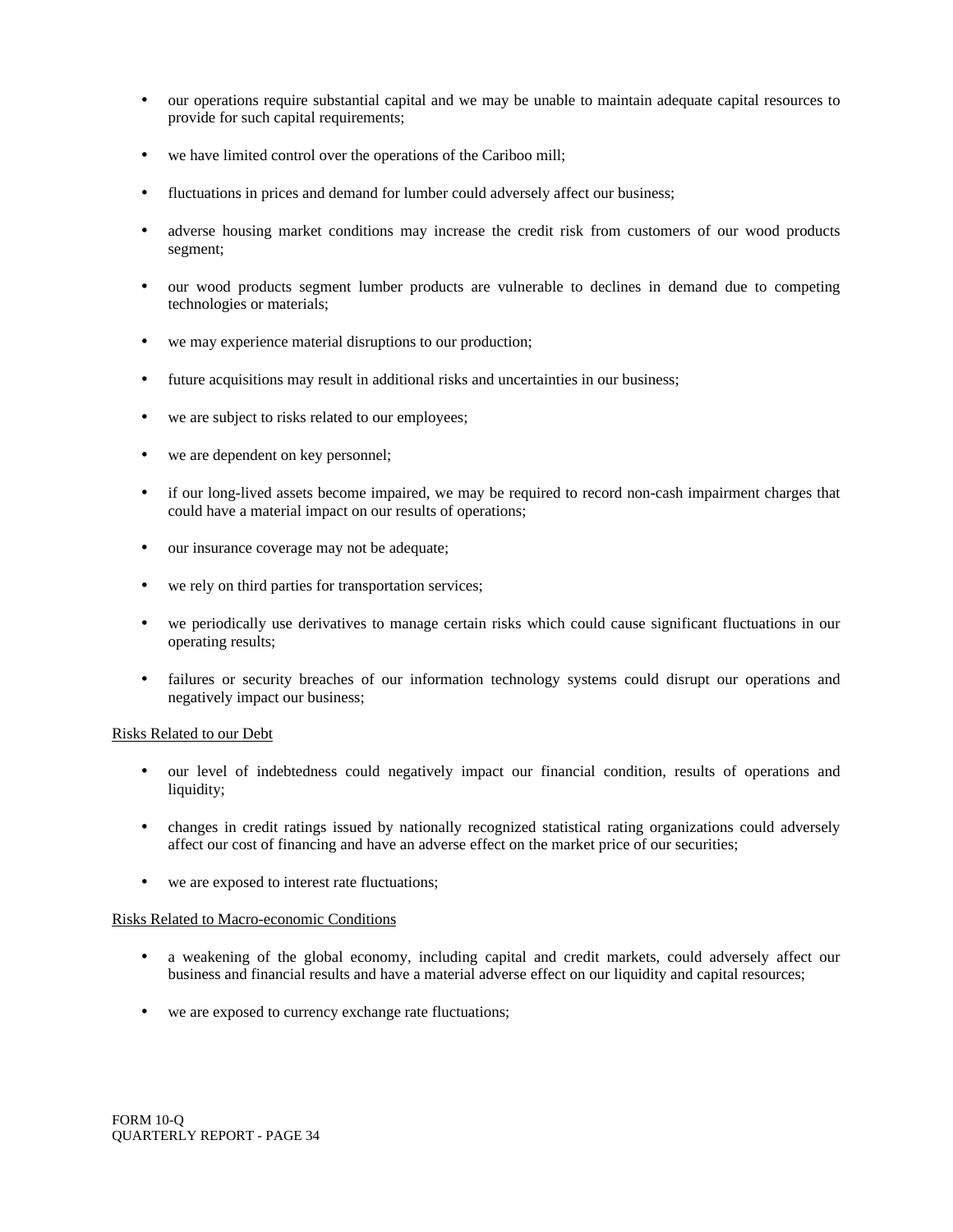- political uncertainty and an increase in trade protectionism could have a material adverse effect on global macro-economic activities and trade and adversely affect our business, results of operations and financial condition;
- we may incur losses as a result of unforeseen or catastrophic events, including the emergence of a pandemic, terrorist attacks or natural disasters;

#### Legal and Regulatory Risks

- we are subject to extensive environmental regulation and we could incur substantial costs as a result of compliance with, violations of or liabilities under applicable environmental laws and regulations;
- we participate in German statutory energy programs;
- our international sales and operations are subject to applicable laws relating to trade, export controls and foreign corrupt practices, the violation of which could adversely affect our operations;

#### Risks Related to Ownership of our Shares

- the price of our common stock may be volatile; and
- a small number of our shareholders could significantly influence our business.

Given these uncertainties, you should not place undue reliance on our forward-looking statements. The foregoing review of important factors is not exhaustive or necessarily in order of importance and should be read in conjunction with the risks and assumptions including those set forth under "Part II. Other Information – Item 1A. Risk Factors" and in reports and other documents we have filed with or furnished to the SEC, including in our annual report on Form 10-K for the fiscal year ended December 31, 2020. We advise you that these cautionary remarks expressly qualify in their entirety all forward-looking statements attributable to us or persons acting on our behalf. Unless required by law, we do not assume any obligation to update forward-looking statements based on unanticipated events or changed expectations. However, you should carefully review the reports and other documents we file from time to time with the SEC.

#### **Cyclical Nature of Business**

#### *Revenues*

The pulp and lumber businesses are highly cyclical in nature and markets are characterized by periods of supply and demand imbalance, which in turn can materially affect prices. Pulp and lumber markets are sensitive to cyclical changes in the global economy, industry capacity and foreign exchange rates, all of which can have a significant influence on selling prices and our operating results. The length and magnitude of industry cycles have varied over time but generally reflect changes in macro-economic conditions and levels of industry capacity. Pulp and lumber are commodities that are generally available from other producers. Because commodity products have few distinguishing qualities from producer to producer, competition is generally based upon price, which is generally determined by supply relative to demand.

Industry capacity can fluctuate as changing industry conditions can influence producers to idle production capacity or permanently close mills. In addition, to avoid substantial cash costs in idling or closing a mill, some producers will choose to operate at a loss, sometimes even a cash loss, which can prolong weak pricing environments due to oversupply. Oversupply of our products can also result from producers introducing new capacity in response to favorable pricing trends. Certain integrated pulp and paper producers have the ability to discontinue paper production by idling their paper machines and selling their pulp production on the market, if market conditions, prices and trends warrant such actions.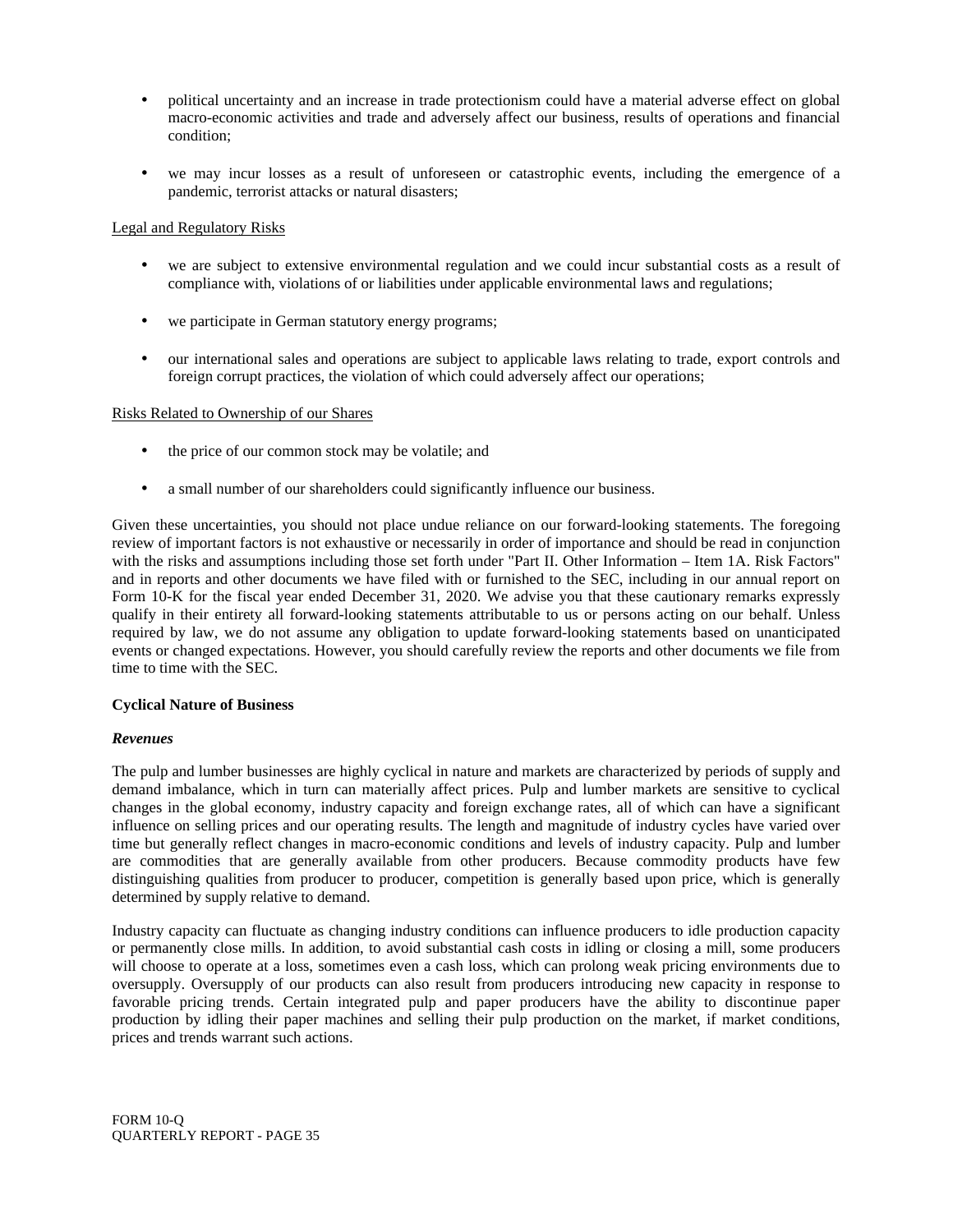Demand for each of pulp and lumber has historically been determined primarily by general global macro-economic conditions and has been closely tied to overall business activity. Pulp prices have been and are likely to continue to be volatile and can fluctuate widely over time. Between 2011 and 2021, European list prices for NBSK pulp have fluctuated between a low of approximately \$760 per ADMT in 2012 to a high of \$1,345 per ADMT in 2021. In the same period, the average North American NBHK price has fluctuated between a low of \$700 per ADMT in 2012 to a high of \$1,350 per ADMT in 2021.

Our mills and operations voluntarily subject themselves to third-party certification as to compliance with internationally recognized, sustainable management standards because end use paper and lumber customers have shown an increased interest in understanding the origin of products they purchase. Demand for our products could be adversely affected if we, or our suppliers, are unable to achieve compliance, or are perceived by the public as failing to comply, with these standards or if our customers require compliance with alternate standards for which our operations are not certified.

A pulp producer's actual sales price realizations are net of customer discounts, rebates and other selling concessions.

Accordingly, prices for pulp and lumber are driven by many factors outside our control, and we have little influence over the timing and extent of price changes, which are often volatile. Because market conditions beyond our control determine the prices for pulp and lumber, prices may fall below our cash production costs, requiring us to either incur short-term losses on product sales or cease production at one or more of our mills. Therefore, our profitability depends on managing our cost structure, particularly raw materials which represent a significant component of our operating costs and can fluctuate based upon factors beyond our control. If the prices of our products decline, or if prices for our raw materials increase, or both, our results of operations and cash flows could be materially adversely affected.

#### *Costs*

Our production costs are influenced by the availability and cost of raw materials, energy and labor, and our plant efficiencies and productivity. Our main raw material is fiber in the form of wood chips, pulp logs and sawlogs. Wood chip, pulp log and sawlog costs are primarily affected by the supply of, and demand for, lumber and pulp, which are both highly cyclical. Higher fiber prices could affect producer profit margins if they are unable to pass along price increases to pulp and lumber customers or purchasers of surplus energy.

#### *Currency*

We have manufacturing operations in Germany and Canada. Most of the operating costs and expenses of our German mills are incurred in euros and those of our Canadian mills in Canadian dollars. However, the majority of our sales are in products quoted in dollars. Our results of operations and financial condition are reported in dollars. As a result, our costs generally benefit from a strengthening dollar but are adversely affected by a decrease in the value of the dollar relative to the euro and to the Canadian dollar. Such declines in the dollar relative to the euro and the Canadian dollar reduce our operating margins and the cash flow available to fund our operations and to service our debt. This could have a material adverse effect on our business, financial condition, results of operations and cash flows.

#### **ITEM 3. QUANTITATIVE AND QUALITATIVE DISCLOSURES ABOUT MARKET RISK**

We are exposed to market risks from changes in interest rates and foreign currency exchange rates, particularly the exchange rates between the dollar and the euro and Canadian dollar. Changes in these rates may affect our results of operations and financial condition and, consequently, our fair value. We seek to manage these risks through internal risk management policies as well as the periodic use of derivatives.

For additional information, please refer to Part II, Item 7A. Quantitative and Qualitative Disclosures about Market Risk included in our annual report on Form 10-K for the fiscal year ended December 31, 2020.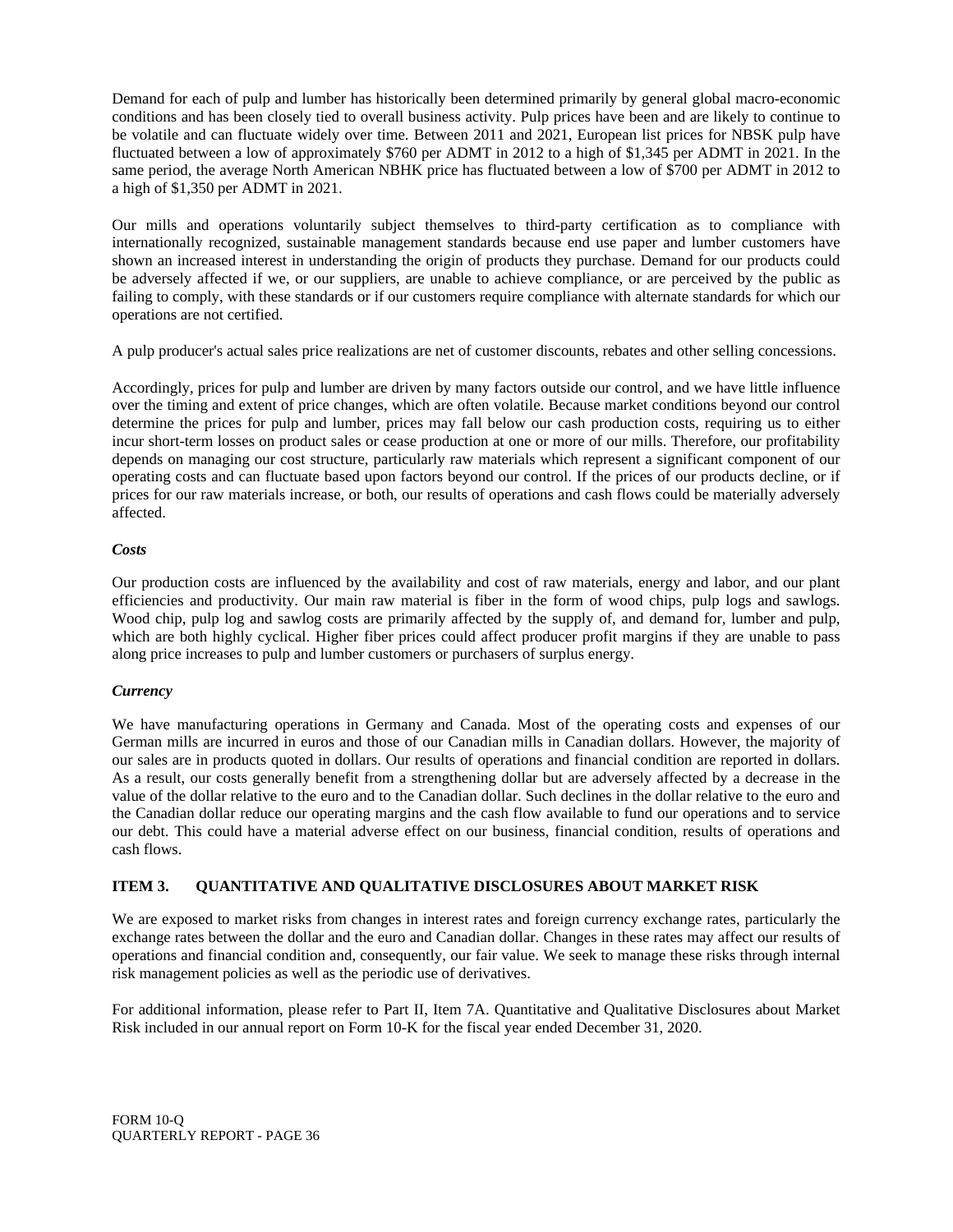#### **ITEM 4. CONTROLS AND PROCEDURES**

#### **Disclosure Controls and Procedures**

Our management, with the participation of our principal executive officer and principal financial officer, has evaluated the effectiveness of our disclosure controls and procedures (as such term is defined in Rules 13a-15(e) and 15d-15(e) under the Securities Exchange Act of 1934, as amended, referred to as the "Exchange Act"), as of the end of the period covered by this report. Disclosure controls and procedures include, without limitation, controls and procedures designed to ensure that information required to be disclosed in the reports we file or submit under the Exchange Act is accumulated and communicated to management, including our principal executive officer and principal financial officer, as appropriate, to allow timely decisions regarding required disclosure. Based on such evaluation, our principal executive officer and principal financial officer have concluded that, as of the end of the period covered by this report, our disclosure controls and procedures are effective in recording, processing, summarizing and reporting, on a timely basis, information required to be disclosed by us in the reports that we file or submit under the Exchange Act.

It should be noted that any system of controls is based in part upon certain assumptions designed to obtain reasonable (and not absolute) assurance as to its effectiveness and there can be no assurance that any design will succeed in achieving its stated goals.

#### **Changes in Internal Controls**

There have been no changes in our internal control over financial reporting (as defined in Rules 13a-15(f) and 15d-15(f) under the Exchange Act) during the period covered by this report that have materially affected, or are reasonably likely to materially affect, our internal control over financial reporting.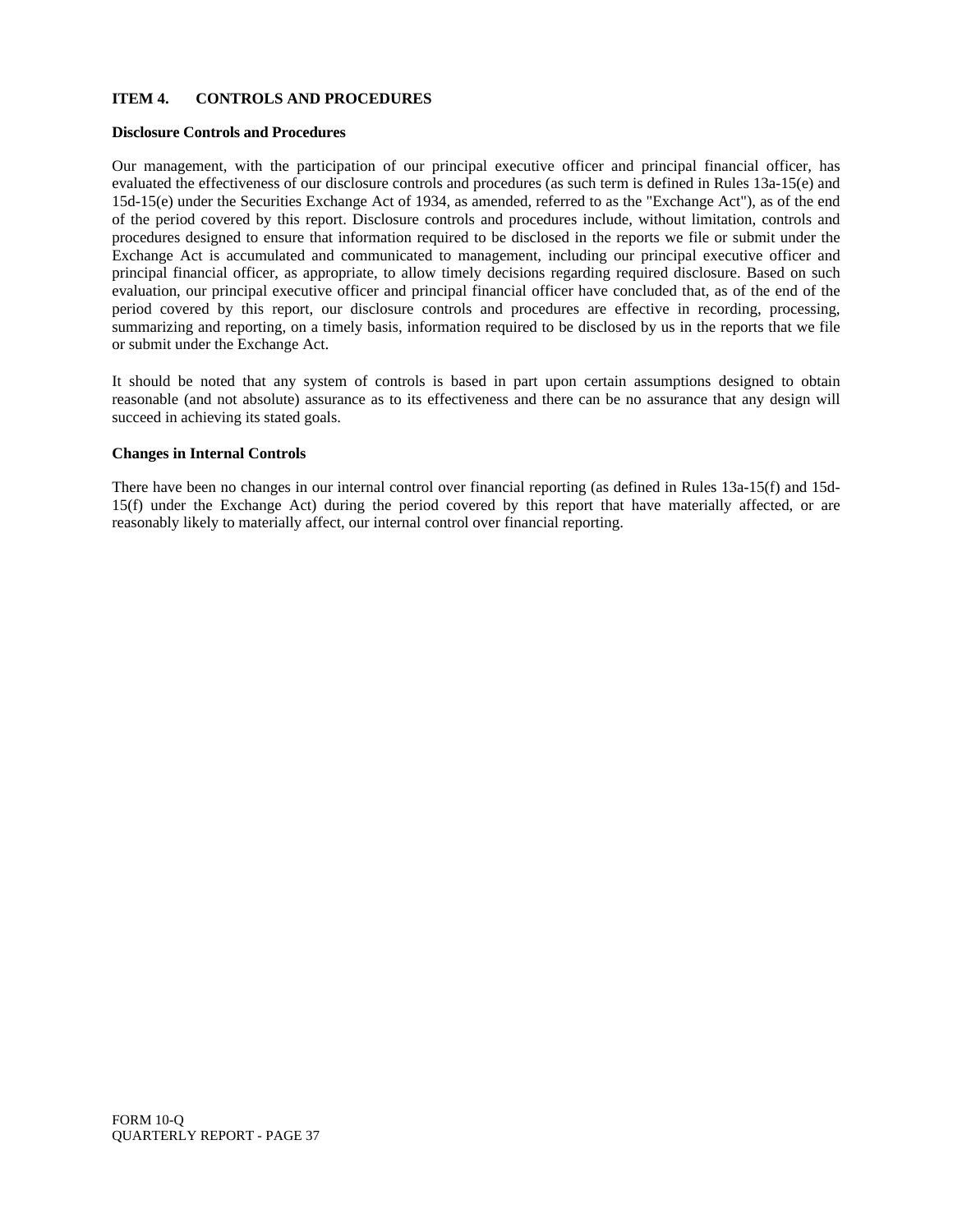#### **PART II. OTHER INFORMATION**

#### **ITEM 1. LEGAL PROCEEDINGS**

We are subject to routine litigation incidental to our business, including that which is described in our latest annual report on Form 10-K for the fiscal year ended December 31, 2020. We do not believe that the outcome of such litigation will have a material adverse effect on our business or financial condition.

The European Union has opened a cartel investigation into the wood pulp sector and on October 12, 2021 conducted inspections of major European pulp producers including our German operations. We are cooperating with the investigation.

#### **ITEM 1A. RISK FACTORS**

There have been no material changes to the factors disclosed in Item 1A. Risk Factors in our annual report on Form 10-K for the fiscal year ended December 31, 2020.

#### **ITEM 2. UNREGISTERED SALE OF EQUITY SECURITIES AND USE OF PROCEEDS**

None.

**ITEM 3. DEFAULTS UPON SENIOR SECURITIES**

None.

**ITEM 4. MINE SAFETY DISCLOSURES**

None.

#### **ITEM 5. OTHER INFORMATION**

None.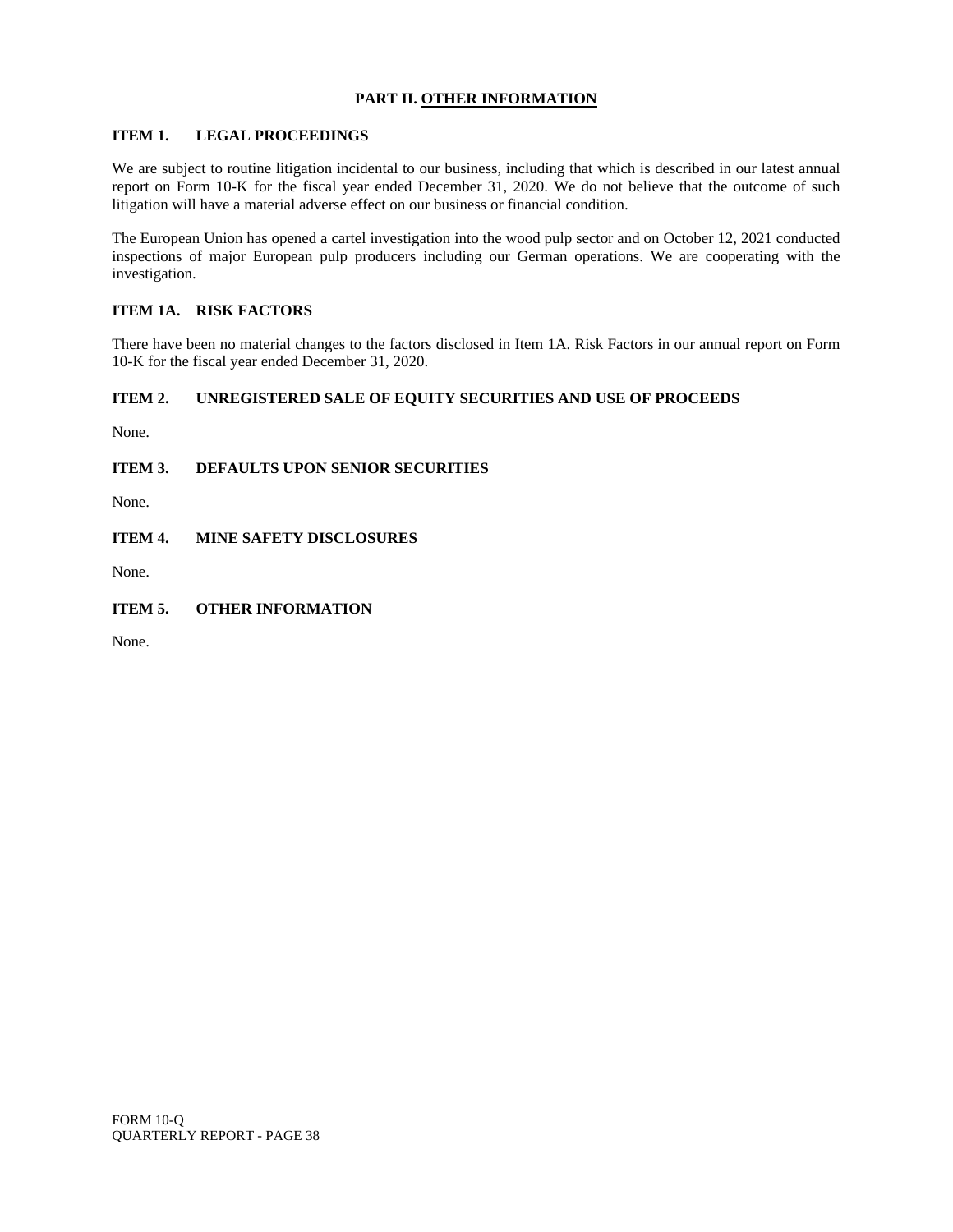#### **ITEM 6. EXHIBITS**

#### **Exhibit No. Description**

- 31.1 [Section 302 Certification of Chief Executive Officer](merc-ex311_7.htm)
- 31.2 [Section 302 Certification of Chief Financial Officer](merc-ex312_6.htm)
- 32.1\* [Section 906 Certification of Chief Executive Officer](merc-ex321_9.htm)
- 32.2\* [Section 906 Certification of Chief Financial Officer](merc-ex322_8.htm)
- 101 The following financial information from the Quarterly Report on Form 10-Q for the fiscal period ended September 30, 2021 of Mercer International Inc., formatted in Inline Extensible Business Reporting Language (iXBRL): (i) Interim Consolidated Statements of Operations; (ii) Interim Consolidated Statements of Comprehensive Income; (iii) Interim Consolidated Balance Sheets; (iv) Interim Consolidated Statements of Changes in Shareholders' Equity; (v) Interim Consolidated Statements of Cash Flows; and (vi) Notes to the Interim Consolidated Financial Statements.
- 104 The cover page from the Company's Quarterly Report on Form 10-Q for the quarter ended September 30, 2021 has been formatted in Inline XBRL.

In accordance with Release No. 33-8212 of the SEC, these Certifications: (i) are "furnished" to the SEC and are not "filed" for the purposes of liability under the Securities Exchange Act of 1934, as amended; and (ii) are not to be subject to automatic incorporation by reference into any of the Company's registration statements filed under the Securities Act of 1933, as amended, for the purposes of liability thereunder or any offering memorandum, unless the Company specifically incorporates them by reference therein.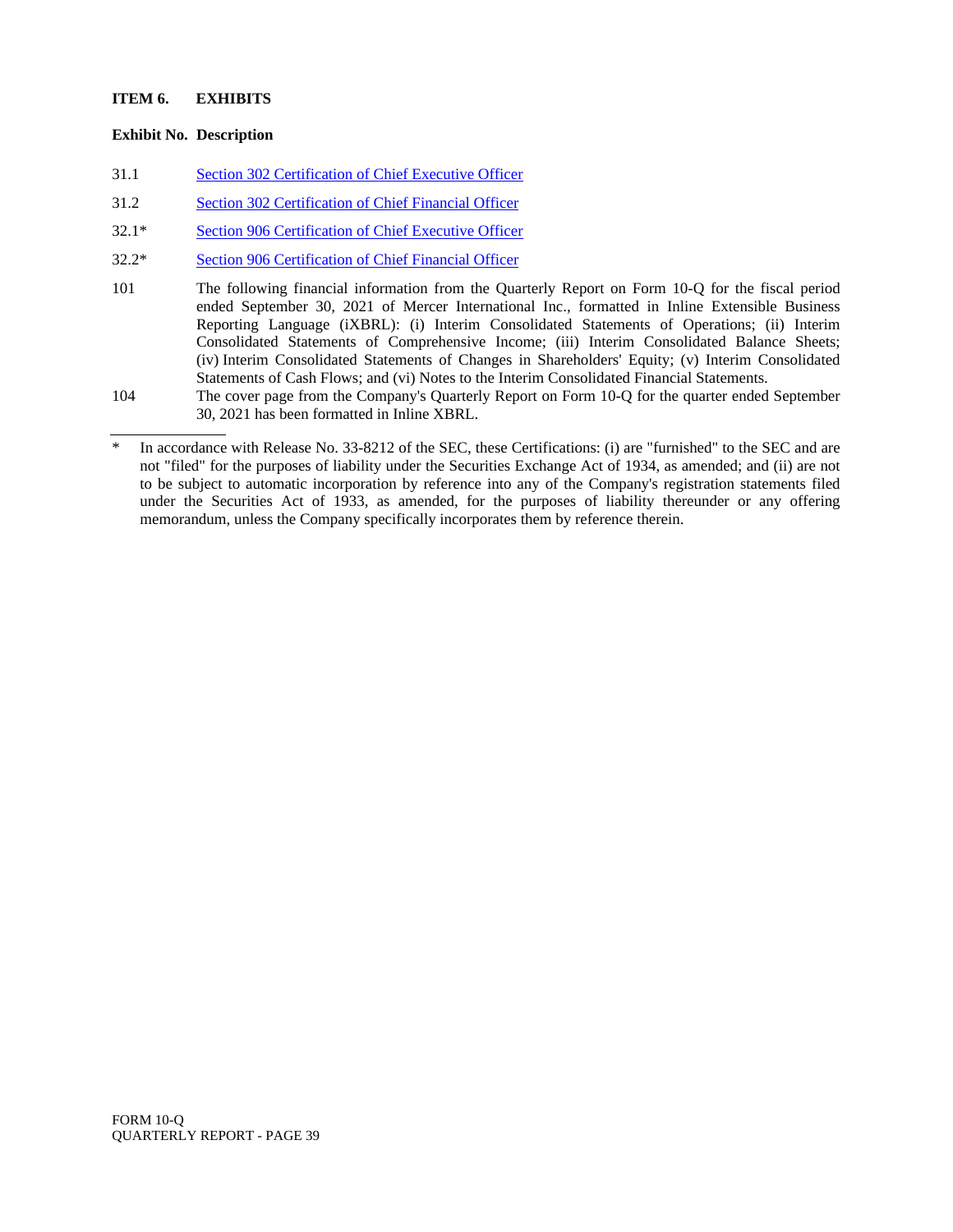#### **SIGNATURES**

Pursuant to the requirements of the *Securities Exchange Act of 1934*, the Registrant has duly caused this report to be signed on its behalf by the undersigned, thereunto duly authorized.

#### **MERCER INTERNATIONAL INC.**

By: /s/ David M. Gandossi

David M. Gandossi Chief Executive Officer and President

Date: October 28, 2021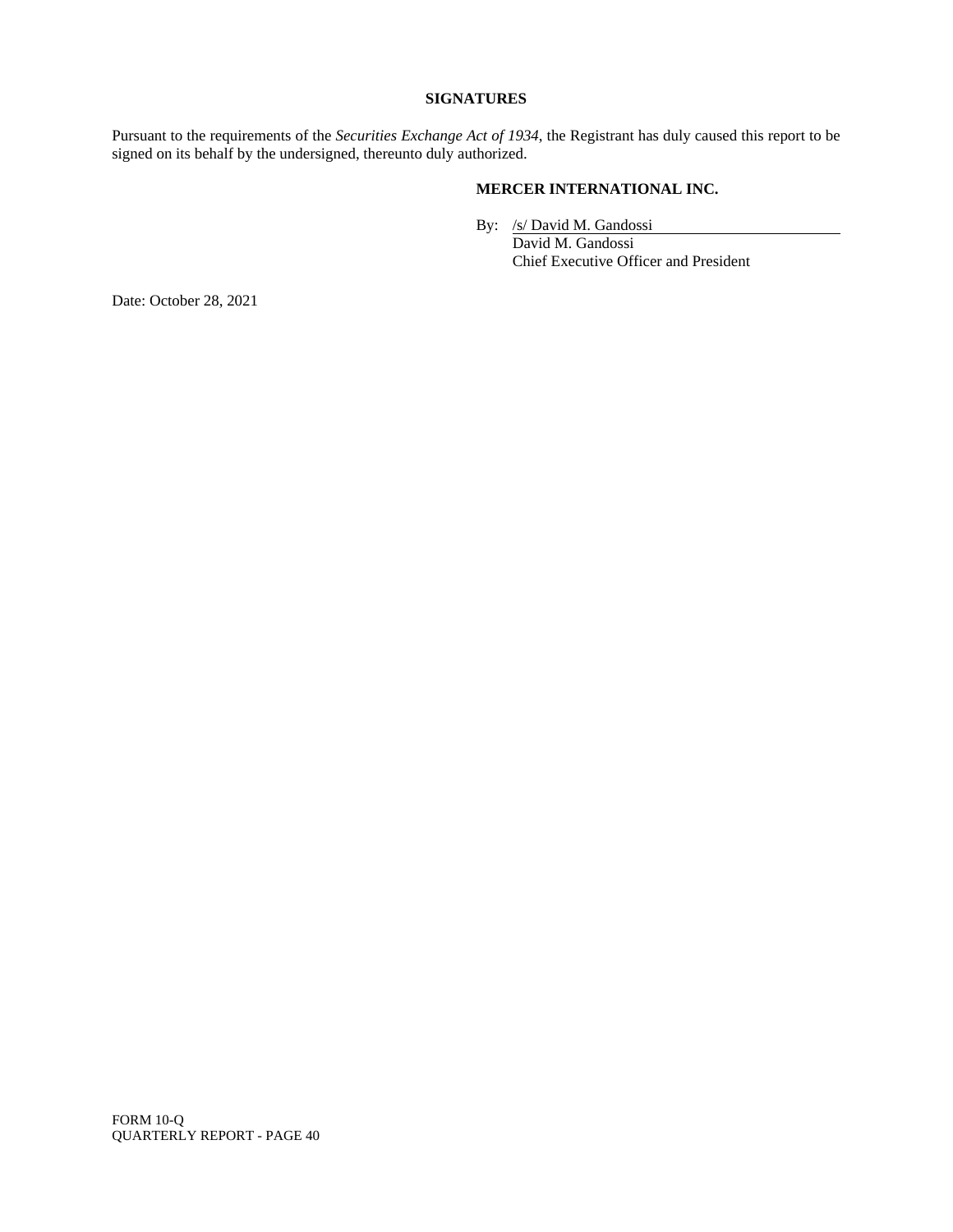I, David M. Gandossi, certify that:

- 1. I have reviewed this quarterly report on Form 10-Q of Mercer International Inc. (the "Registrant");
- 2. Based on my knowledge, this report does not contain any untrue statement of a material fact or omit to state a material fact necessary to make the statements made, in light of the circumstances under which such statements were made, not misleading with respect to the period covered by this report;
- 3. Based on my knowledge, the financial statements, and other financial information included in this report, fairly present in all material respects the financial condition, results of operations and cash flows of the Registrant as of, and for, the periods presented in this report;
- 4. The Registrant's other certifying officer(s) and I are responsible for establishing and maintaining disclosure controls and procedures (as defined in Exchange Act Rules 13a-15(e) and 15d-15(e)) and internal control over financial reporting (as defined in Exchange Act Rules 13a-15(f) and 15d-15(f)) for the Registrant and have:
	- a) Designed such disclosure controls and procedures, or caused such disclosure controls and procedures to be designed under our supervision, to ensure that material information relating to the Registrant, including its consolidated subsidiaries, is made known to us by others within those entities, particularly during the period in which this report is being prepared;
	- b) Designed such internal control over financial reporting, or caused such internal control over financial reporting to be designed under our supervision, to provide reasonable assurance regarding the reliability of financial reporting and the preparation of financial statements for external purposes in accordance with generally accepted accounting principles;
	- c) Evaluated the effectiveness of the Registrant's disclosure controls and procedures and presented in this report our conclusions about the effectiveness of the disclosure controls and procedures, as of the end of the period covered by this report based on such evaluation; and
	- d) Disclosed in this report any change in the Registrant's internal control over financial reporting that occurred during the Registrant's most recent fiscal quarter (the Registrant's fourth fiscal quarter in the case of an annual report) that has materially affected, or is reasonably likely to materially affect, the Registrant's internal control over financial reporting; and
- 5. The Registrant's other certifying officer and I have disclosed, based on our most recent evaluation of internal control over financial reporting, to the Registrant's auditors and the audit committee of the Registrant's board of directors (or persons performing the equivalent functions):
	- a) All significant deficiencies and material weaknesses in the design or operation of internal control over financial reporting which are reasonably likely to adversely affect the Registrant's ability to record, process, summarize and report financial information; and
	- b) Any fraud, whether or not material, that involves management or other employees who have a significant role in the Registrant's internal control over financial reporting.

Dated: October 28, 2021

/s/ David M. Gandossi

David M. Gandossi Chief Executive Officer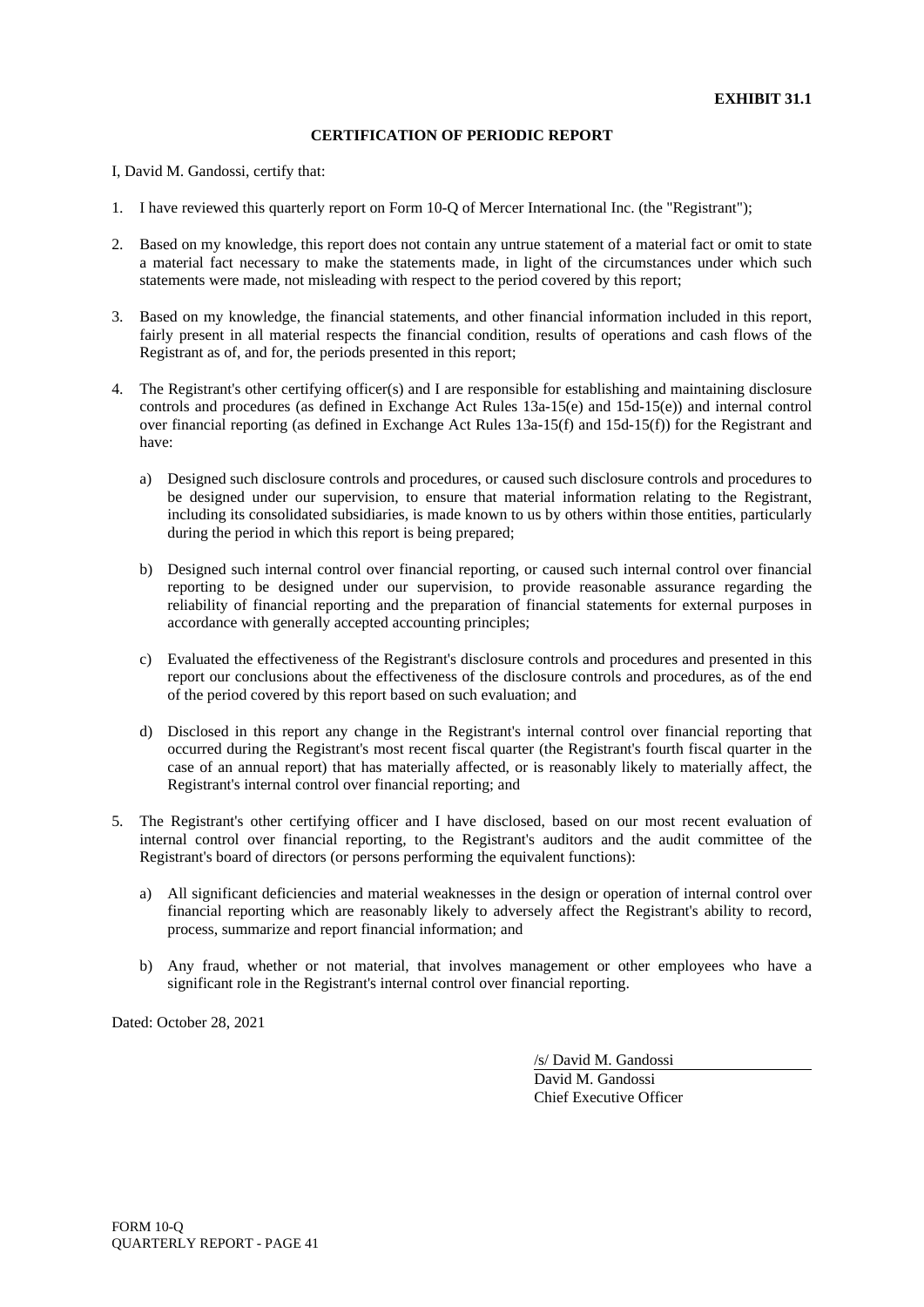I, David K. Ure, certify that:

- 1. I have reviewed this quarterly report on Form 10-Q of Mercer International Inc. (the "Registrant");
- 2. Based on my knowledge, this report does not contain any untrue statement of a material fact or omit to state a material fact necessary to make the statements made, in light of the circumstances under which such statements were made, not misleading with respect to the period covered by this report;
- 3. Based on my knowledge, the financial statements, and other financial information included in this report, fairly present in all material respects the financial condition, results of operations and cash flows of the Registrant as of, and for, the periods presented in this report;
- 4. The Registrant's other certifying officer(s) and I are responsible for establishing and maintaining disclosure controls and procedures (as defined in Exchange Act Rules 13a-15(e) and 15d-15(e)) and internal control over financial reporting (as defined in Exchange Act Rules 13a-15(f) and 15d-15(f)) for the Registrant and have:
	- a) Designed such disclosure controls and procedures, or caused such disclosure controls and procedures to be designed under our supervision, to ensure that material information relating to the Registrant, including its consolidated subsidiaries, is made known to us by others within those entities, particularly during the period in which this report is being prepared;
	- b) Designed such internal control over financial reporting, or caused such internal control over financial reporting to be designed under our supervision, to provide reasonable assurance regarding the reliability of financial reporting and the preparation of financial statements for external purposes in accordance with generally accepted accounting principles;
	- c) Evaluated the effectiveness of the Registrant's disclosure controls and procedures and presented in this report our conclusions about the effectiveness of the disclosure controls and procedures, as of the end of the period covered by this report based on such evaluation; and
	- d) Disclosed in this report any change in the Registrant's internal control over financial reporting that occurred during the Registrant's most recent fiscal quarter (the Registrant's fourth fiscal quarter in the case of an annual report) that has materially affected, or is reasonably likely to materially affect, the Registrant's internal control over financial reporting; and
- 5. The Registrant's other certifying officer and I have disclosed, based on our most recent evaluation of internal control over financial reporting, to the Registrant's auditors and the audit committee of the Registrant's board of directors (or persons performing the equivalent functions):
	- a) All significant deficiencies and material weaknesses in the design or operation of internal control over financial reporting which are reasonably likely to adversely affect the Registrant's ability to record, process, summarize and report financial information; and
	- b) Any fraud, whether or not material, that involves management or other employees who have a significant role in the Registrant's internal control over financial reporting.

Dated: October 28, 2021

/s/ David K. Ure

David K. Ure Chief Financial Officer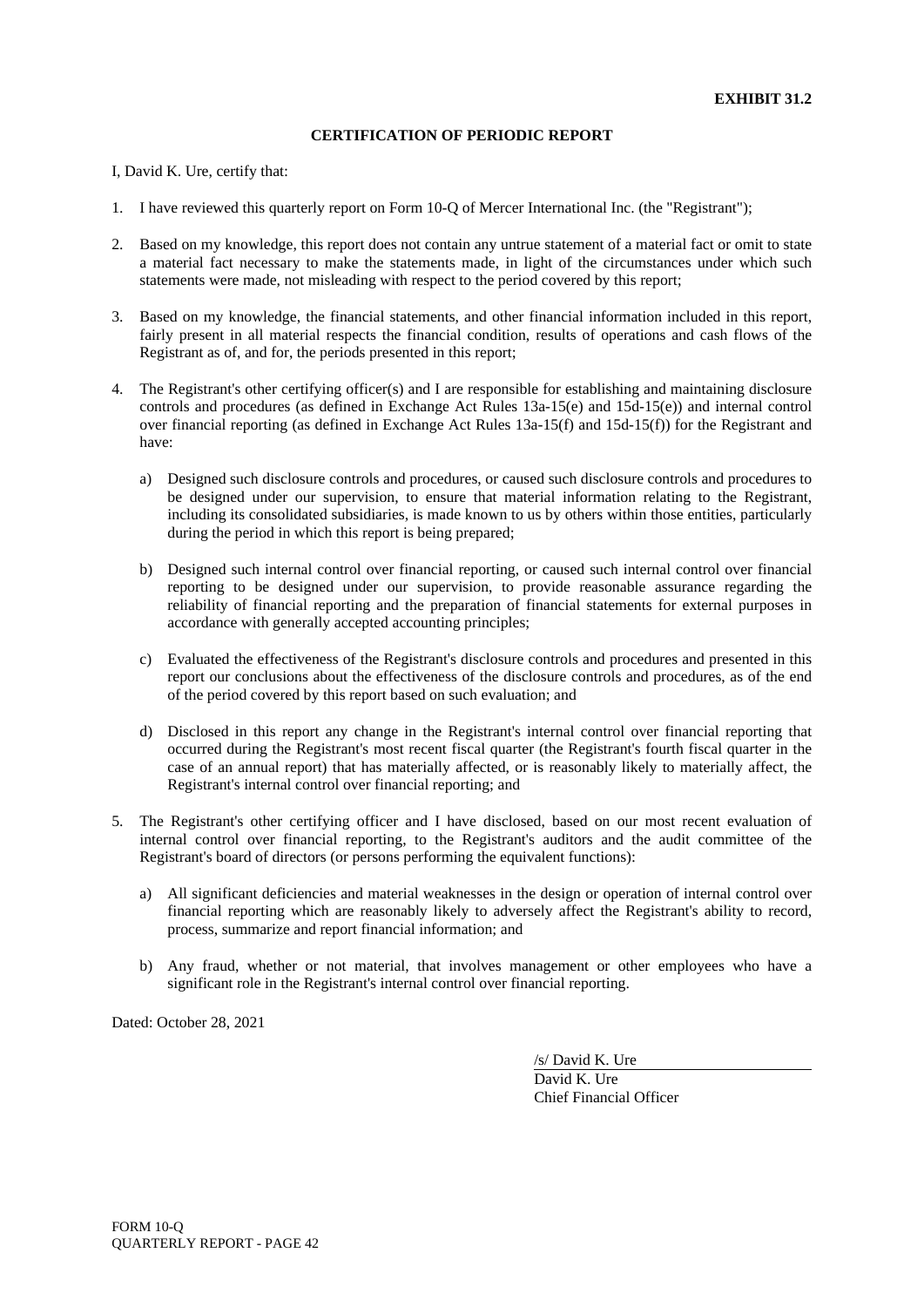I, David M. Gandossi, Chief Executive Officer of Mercer International Inc. (the "Company"), certify pursuant to 18 U.S.C. Section 1350, as adopted pursuant to Section 906 of the *Sarbanes-Oxley Act of 2002*, that, to my knowledge:

- (1) the Quarterly Report on Form 10-Q of the Company for the quarterly period ended September 30, 2021 (the "Report") fully complies with the requirements of Section 13(a) or 15(d) of the *Securities Exchange Act of 1934*; and
- (2) the information contained in the Report fairly presents, in all material respects, the financial condition and results of operations of the Company.

Dated: October 28, 2021

/s/ David M. Gandossi David M. Gandossi Chief Executive Officer

A signed original of this written statement required by Section 906 of the *Sarbanes-Oxley Act of 2002* has been provided to Mercer International Inc. and will be retained by Mercer International Inc. and furnished to the Securities and Exchange Commission or its staff upon request.

This certification accompanies the Report pursuant to Section 906 of the *Sarbanes-Oxley Act of 2002* and shall not, except to the extent required by the *Sarbanes-Oxley Act of 2002*, be deemed filed by the Company for purposes of Section 18 of the *Securities Exchange Act of 1934*, as amended.